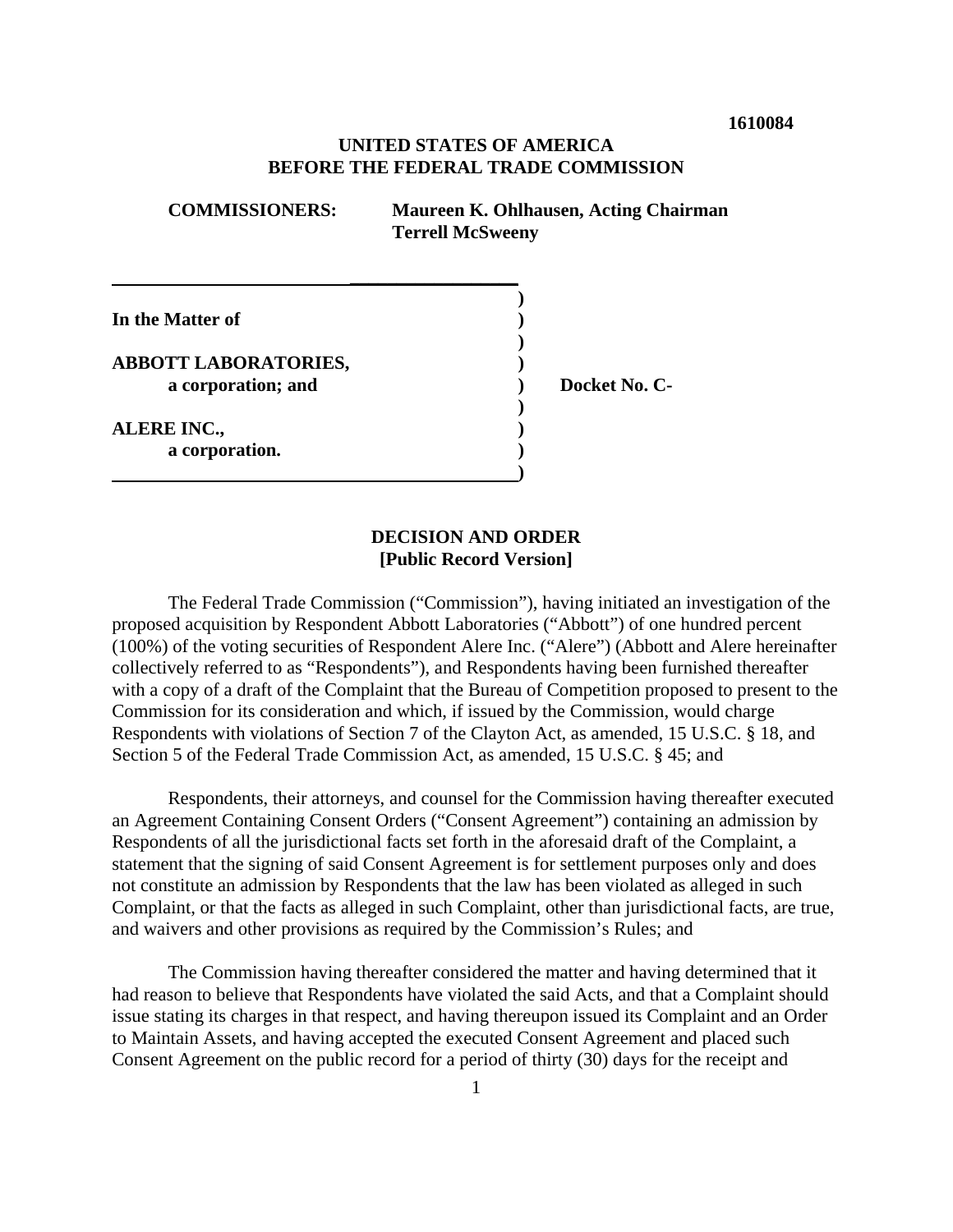consideration of public comments, now in further conformity with the procedure described in Commission Rule 2.34, 16 C.F.R. § 2.34, the Commission hereby makes the following jurisdictional findings and issues the following Decision and Order ("Order"):

- 1. Respondent Abbott is a corporation organized, existing, and doing business under and by virtue of the laws of the state of Illinois, with its principal executive offices located at 100 Abbott Park Road, Abbott Park, Illinois 60064.
- 2. Respondent Alere is a corporation organized, existing, and doing business under and by virtue of the laws of the state of Delaware, with its principal executive offices located at 51 Sawyer Road, Suite 200, Waltham, Massachusetts 02453.
- 3. The Federal Trade Commission has jurisdiction over the subject matter of this proceeding and over the Respondents, and this proceeding is in the public interest.

## **ORDER**

## **I.**

**IT IS ORDERED** that, as used in the Order, the following definitions shall apply:

- A. "Abbott" means Abbott Laboratories; its directors, officers, employees, agents, representatives, successors, and assigns; and its joint ventures, subsidiaries, divisions, groups, and affiliates, in each case controlled by Abbott Laboratories, and the respective directors, officers, employees, agents, representatives, successors, and assigns of each. After the Acquisition, Abbott shall include Alere.
- B. "Alere" means Alere Inc.; its directors, officers, employees, agents, representatives, successors, and assigns; and its joint ventures, subsidiaries, divisions, groups, and affiliates, in each case controlled by Alere Inc. (including, without limitation, Epocal Inc.), and the respective directors, officers, employees, agents, representatives, successors, and assigns of each. For the purposes of the definitions in this Order, "Alere" does not include "Abbott".
- C. "Commission" means the Federal Trade Commission.
- D. "Respondent(s)" means Abbott and Alere, individually and collectively.
- E. "Acquirer(s)" means the following:
	- 1. a Person specified by name in this Order to acquire particular assets or rights that a Respondent is required to assign, grant, license, divest, transfer, deliver, or otherwise convey pursuant to this Order and that has been approved by the Commission to accomplish the requirements of this Order in connection with the Commission's determination to make this Order final and effective; or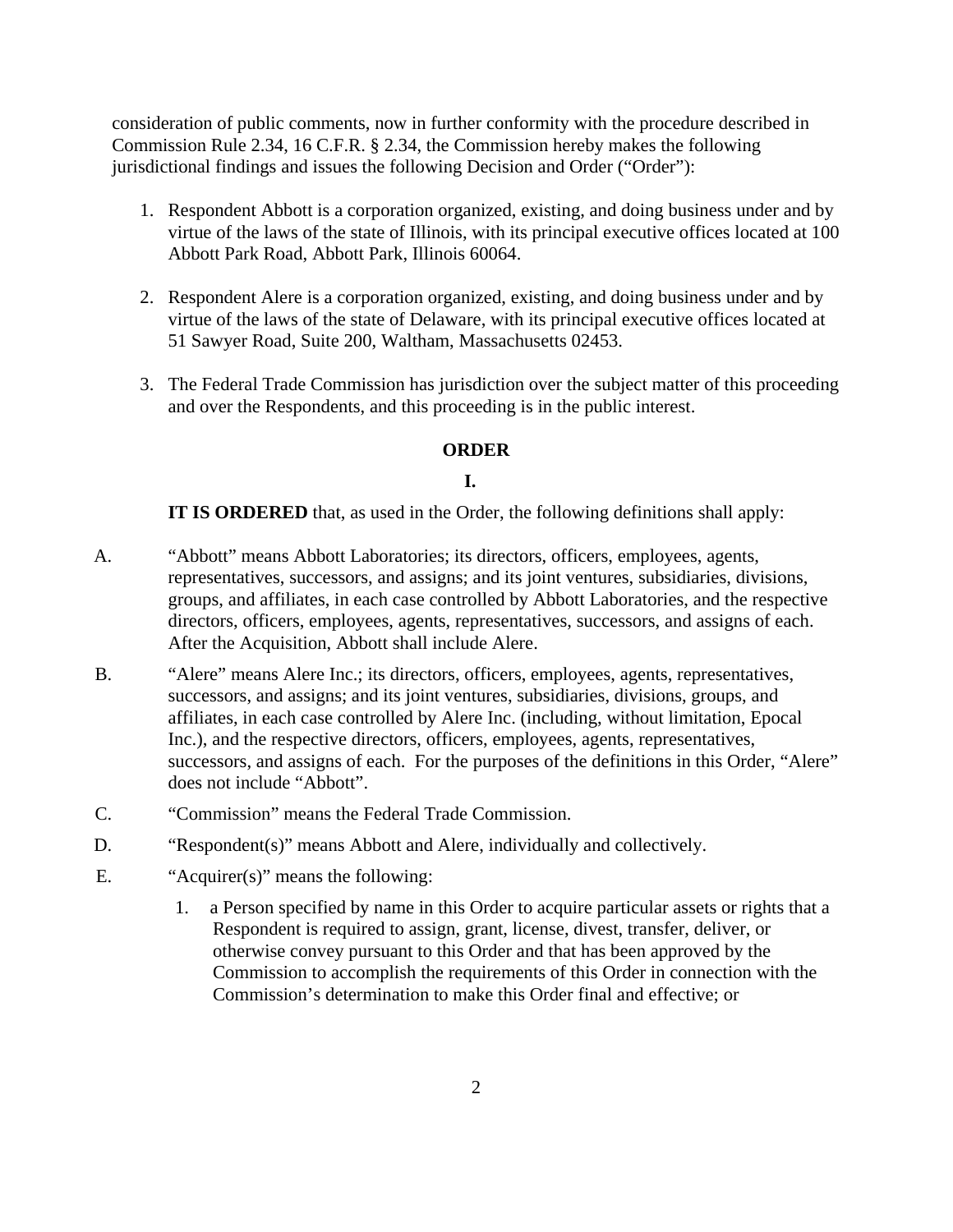- 2. a Person approved by the Commission to acquire particular assets or rights that a Respondent is required to assign, grant, license, divest, transfer, deliver, or otherwise convey pursuant to this Order.
- F. "Acquisition" means Abbott's acquisition of Alere pursuant to the Acquisition Agreements.
- G. "Acquisition Agreements" means the Agreement and Plan of Merger dated as of January 30, 2016, and the Amendment to Agreement and Plan of Merger dated as of April 13, 2017, by and between Abbott Laboratories and Alere Inc. that were submitted by Abbott to the Commission in this matter. The Acquisition Agreements are contained in Non-Public Appendix I.
- H. "Acquisition Date" means the date on which Abbott acquires fifty percent (50%) or more of the voting securities of Alere.
- I. "Agency(ies)" means any government regulatory authority or authorities in the world responsible for granting approval(s), clearance(s), qualification(s), license(s), or permit(s) for any aspect of the research, Development, manufacture, marketing, distribution, or sale of a Product. The term "Agency" includes, without limitation, the United States Food and Drug Administration ("FDA").
- J. "Application(s)" means all submissions and applications for a Product filed or to be filed by the holder, the applicant, and/or the sponsor of a Product with the FDA pursuant to 21 C.F.R. Parts 800 to 898 (entitled "Regulations Subchapter H—Medical Devices"), including, without limitation, the following:
	- 1. Premarket Notification ("510(k) Submission");
	- 2. Premarket Approval Application ("PMA");
	- 3. Investigational Device Exemption Application ("IDE");
	- 4. Device Master File ("MAF");
	- 5. Device History File ("DHF");
	- 6. Device History Record ("DHR");
	- 7. Device Master Record ("DMR");
	- 8. authorizations to the holder, applicant, and/or sponsor of a Product from any Third Party to incorporate the information contained in an application or submission held by that Third Party to the FDA into a 510(k) Submission, PMA or IDE submitted or to be submitted by the holder, applicant, and/or sponsor;
	- 9. supplements, amendments, and revisions to the abovementioned submissions and applications;
	- 10. preparatory work, registration dossier, drafts, and data necessary for the preparation of the abovementioned submissions and applications; and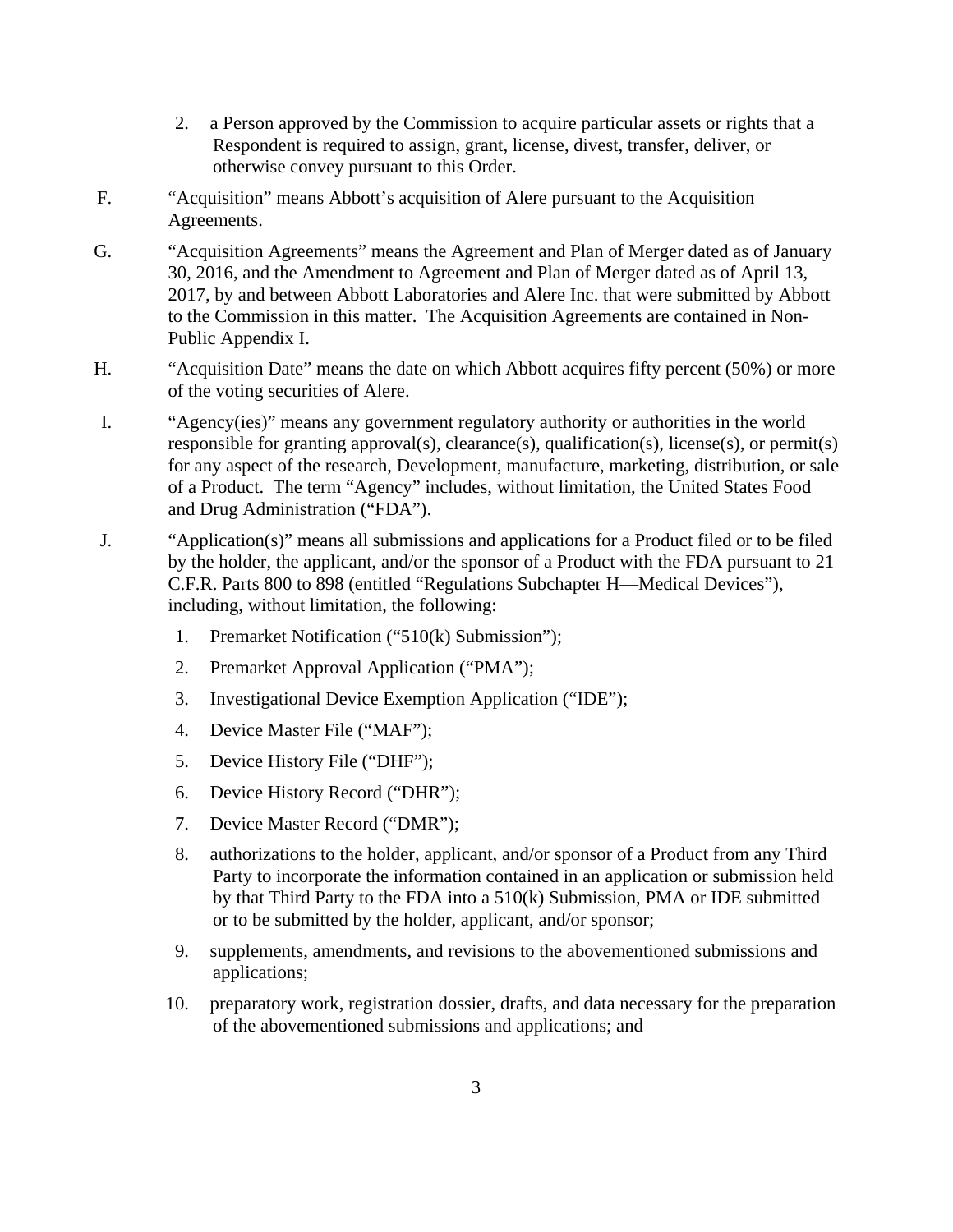- 11. all correspondence between the FDA and the holder, the applicant, and/or the sponsor related to the abovementioned submissions and applications.
- K. "Business" means the research, Development, manufacture, commercialization, distribution, marketing, importation, advertisement, and sale of a Product.

L. "Categorized Assets" means the following assets and rights of Alere, as such assets and rights are in existence as of the date Alere signs the Consent Agreement in this matter:

- 1. all rights to all of the Applications related to the specified Divestiture Product;
- 2. all rights to all of the Device Studies related to the specified Divestiture Product;
- 3. all Product Intellectual Property related to the specified Divestiture Product that is not Product Licensed Intellectual Property;
- 4. all Product Approvals related to the specified Divestiture Product;
- 5. all Manufacturing Technology exclusively related to the specified Divestiture Product;
- 6. all Marketing Materials related to the specified Divestiture Product;
- 7. all Scientific and Regulatory Material related to the specified Divestiture Product;
- 8. all Website(s) related exclusively to the specified Divestiture Product;
- 9. the content related exclusively to the specified Divestiture Product that is displayed on any Website that is not dedicated exclusively to the specified Divestiture Product;
- 10. all Product Development Reports related to the specified Divestiture Product;
- 11. at the option of the Acquirer of the specified Divestiture Product, all Product Contracts to the extent related to the specified Divestiture Product;
- 12. all patient registries related to the specified Divestiture Product, and any other systematic active post-marketing surveillance program to collect patient data, laboratory data, and identification information required to be maintained by the FDA to facilitate the investigation of the precision or accuracy of the specified Divestiture Product;
- 13. for each specified Divestiture Product that has been marketed or sold by a Respondent prior to the Closing Date:
	- a. a list of all customers for the specified Divestiture Product and a listing of the net sales (in either units or dollars) of the specified Divestiture Product to such customers during the one (1) year period immediately prior to the Closing Date, stated on either an annual, quarterly, or monthly basis, including, but not limited to, a separate list specifying the above-described information for the High Volume Accounts and including the name of the employee(s) for each High Volume Account that is or has been responsible for the purchase of the specified Divestiture Product on behalf of the High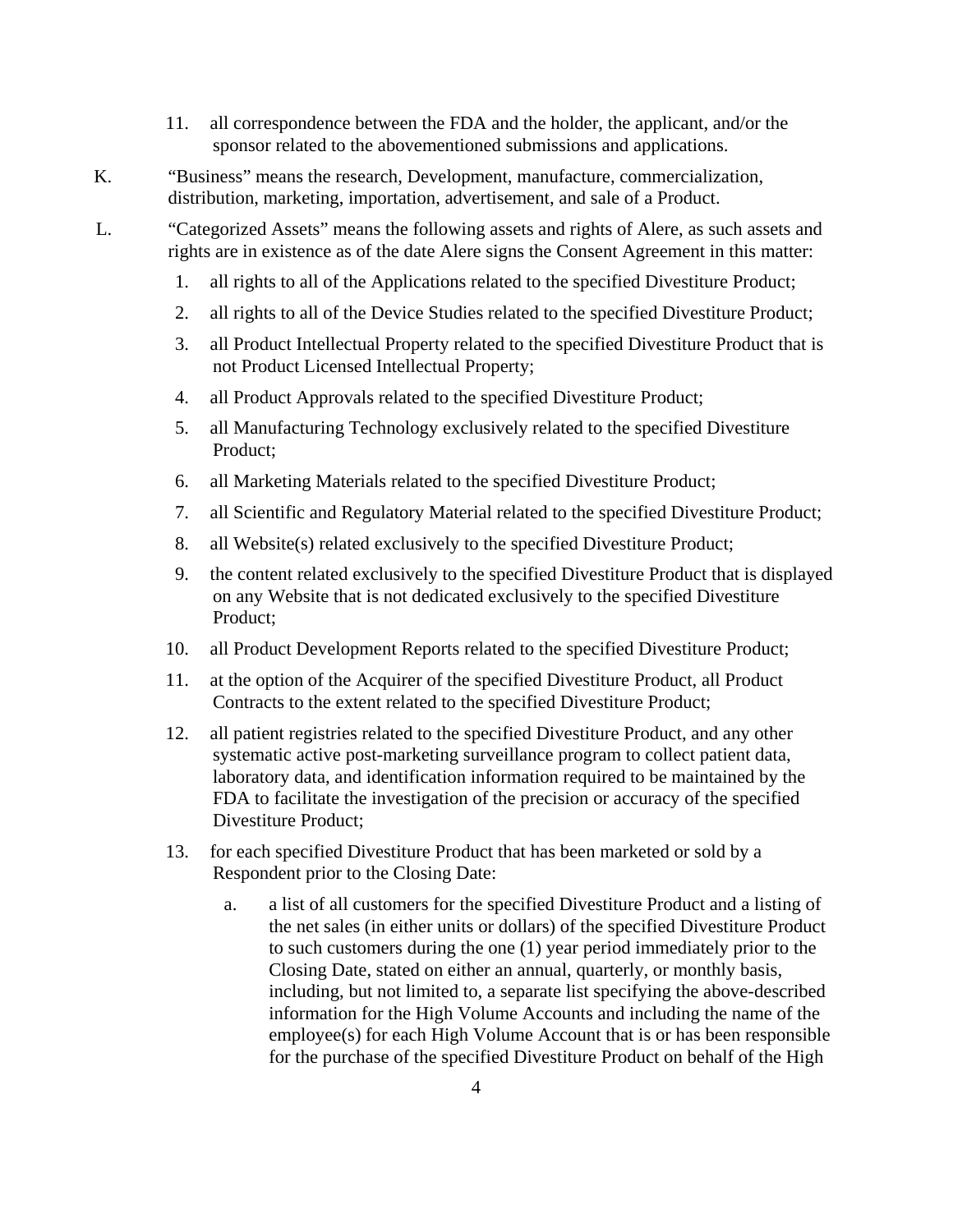Volume Account and his or her business contact information;

- b. for each High Volume Account, a list by either UPC or DI containing the following: (i) the net price per UPC or DI as of the Closing Date, *i.e.*, the final price per UPC or DI, charged by the specified Respondent net of all customer-level discounts, rebates, or promotions; (ii) the net price per UPC or DI charged by the specified Respondent at the end of each quarter during the one (1) year immediately prior to the Closing Date; (iii) any supply outages by UPC or DI during the one (1) year period immediately prior to the Closing Date the result of which caused the specified Respondent to make a financial payment to the customer or to incur a penalty for a failure to supply;
- c. for each month for the one (1) year period immediately prior to the Closing Date, a list containing the following historical information for the specified Divestiture Product: wholesale acquisition cost; and
- d. backorders by UPC or DI as of the Closing Date;
- 14. a list of each specified Divestiture Product that has had any finished Product batch or lot determined to be out-of-specification during the one (1) year period immediately preceding the Closing Date, and, for each such Divesture Product: (i) a detailed description of the nonconformity with respect to any out-of-specification batch or lot; (ii) the corrective actions or reworking taken to remediate the cGMP deficiencies in the Divestiture Product; and (iii) to the extent known by the specified Respondent, the employees (whether current or former) responsible for taking such corrective actions or reworking;
- 15. for each specified Divestiture Product:
	- a. to the extent known or available to the specified Respondent, a list of the inventory levels (weeks of supply) in the possession of each customer (*i.e.*, healthcare provider, hospital, group purchasing organization, wholesaler, or distributor) as of the date prior to and closest to the Closing Date as is available;
	- b. to the extent such records are in existence in Salesforce.com as of the Closing Date, records of all sales calls, visits, or contacts with current or prospective customers of the Divestiture Product(s) within the one (1) year period immediately preceding the Closing Date;
	- c. to the extent known to the specified Respondent, a summary of any potential future sales of the Divestiture Product(s) with current or prospective customers; and
	- d. to the extent known by the specified Respondent, any pending reorder dates for a customer as of the Closing Date;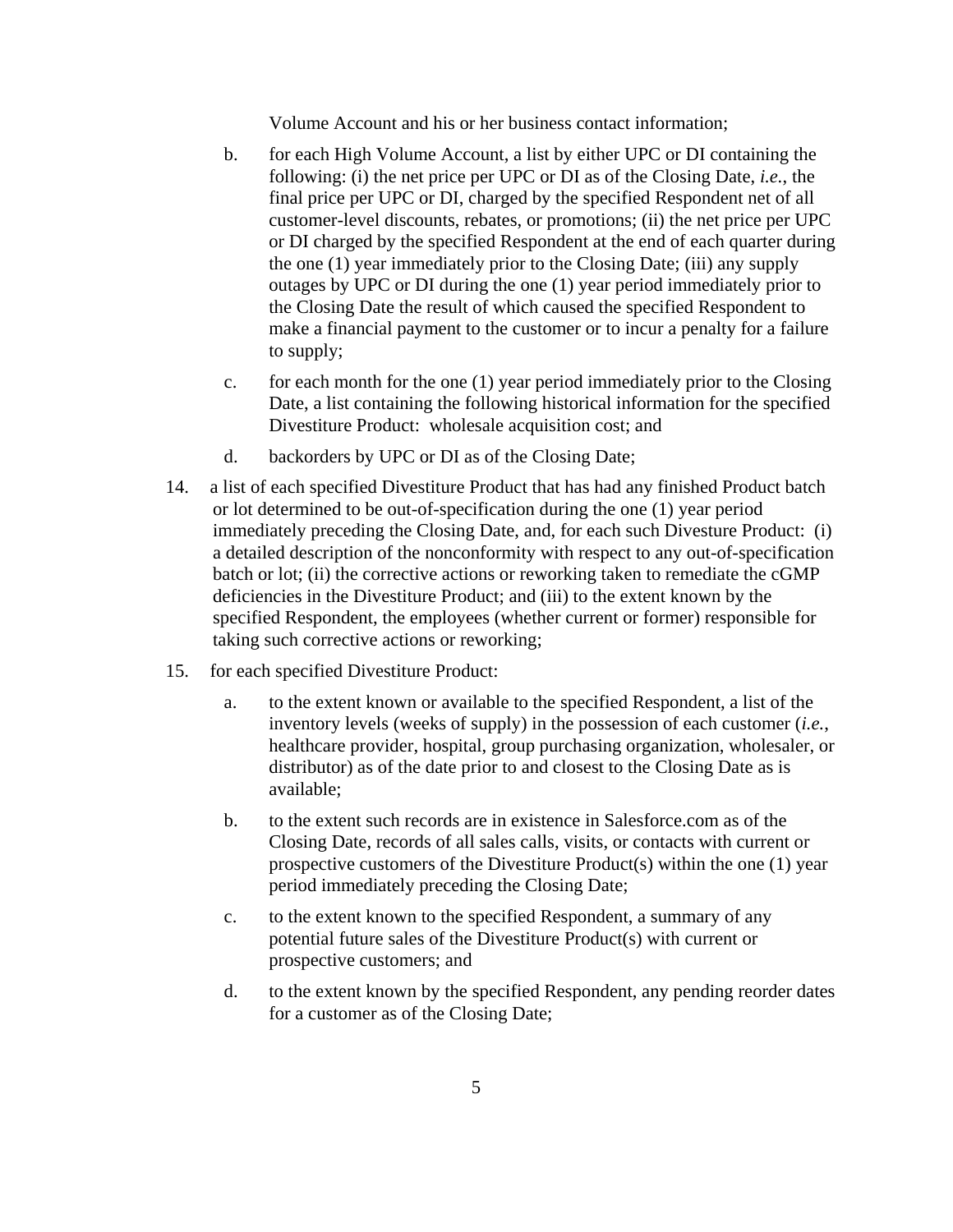- 16. at the option of the Acquirer of the specified Divestiture Product and to the extent approved by the Commission in the relevant Remedial Agreement, all inventory in existence as of the Closing Date including, but not limited to, raw materials, packaging and labeling materials (including FDA-approved Product labeling and currently used or planned product inserts), work-in-process, replacement and spare parts, operating supplies and inventory on consignment, and finished and semifinished products used or intended for use in the specified Divestiture Product and, for a limited period of time sufficient for that Acquirer to market or sell any finished or semi-finished inventory as of the Closing Date and to the extent required for that specific purpose, a license to the corporate names or corporate trade dress of the specified Respondent, or the related corporate logos thereof; or the corporate names or corporate trade dress of any other corporations or companies owned or controlled by that Respondent or the related corporate logos thereof; or general registered images or symbols by which that Respondent can be identified or defined that the Respondent has been using on the final Product or its packaging prior to the Closing Date;
- 17. the quantity and delivery terms in all unfilled customer purchase orders for the specified Divestiture Product as of the Closing Date, to be provided to the Acquirer of the specified Divestiture Product not later than five (5) days after the Closing Date;
- 18. at the option of the Acquirer of the specified Divestiture Product, the right to fill any or all unfilled customer purchase orders for the specified Divestiture Product as of the Closing Date; and
- 19. all of a Respondent's books, records, and files related to the foregoing;

*provided, however*, that "Categorized Assets" shall not include: (i) documents relating to a Respondent's general business strategies or practices relating to the conduct of its Business outside of the Divestiture Products, where such documents do not discuss with particularity the specified Divestiture Product; (ii) information that is exclusively related to the Retained Products; and (iii) all Product Licensed Intellectual Property;

*provided further*, *however*, that in cases in which documents or other materials included in the assets to be divested contain information: (i) that relates both to the specified Divestiture Product and to Retained Products or Businesses of the specified Respondent and cannot be segregated in a manner that preserves the usefulness of the information as it relates to the specified Divestiture Product; or (ii) for which any Respondent has a legal obligation to retain the original copies, that Respondent shall be required to provide only copies or relevant excerpts of the documents and materials containing this information. In instances where such copies are provided to the Acquirer of the specified Divestiture Product, the Respondents shall provide that Acquirer access to original documents under circumstances where copies of documents are insufficient for evidentiary or regulatory purposes. The purpose of this provision is to ensure that the Respondents provide the Acquirer with the above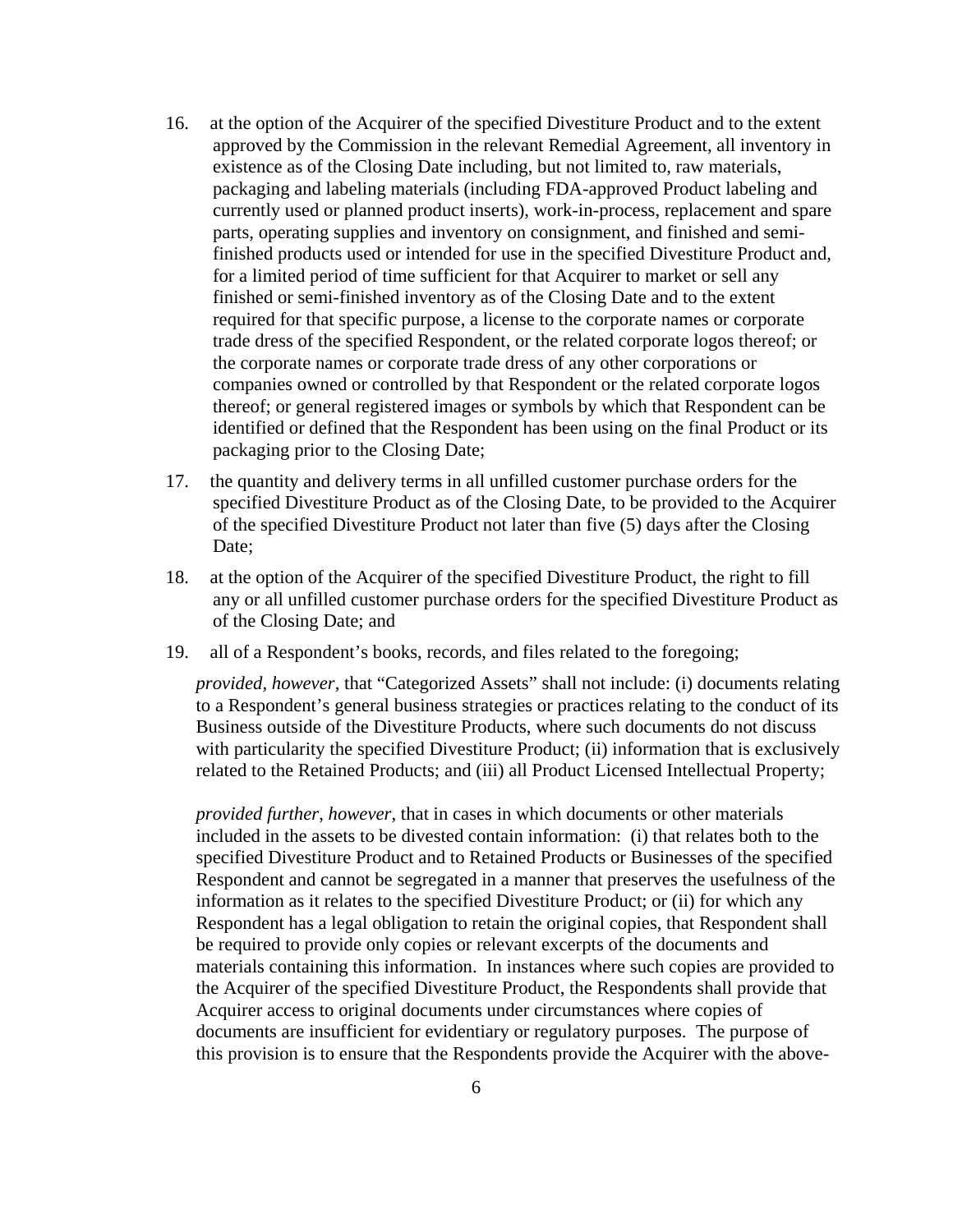described information without requiring a Respondent completely to divest itself of information that, in content, also relates to Retained Product(s);

*provided further*, that, with the agreement of the relevant Acquirer, Respondents may retain co-ownership of an undivided interest in the following (but only to the extent it is not exclusively related to the Divestiture Products being acquired by that Acquirer): (i) Manufacturing Technology; (ii) Marketing Materials; (iii) Scientific Regulatory Materials; (iv) Copyrights; (v) Software; and (vi) Trade Dress; (vii) trade secrets; and (viii) books, records and files.

- M. "cGMP" means current Good Manufacturing Practice as set forth in the United States Federal Food, Drug, and Cosmetic Act (21 C.F.R. 820), as amended, and includes all rules and regulations promulgated by the FDA thereunder.
- N. "Closing Date" means, as to each Divestiture Product, the date on which a Respondent (or a Divestiture Trustee) consummates a transaction to assign, grant, license, divest, transfer, deliver, or otherwise convey assets related to such Divestiture Product to an Acquirer pursuant to this Order.
- O. "Confidential Business Information" means all information owned by, or in the possession or control of, a Respondent that is not in the public domain and to the extent that it is directly related to the conduct of the Business related to a Divestiture Product(s). The term "Confidential Business Information" *excludes* the following and the Respondents are not required to submit this information to an Acquirer:
	- 1. information relating to a Respondent's general business strategies or practices that does not discuss with particularity the Divestiture Products;
	- 2. information specifically excluded from the Divestiture Product Assets conveyed to the Acquirer of the related Divestiture Product(s);
	- 3. information that is contained in documents, records, or books of a Respondent that is provided to an Acquirer by a Respondent that is unrelated to the Divestiture Products acquired by that Acquirer or that is exclusively related to Retained Product(s); and
	- 4. information that is protected by the attorney work product, attorney-client, joint defense, or other privilege prepared in connection with the Acquisition and relating to any United States, state, or foreign antitrust or competition Laws.
- P. "Copyrights" means rights to all original works of authorship of any kind directly related to a Divestiture Product and any registrations and applications for registrations thereof within the United States of America, including, but not limited to, the following: all such rights with respect to all promotional materials for healthcare providers, all promotional materials for patients, and all educational materials for the sales force; copyrights in all preclinical, clinical, and process development data and reports relating to the research and Development of that Product or of any materials used in the research, Development, manufacture, marketing, or sale of that Product, including all copyrights in raw data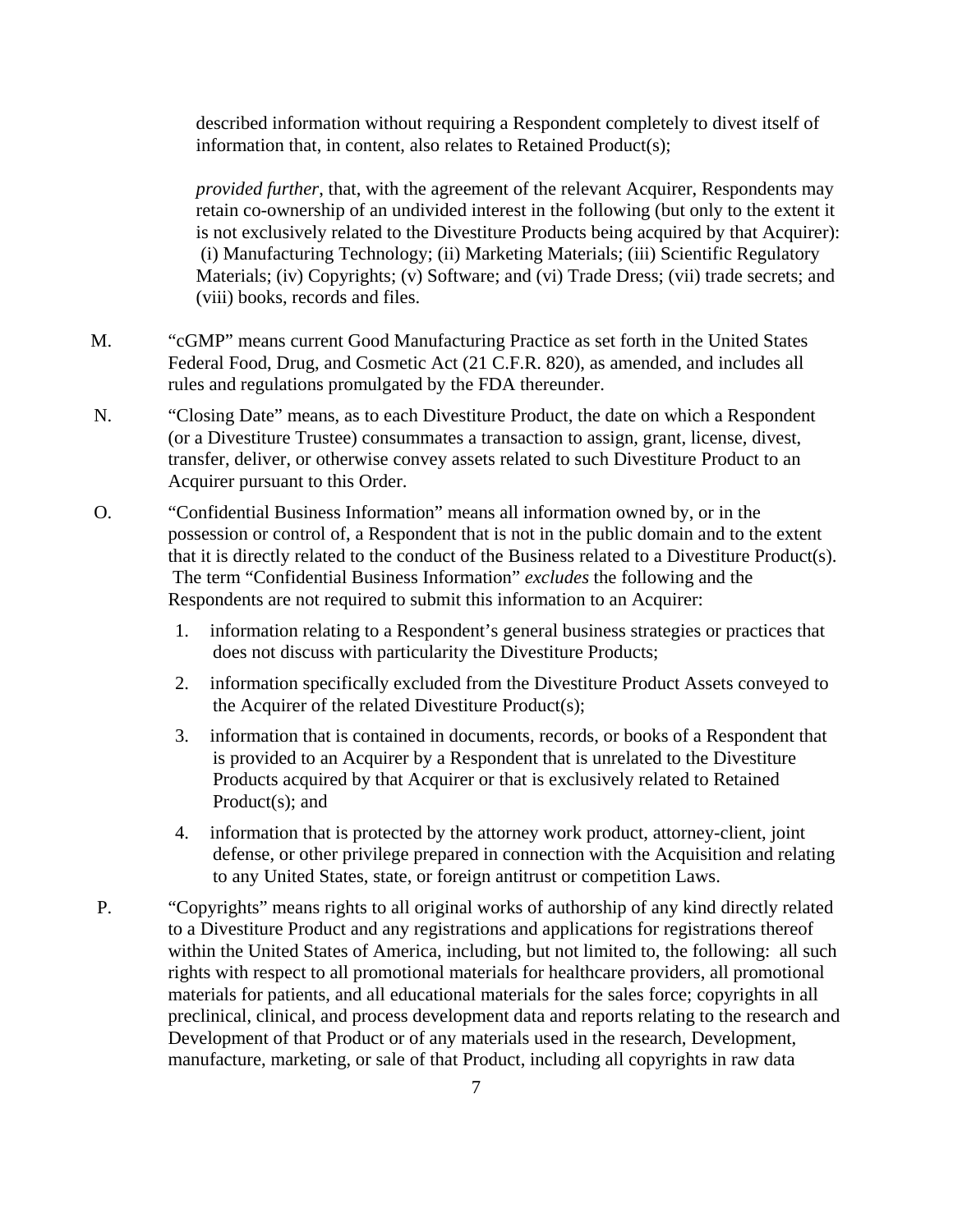relating to Device Studies of that Product, all case report forms relating thereto, and all statistical programs developed (or modified in a manner material to the use or function thereof (other than through user references)) to analyze clinical data, all market research data, market intelligence reports, and statistical programs (if any) used for marketing and sales research; all copyrights in customer information, promotional and marketing materials, that Product's sales forecasting models, medical education materials, sales training materials, and advertising and display materials; all records relating to employees of a Respondent who accept employment with an Acquirer (excluding any personnel records the transfer of which is prohibited by applicable Law); all copyrights in records, including customer lists, sales force call activity reports, vendor lists, sales data, reimbursement data, speaker lists, manufacturing records, manufacturing processes, and supplier lists; all copyrights in data contained in laboratory notebooks relating to that Product or relating to its biology; all copyrights in adverse experience reports and files related thereto (including source documentation) and all copyrights in periodic adverse experience reports and all data contained in electronic databases relating to adverse experience reports and periodic adverse experience reports; all copyrights in analytical and quality control data; and all correspondence with the FDA or any other Agency.

- Q. "Development" means all research and development activities, including, without limitation the following: design; process development; manufacturing scale-up; development-stage manufacturing; quality assurance/quality control development; statistical analysis and report writing; mechanical properties testing; performance testing; safety testing; conducting Device Studies for the purpose of obtaining or achieving any and all approvals, licenses, registrations or authorizations from any Agency necessary for the manufacture, use, storage, import, export, transport, promotion, marketing, and sale of a Product (including any government price or reimbursement approvals). "Develop" means to engage in Development.
- R. "Device Study(ies)" means a controlled study of the quality, safety, efficacy, precision, or accuracy of a Product (including any or all such investigations conducted *in vitro*, *in vivo*, and/or *in silico*) and includes, without limitation, such studies as are designed to support expanded labeling or to satisfy the requirements of an Agency in connection with any Product Approval and any other such study used in research and Development of a Product.
- S. "DI" means that mandatory portion of the unique device identifier (*i.e.*, an identifier number that identifies a device through its distribution and use by meeting the requirements of 21 C.F.R. 830.20) that identifies the specific version or model of a device and the labeler of that device.
- T. "Direct Cost" means a cost not to exceed the cost of labor, material, travel, and other expenditures to the extent the costs are directly incurred to provide the relevant assistance or service. "Direct Cost" to the Acquirer for its use of any of a Respondent's employees' labor shall not exceed the average hourly wage rate for such employee;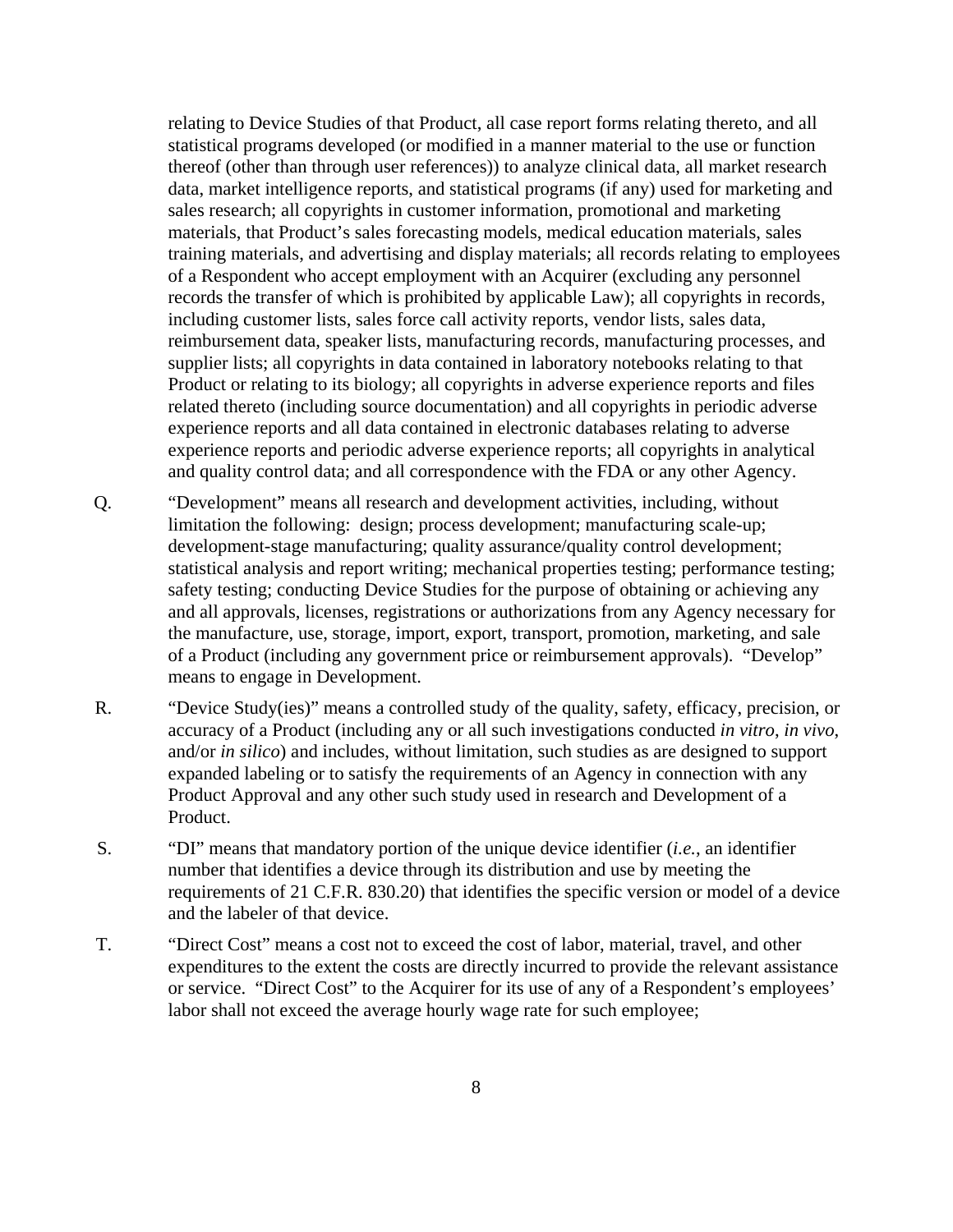*provided, however*, in each instance where: (i) an agreement to divest relevant assets is specifically referenced and attached to this Order, and (ii) such agreement becomes a Remedial Agreement for a Divestiture Product, "Direct Cost" means such cost as is provided in such Remedial Agreement for that Divestiture Product.

- U. "Divestiture Product(s)" means the following, individually and collectively:
	- 1. Epoc Products; and
	- 2. Triage Products.
- V. "Divestiture Product Assets" means the following, individually and collectively:
	- 1. Epoc Product Assets; and
	- 2. Triage Product Assets.
- W. "Divestiture Product Business(es)" means the Business of a Respondent (as that Respondent is specified in the definition of each Divestiture Product) related to each of the Divestiture Products to the extent that such Business is owned, controlled, or managed by the Respondent and the assets related to such Business to the extent such assets are owned by, controlled by, managed by, or licensed to, the Respondent.
- X. "Divestiture Product Core Employees" means the Sales and Marketing Employees, Research and Development Employees, and the Manufacturing Employees.
- Y. "Divestiture Product License" means a perpetual, non-exclusive, fully paid-up, and royalty-free license(s) under a Remedial Agreement with rights to sublicense to all Product Licensed Intellectual Property and all Manufacturing Technology used in the manufacture of the specified Divestiture Product(s) that is also used in the manufacture of Retained Products (*i.e.*, Manufacturing Technology that is used in, but not exclusively used in, the manufacture of the Divestiture Product(s) being acquired by a particular Acquirer) that was owned, licensed, held, or controlled by a Respondent:
	- 1. to research and Develop the specified Divestiture Product(s) for marketing, distribution, or sale;
	- 2. to use, make, have made, distribute, offer for sale, promote, advertise, or sell the specified Divestiture Product(s);
	- 3. to import or export the specified Divestiture Product(s) to or from the United States of America to the extent related to the marketing, distribution, or sale of the specified Divestiture Products; and
	- 4. to have the specified Divestiture Product(s) made anywhere in the world for distribution or sale within, or import into the United States of America;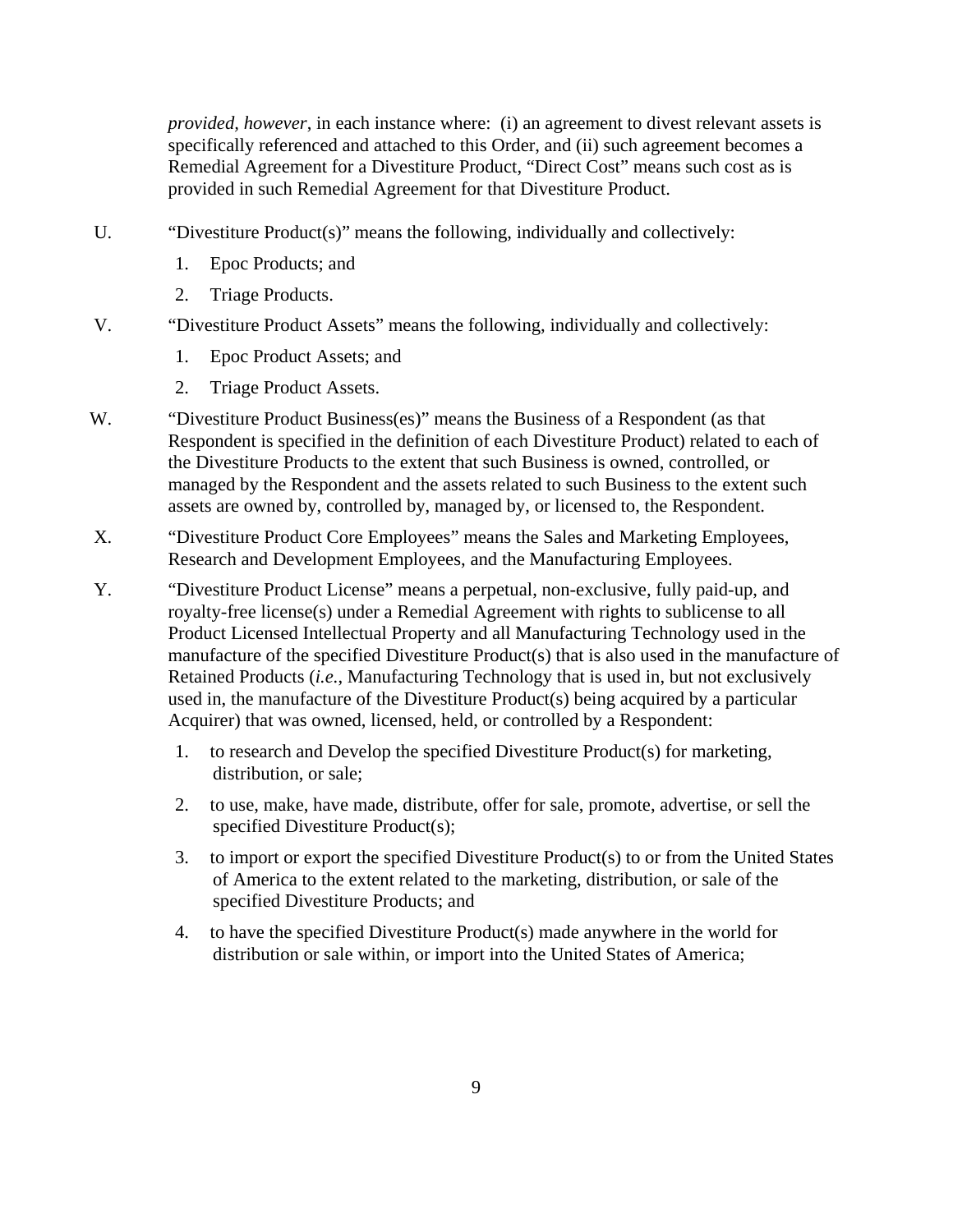*provided, however*, that for any Product Licensed Intellectual Property or Manufacturing Technology that is the subject of a license from a Third Party entered into by a Respondent prior to the Acquisition, the scope of the rights granted hereunder shall only be required to be equal to the scope of the rights granted by the Third Party to that Respondent.

- Z. "Divestiture Trustee" means the trustee appointed by the Commission pursuant to Paragraph IV of this Order.
- AA. "Domain Name" means the domain name(s) (uniform resource locators), and registration(s) thereof, issued by any Person or authority that issues and maintains the domain name registration; *provided, however*, "Domain Name" shall not include any trademark or service mark rights to such domain names other than the rights to the Trademarks required to be divested.
- BB. "Epoc Product(s)" means all Products researched, Developed, in Development, marketed, sold, owned, or controlled by Alere that are a part of, used with, or intended to be used with, the Epoc® (Enterprise Point-of-care) blood analysis system product line, including, without limitation, the following:
	- 1. Epoc Host Rx (510(k) Number: K113726);
	- 2. epoc Host 2 Motorola (510(k) Number: K113726);
	- 3. epoc Host 2 Motorola Refurbished (510(k) Number: K113726);
	- 4. epoc Reader (510(k) Number: K113726);
	- 5. epoc BGEM Crea/CI Test card (50T) (510(k) Number: K113726);
	- 6. epoc BGEM Lac Test Card (510(k) Number: K093297);
	- 7. Veterinary;
	- 8. epoc BGEM Test Cards w/ Lactate (50T) (510(k) Number: K093297);
	- 9. epoc Care-Fill Capillary Tubes (50T) (510(k) Number: K113726);
	- 10. EDM Software (510(k) Number: K113726);
	- 11. Total CO2 analyte;
	- 12. Blood Urea Nitrogen (BUN) analyte;
	- 13. the following Products in Development: BUN/TCO2 eMP test card; next generation Epoc System with co-oximetry and tHb; eMP card CLIA-waived; tBili; iMag; Coagulation (ACT); and
	- 14. all improvements or modifications to the abovementioned devices that are in existence as of the date Alere signs the Consent Agreement in this matter.
- CC. "Epoc Product Assets" means all rights, title, and interest in and to all assets related to the Business of Alere related to each of the Epoc Products, to the extent legally transferable, including, without limitation, the following: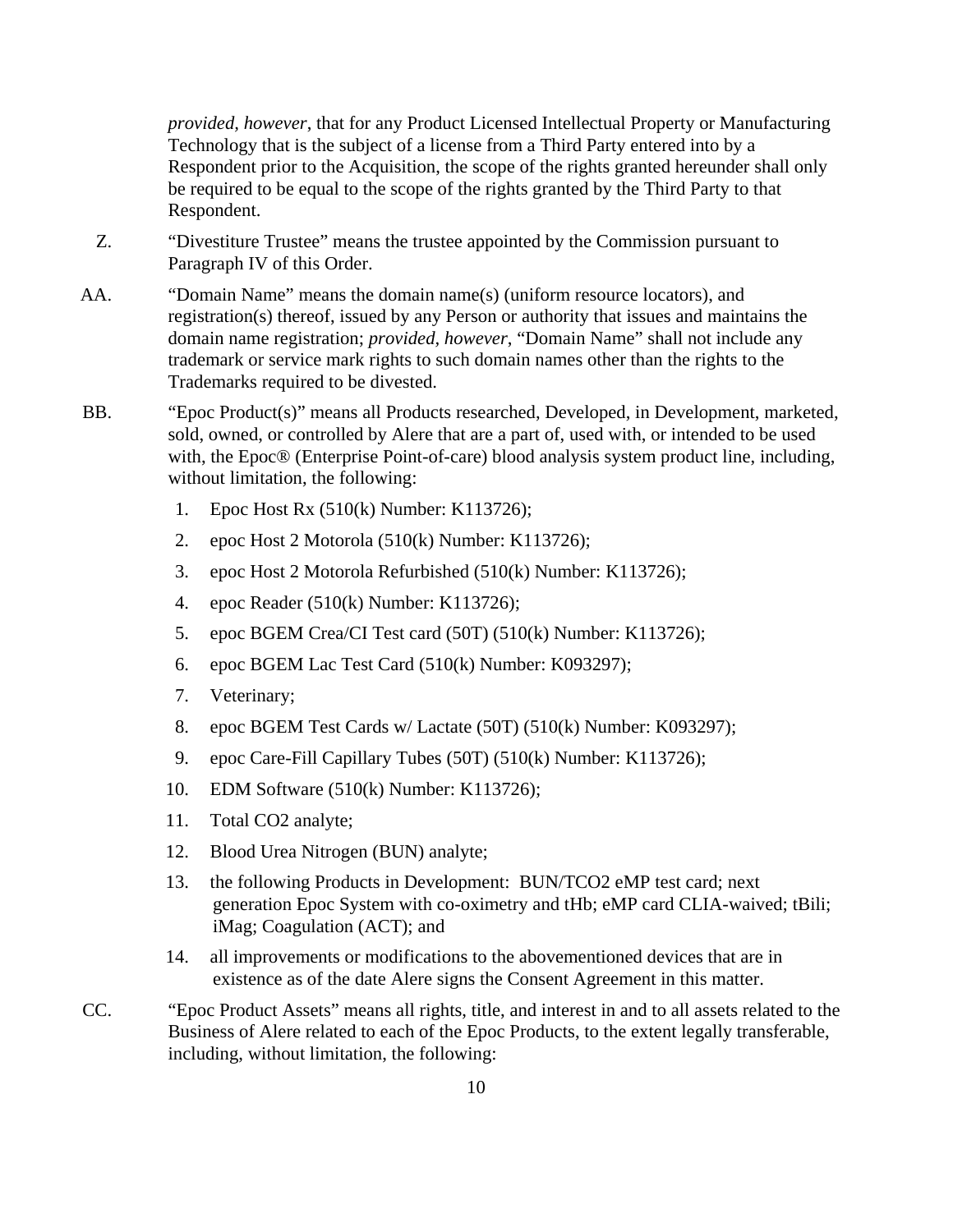- 1. the Categorized Assets related to the Epoc Products;
- 2. all outstanding capital stock, voting securities and equity ownership interests in Epocal Inc. (a corporation organized, existing, and doing business under and by virtue of the laws of Canada, with its registered office located at 2060 Walkley Road, Ottawa, ON K1G 3P5, Canada); and
- 3. the Epoc Product Facilities.
- DD. "Epoc Product Divestiture Agreement(s)" means the following:
	- 1. *Asset Purchase Agreement* by and among Alere Inc., Siemens Diagnostics Holding II B.V., and for the limited purposes therein set forth, Abbott Laboratories, dated as of July 21, 2017 as amended by that certain *Amendment to Purchase Agreement* by and among Alere Inc., Siemens Diagnostics Holding II B.V. and Abbott Laboratories, dated as of September 15, 2017;
	- 2. *Transition Services Agreement* by and between Alere Inc. and Siemens Diagnostics Holding II B.V. to be executed on or before the Closing Date; and
	- 3. all amendments, exhibits, attachments, agreements, and schedules attached to and submitted to the Commission with the foregoing listed agreement.

The Epoc Product Divestiture Agreements are contained in Non-Public Appendix II.B. The Epoc Product Divestiture Agreements that have been approved by the Commission to accomplish the requirements of this Order in connection with the Commission's determination to make this Order final and effective are Remedial Agreements.

- EE. "Epoc Product Facilities" means all the Facility Assets located at:
	- 1. 2060 Walkley Road, Ottawa, Ontario, Canada, K1H 1W1; and
	- 2. 855 Brookfield Drive, Ottawa, Ontario, Canada K1V 2S5.
- FF. "Facility Assets" means all of a Respondent's rights, title, and interests in and to the following:
	- 1. real property at the specified location, including all rights, title, and interests in and to owned or leased land and all improvements thereon, including buildings, fixtures, improvements, easements, rights of way, appurtenances, and the rights and privileges appertaining thereto ("Facility");
	- 2. all Manufacturing Equipment related to the Divestiture Product Business located at the Facility;
	- 3. all other equipment, machinery, tools, spare parts, vehicles, personal property, furniture, fixtures, and supplies located at the Facility;
	- 4. all other tangible property, owned, leased or operated on or behalf of a Respondent located at the Facility; and
	- 5. to the extent transferable by Law, all permits, registrations, and applications to or from a Government Entity related to the Respondent's use of the Facility.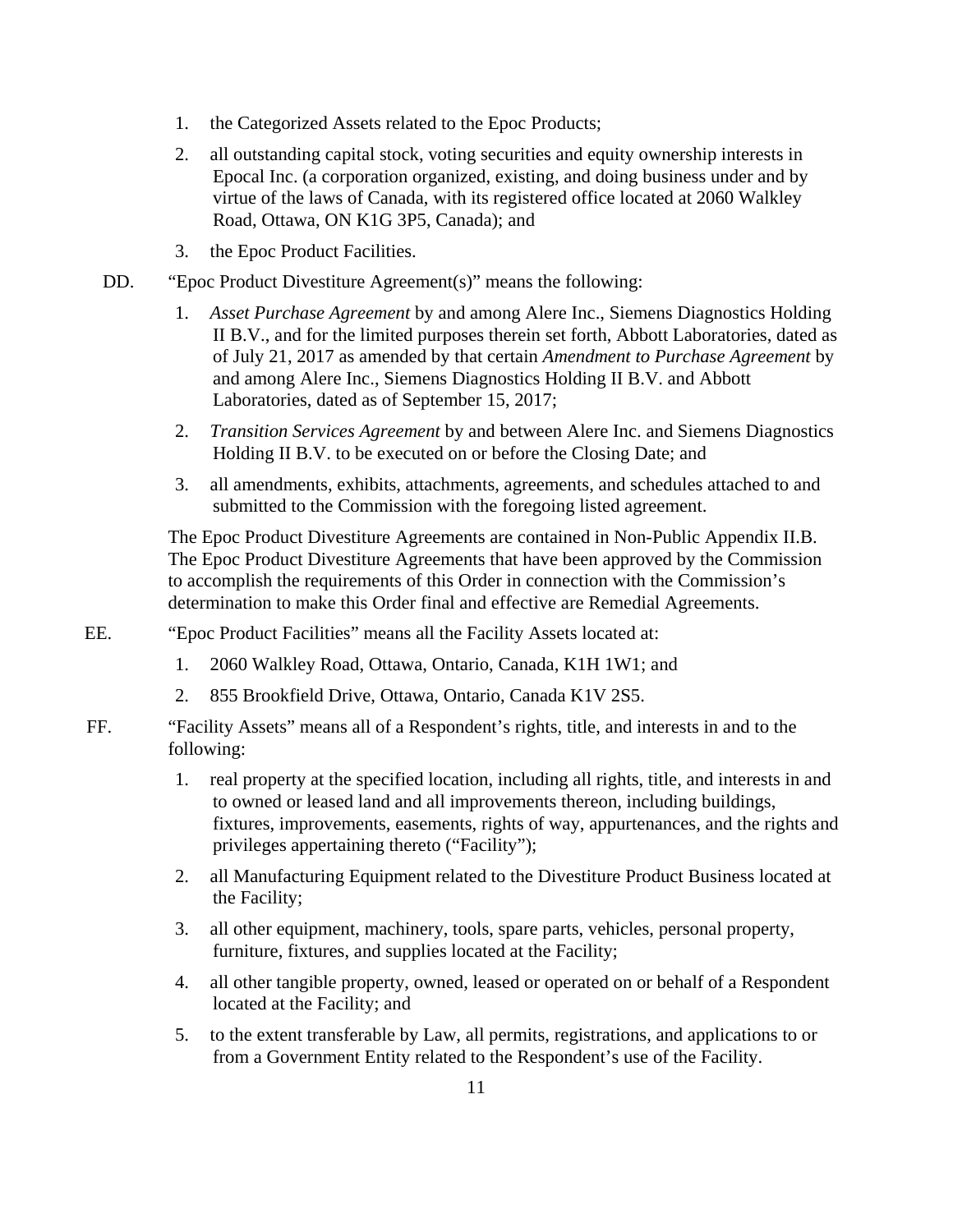- GG. "Government Entity" means any Federal, state, local, or non-U.S. government; any court, legislature, government agency, or government commission; or any judicial or regulatory authority of any government.
- HH. "High Volume Account(s)" means any healthcare provider, group purchasing organization, hospital, wholesaler, or distributor whose annual or projected annual purchase amounts, in units or in dollars, of a Divestiture Product in the United States of America from a Respondent, was or was forecasted (prior to the public announcement of the Acquisition and subsequent divestiture) to be among the top twenty (20) highest such purchase amounts of that Respondent's total sales of that Divestiture Product to U.S. customers on any of the following dates: (i) the end of the last quarter that immediately preceded the date of the public announcement of the proposed Acquisition; (ii) the end of the last quarter that immediately preceded the Acquisition Date; (iii) the end of the last quarter that immediately preceded the Closing Date for the relevant assets; or (iv) for forecasts of purchases of the Divestiture Product, the quarter immediately following the Closing Date.
	- II. "Law" means all laws, statutes, rules, regulations, ordinances, and other pronouncements by any Government Entity having the effect of law.
- JJ. "Manufacturing Designee" means any Person other than a Respondent that has been designated by an Acquirer to manufacture a Divestiture Product for that Acquirer.
- KK. "Manufacturing Equipment" means all fixtures, equipment (including, without limitation, technical equipment, lab equipment, and computers), and machinery that is being used or has been used at any Facility that is subject to transfer to an Acquirer pursuant to this Order at any time since the Respondents entered into the Acquisition Agreements, in the research, Development or manufacture of a Divestiture Product and that is suitable for use in the research, Development, or manufacture of a Divestiture Product as of the Closing Date.
- LL. "Manufacturing Employees" means all salaried employees of a Respondent who have directly participated in any of the following: (i) defining the commercial manufacturing process, (ii) confirming that the manufacturing process is capable of reproducible commercial manufacturing, (iii) formulating the manufacturing process performance qualification protocol, (iv) controlling the manufacturing process to assure performance Product quality, (iv) assuring that during routine manufacturing the process remains in a state of control, (v) collecting and evaluating data for the purposes of providing scientific evidence that the manufacturing process is capable of consistently delivering quality Products, (vi) managing the operation of the manufacturing process, or (vii) managing the technological transfer of the manufacturing process to a different facility, of the Manufacturing Technology of the specified Divestiture Product (irrespective of the portion of working time involved, unless such participation consisted solely of oversight of legal, accounting, tax, or financial compliance) within the eighteen (18) month period immediately prior to the Closing Date;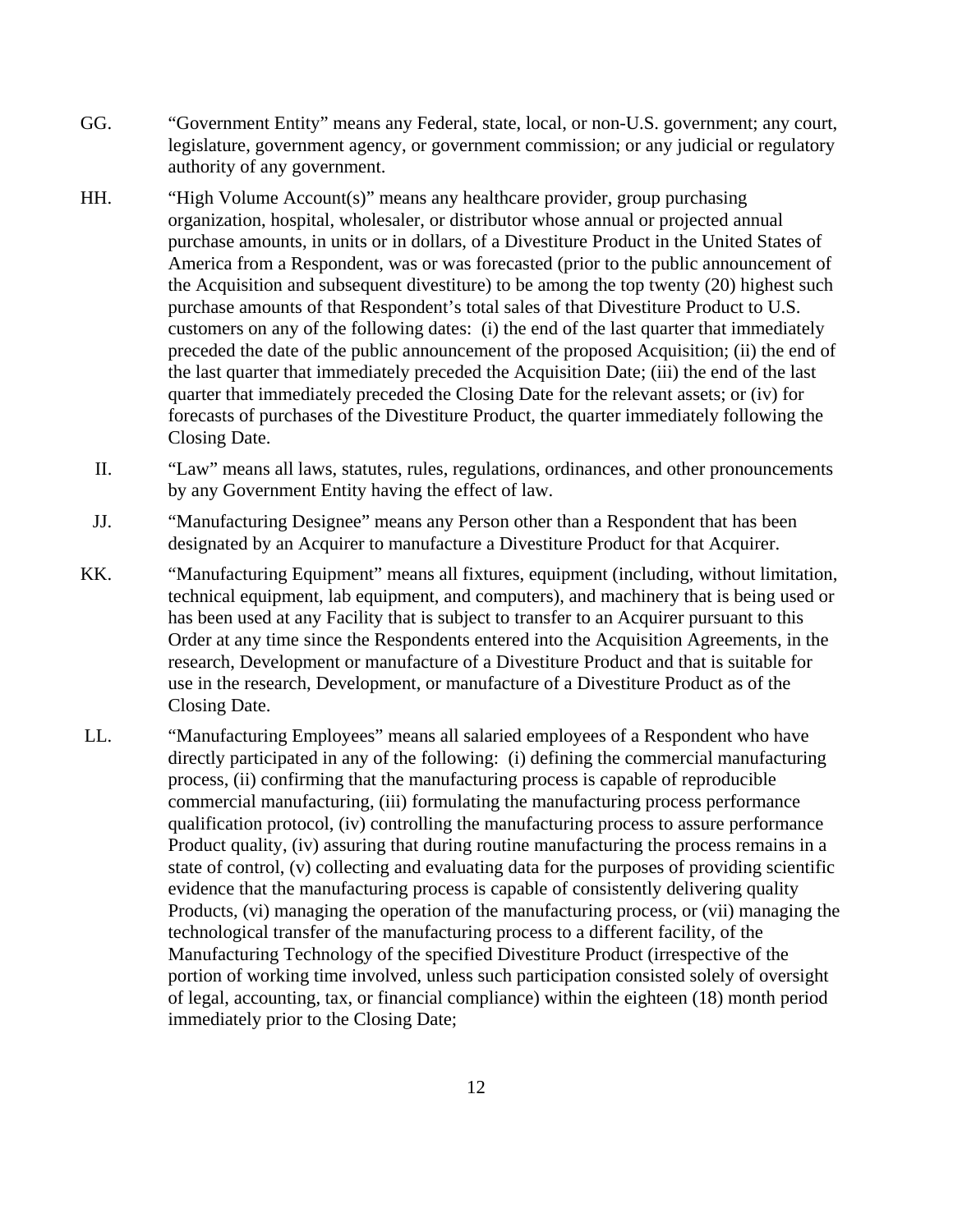*provided, however*, in each instance where: (i) an agreement to divest relevant assets is specifically referenced and attached to this Order, and (ii) such agreement becomes a Remedial Agreement for a Divestiture Product, "Manufacturing Employees" means (i) the employee(s) as are identified in such Remedial Agreement for that Divestiture Product, and (ii) any other employee(s) meeting the criteria described above that are identified by the relevant Acquirer within thirty (30) days after the Closing Date.

- MM. "Manufacturing Technology" means all technology, trade secrets, know-how, designs, ideas, concepts and proprietary information (whether patented, patentable, or otherwise) used by Alere to manufacture each specified Divestiture Product, including, but not limited to, the following:
	- 1. all product specifications, product designs and design protocols, including without limitation, the exact combination, design, array and identity and specifications of all components that achieve a particular set of application and end-use characteristics in a final Product;
	- 2. to the extent applicable to the specified Divestiture Product, antibody generation and reagent formulation;
	- 3. manufacturing processes, analytical methods, flow diagrams and other related manuals and drawings;
	- 4. standard operating procedures;
	- 5. quality assurance and control procedures;
	- 6. control history;
	- 7. research and Development records;
	- 8. annual product reviews;
	- 9. supplier lists;
	- 10. labeling and product manuals;
	- 11. manuals and technical information provided to employees, customers, distributors, suppliers, agents, licensees, including, without limitation, manufacturing, equipment and engineering manuals and drawings;
	- 12. repair and performance records related to the Manufacturing Equipment for the two (2) year period immediately preceding the Closing Date;
	- 13. records related to the protective workplace safety standards related to the Manufacturing Equipment for the two (2) year period immediately preceding the Closing Date;
	- 14. audits of manufacturing methods for the Products conducted by any Agency; and
	- 15. all other information related to the manufacturing process.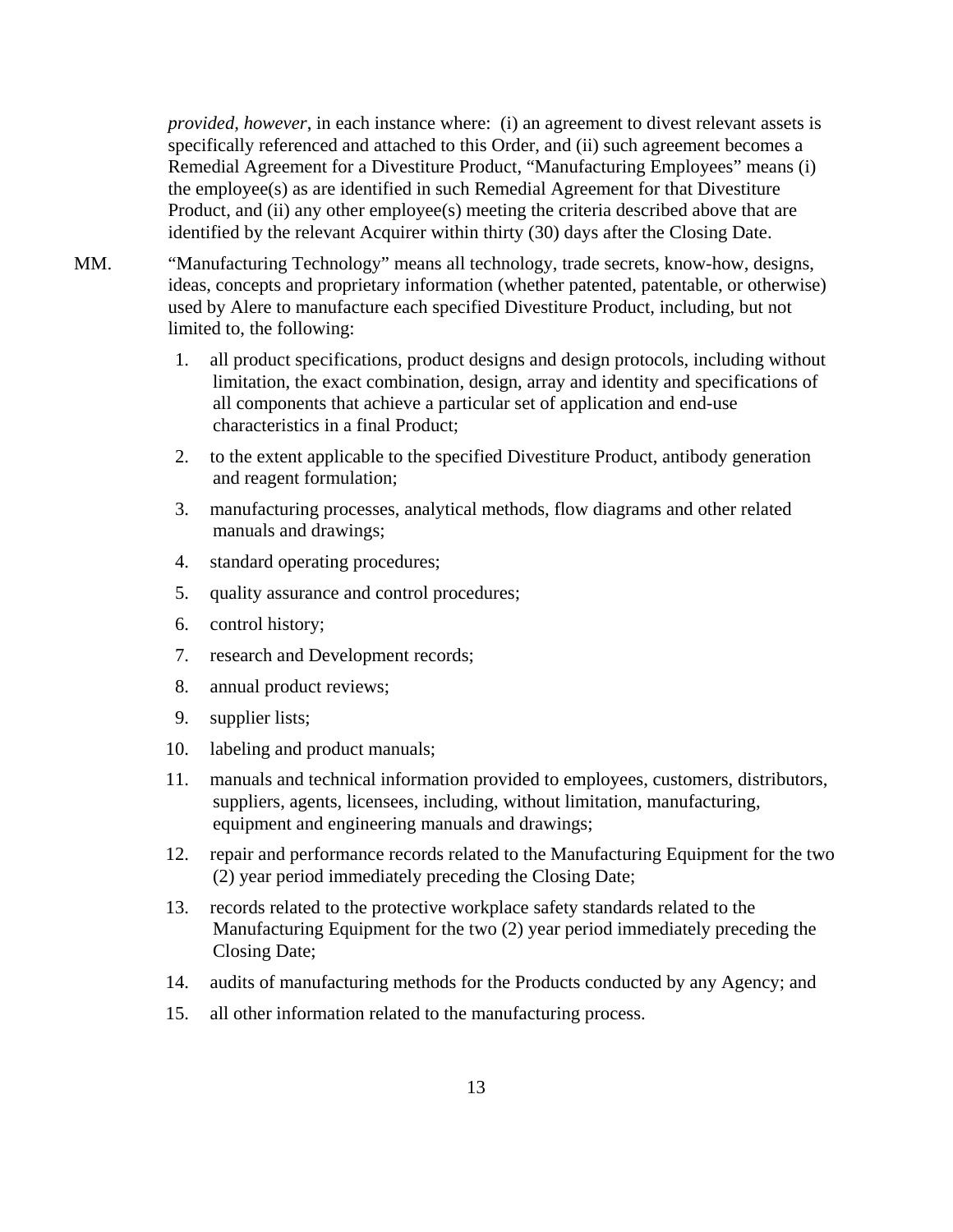- NN. "Marketing Materials" means all marketing materials used specifically in the marketing or sale of the specified Divestiture Product in the United States of America as of the Closing Date, including, without limitation, all advertising materials, training materials, product data, mailing lists, sales materials (*e.g*., detailing reports, vendor lists, sales data), marketing information (*e.g.*, competitor information, research data, market intelligence reports, statistical programs (if any) used for marketing and sales research), customer information (including customer net purchase information to be provided on the basis of dollars and/or units for each month, quarter or year), sales forecasting models, educational materials, advertising and display materials, speaker lists, promotional and marketing materials, Website content, and artwork for the production of packaging components, television masters, and other similar materials related to the specified Divestiture Product.
- OO. "Monitor" means any monitor appointed pursuant to Paragraph III of this Order or Paragraph III of the related Order to Maintain Assets.
- PP. "Orders" means this Decision and Order and the related Order to Maintain Assets.
- QQ. "Order Date" means the date on which the final Decision and Order in this matter is issued by the Commission.
- RR. "Order to Maintain Assets" means the Order to Maintain Assets incorporated into and made a part of the Consent Agreement.
- SS. "Patent(s)" means all patents and patent applications, including provisional patent applications, invention disclosures, certificates of invention and applications for certificates of invention, and statutory invention registrations, in each case filed, or in existence, on or before the Closing Date (*except* where this Order specifies a different time), and includes all reissues, additions, divisions, continuations, continuations-in-part, supplementary protection certificates, extensions and reexaminations thereof, all inventions disclosed therein, and all rights therein provided by international treaties and conventions.
- TT. "Person" means any individual, partnership, joint venture, firm, corporation, association, trust, unincorporated organization, or other business or Government Entity, and any subsidiaries, divisions, groups, or affiliates thereof.
- UU. "Product(s)" means any medical device as defined by the FDA pursuant to the United States Federal Food, Drug, and Cosmetic Act (*i.e.,* any instrument, apparatus, appliance, software, material, or other article, whether used alone or in combination, including the software intended by its holder, applicant, and/or sponsor to be used specifically for diagnostic and/or therapeutic purposes and necessary for its proper application) which is:
	- 1. recognized in the official National Formulary, or the United States Pharmacopoeia, or any supplement to them;
	- 2. intended for use in the diagnosis of disease or other conditions, or in the cure, mitigation, treatment, or prevention of disease, in man or other animals; or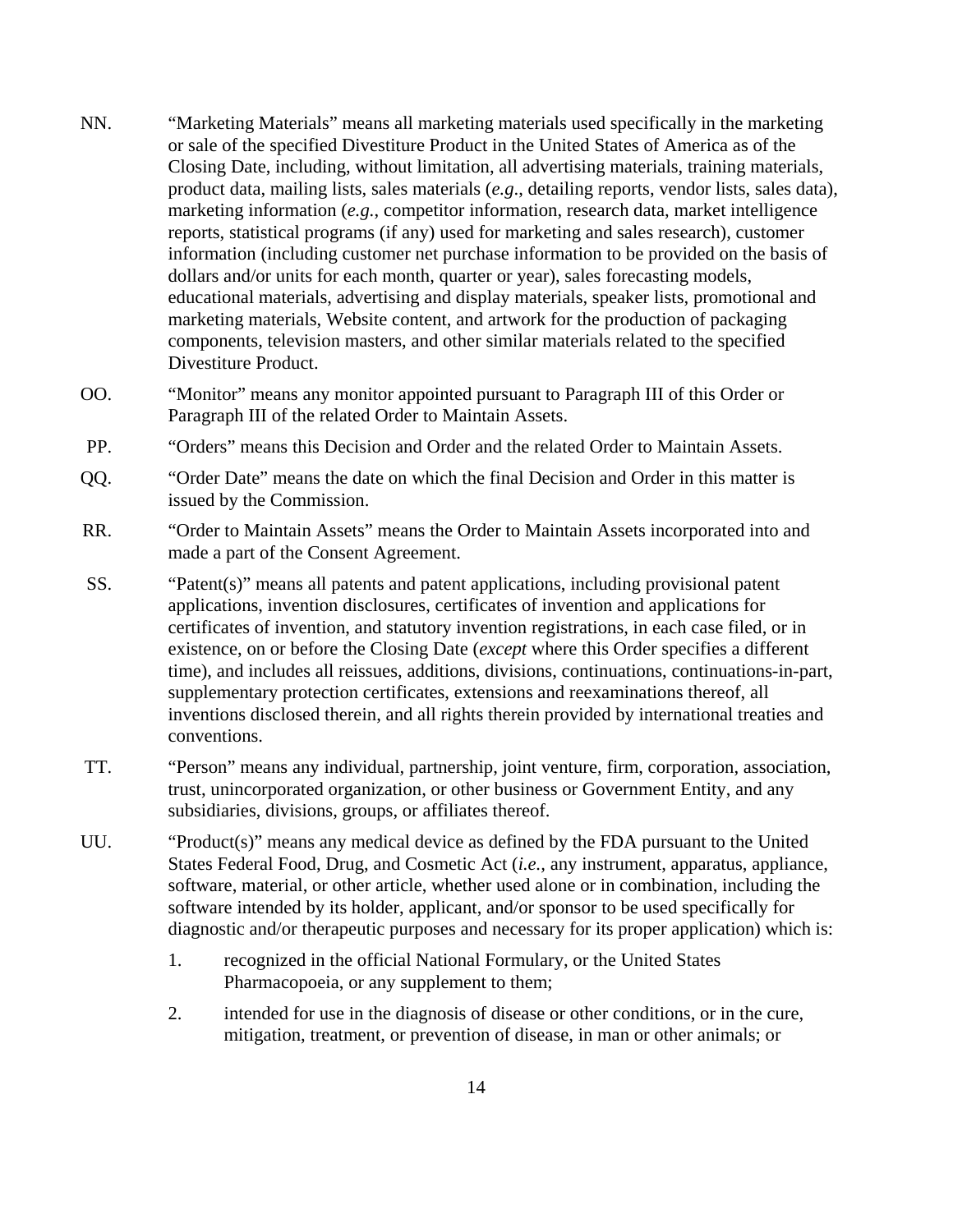- 3. intended to affect the structure or any function of the body of man or other animals, and which does not achieve its primary intended purposes through chemical action within or on the body of man or other animals and which is not dependent upon being metabolized for the achievement of any of its primary intended purposes.
- VV. "Product Approval(s)" means any approvals, registrations, permits, licenses, consents, authorizations, and other approvals, and pending applications and requests therefor, required by applicable Agencies related to the research, Development, manufacture, distribution, finishing, packaging, marketing, sale, storage, or transport of a Product within the United States of America, and includes, without limitation, all approvals, registrations, licenses, or authorizations granted in connection with any Application related to that Product.
- WW. "Product Contracts" means all contracts or agreements:
	- 1. that make specific reference to the specified Divestiture Product and pursuant to which any Third Party is obligated to purchase, or has the option to purchase without further negotiation of terms, the specified Divestiture Product from a Respondent;
	- 2. pursuant to which a Respondent has as of the Closing Date the ability to independently purchase the raw materials, inputs or component(s) from any Third Party, for use in connection with the specified Divestiture Product;
	- 3. relating to any Device Studies involving the specified Divestiture Product;
	- 4. with universities or other research institutions for the use of the specified Divestiture Product in scientific research;
	- 5. relating to the specific marketing of the specified Divestiture Product or educational matters relating solely to the specified Divestiture Product(s);
	- 6. pursuant to which a Third Party manufactures or plans to manufacture the specified Divestiture Product in finished form in order to provide it to a Respondent;
	- 7. pursuant to which a Third Party provides or plans to provide any part of the manufacturing process including, without limitation, the assembly or packaging of the specified Divestiture Product;
	- 8. pursuant to which a Third Party provides the Manufacturing Technology related to the specified Divestiture Product to a Respondent;
	- 9. pursuant to which a Third Party collaborates with a Respondent in the research and development of any Manufacturing Technology related to the specified Divestiture Product;
	- 10. pursuant to which a Third Party is licensed by a Respondent to use the Manufacturing Technology related to the specified Divestiture Product;
	- 11. constituting confidentiality agreements involving the specified Divestiture Product;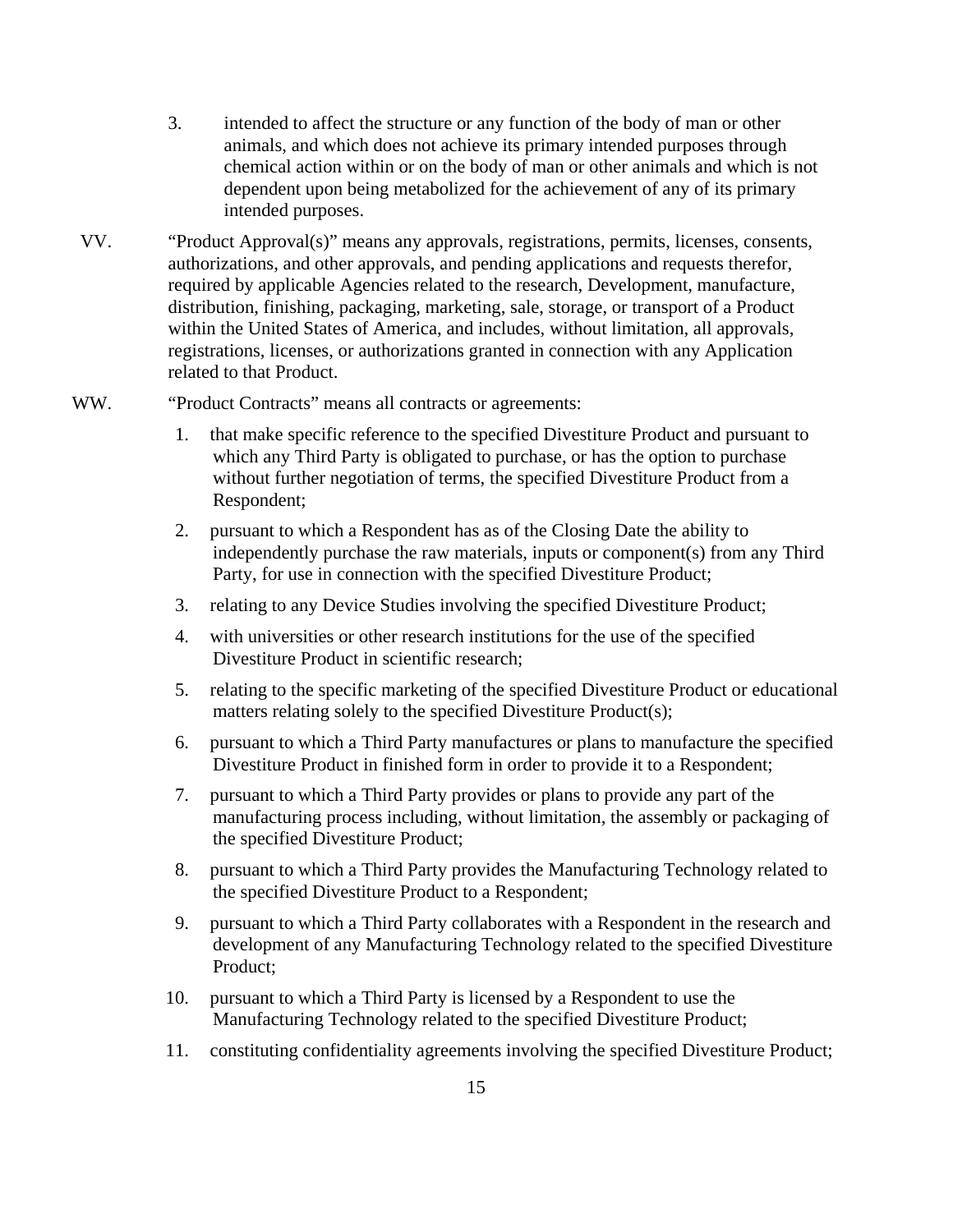- 12. involving any royalty, licensing, covenant not to sue, or similar arrangement involving the specified Divestiture Product;
- 13. pursuant to which a Third Party provides any specialized services necessary to the research, Development, manufacture, or distribution of the specified Divestiture Product to a Respondent including, but not limited to, consultation arrangements;
- 14. pursuant to which any Third Party collaborates with a Respondent in the performance of research, Development, marketing, distribution, or selling of the specified Divestiture Product or the Business related to such Divestiture Product;
- 15. pursuant to which a Respondent leases buildings or equipment that is subject to transfer to the Acquirer pursuant to this Order; and/or
- 16. pursuant to which a Respondent licenses Software related to the specified Divestiture Product.

*provided, however*, that where any such contract or agreement also relates to a Retained Product(s), a Respondent shall, at the Acquirer's option, assign or otherwise make available to the Acquirer all such rights under the contract or agreement as are related to the specified Divestiture Product, but concurrently may retain similar rights for the purposes of the Retained Product(s).

#### XX. "Product Development Reports" means:

- 1. all correspondence, submissions, notifications, communications, registrations or other filings made to, received from, or otherwise conducted with the FDA relating to the Application(s) related to the specified Divestiture Product;
- 2. annual and periodic reports related to the above-described Application(s), including any safety update reports;
- 3. FDA-approved Product labeling related to the specified Divestiture Product;
- 4. currently used or planned product package inserts related to the specified Divestiture Product;
- 5. FDA-approved circulars and information related to the specified Divestiture Product;
- 6. adverse event reports, adverse experience information, and descriptions of material events and matters concerning safety or lack of accuracy related to the specified Divestiture Product;
- 7. summary of Product complaints from physicians or clinicians related to the specified Divestiture Product;
- 8. Product recall reports filed with the FDA related to the specified Divestiture Product, and all reports, studies, and other documents related to such recalls;
- 9. investigation reports and other documents related to any out of specification results for any impurities or defects found in the specified Divestiture Product;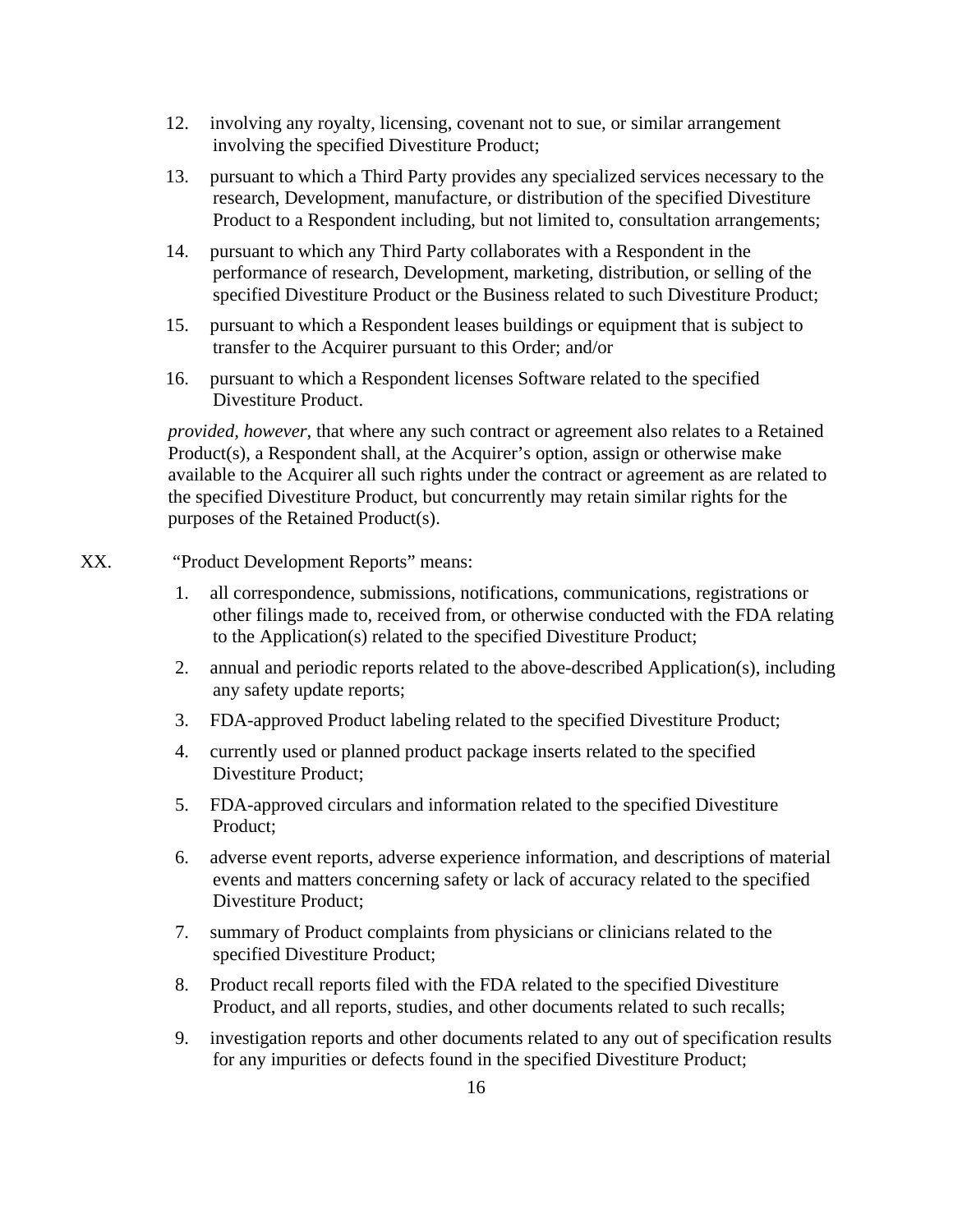- 10. reports related to the specified Divestiture Product from any consultant or outside contractor engaged to investigate or perform testing for the purposes of resolving any product or process issues, including, without limitation, identification and sources of impurities or defects;
- 11. reports of vendors of the components, active pharmaceutical ingredients, excipients, packaging components and detergents used to produce the specified Divestiture Product that relate to the design, specifications, degradation, chemical interactions, testing, and historical trends of the production of the specified Divestiture Product;
- 12. analytical methods development records related to the specified Divestiture Product;
- 13. manufacturing batch or lot records related to the specified Divestiture Product;
- 14. stability testing records related to the specified Divestiture Product;
- 15. change in control history related to the specified Divestiture Product; and
- 16. executed validation (including design validation and process validation) and qualification protocols and reports related to the specified Divestiture Product.
- YY. "Product Employee Information" means the following, for each Divestiture Product Core Employee, as and to the extent permitted by Law:
	- 1. a complete and accurate list containing the name of each Divestiture Product Core Employee; and
	- 2. with respect to each such employee, the following information:
		- a. the date of hire and effective service date;
		- b. job title or position held;
		- c. the base salary or current wages;
		- d. the most recent bonus paid, aggregate annual compensation for the relevant Respondent's last fiscal year, and current target or guaranteed bonus, if any;
		- e. employment status (*i.e.,* active or on leave or disability; full-time or parttime); and
	- 3. at the Acquirer's option or the Proposed Acquirer's option (as applicable), copies of all employee benefit plans and summary plan descriptions (if any) applicable to the relevant employees.
- ZZ. "Product Intellectual Property" means all of the following intellectual property related to a Divestiture Product (other than Product Licensed Intellectual Property) that is owned, licensed, held, or controlled by a Respondent as of the Closing Date:
	- 1. Patents;
	- 2. Copyrights;
	- 3. Software;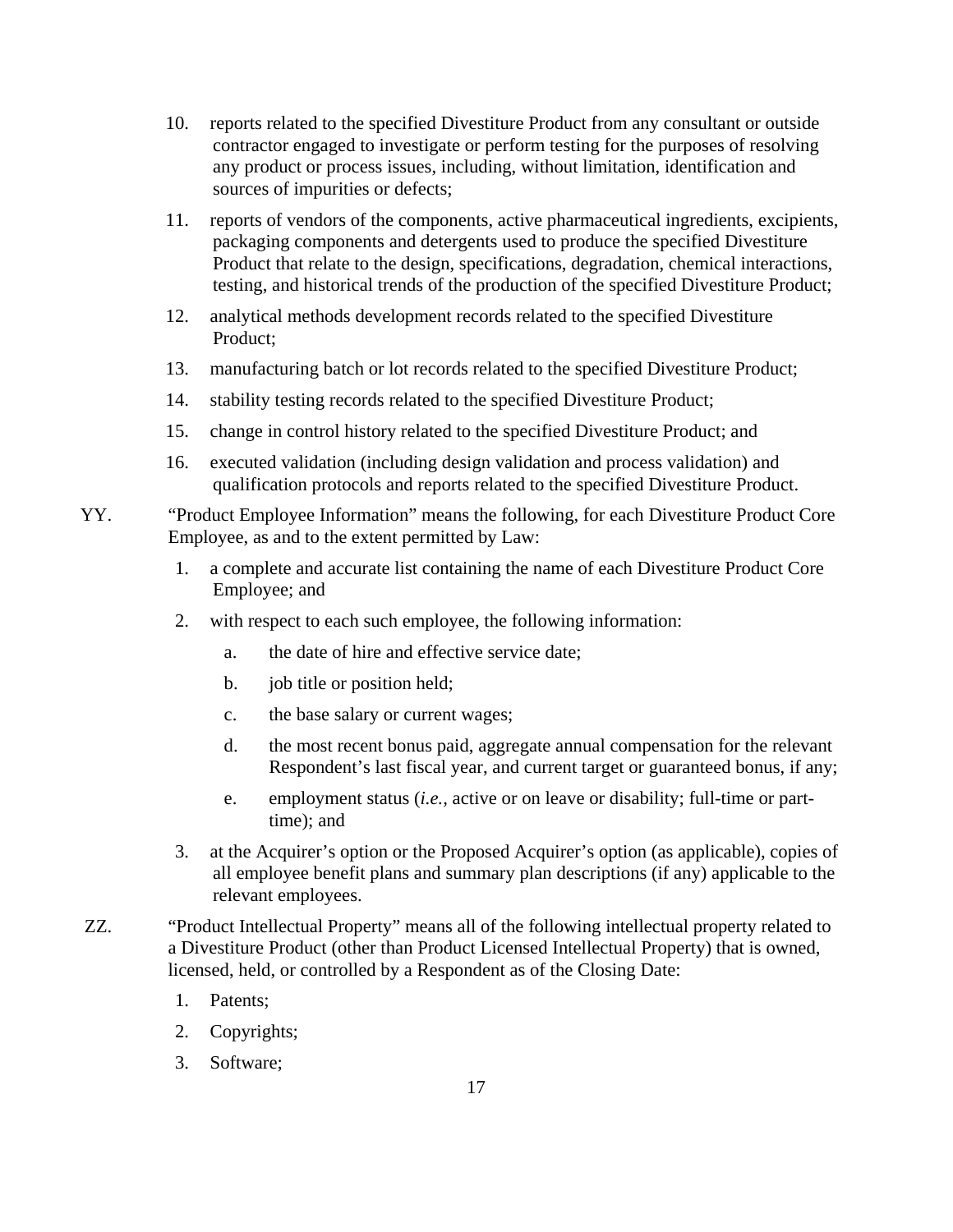- 4. Trademarks;
- 5. Trade Dress;
- 6. trade secrets, know-how, techniques, data, inventions, practices, methods, and other confidential or proprietary technical, business, research, Development, and other information; and
- 7. rights to obtain and file for patents, trademarks, and copyrights and registrations thereof, and to bring suit against a Third Party for the past, present, or future infringement, misappropriation, dilution, misuse, or other violation of any of the foregoing;

*provided, however,* that "Product Intellectual Property" does not include the corporate names or corporate trade dress of "Abbott", "Alere", or the related corporate logos thereof; or the corporate names or corporate trade dress of any other corporations or companies owned or controlled by a Respondent or the related corporate logos thereof; or general registered images or symbols by which Abbott or Alere can be identified or defined.

- AAA. "Product Licensed Intellectual Property" means all of the following intellectual property related to a Divestiture Product that is owned, licensed, held, or controlled by a Respondent as of the Closing Date:
	- 1. Patents that are related to a Divestiture Product that a Respondent can demonstrate have been used, prior to the Acquisition Date, for any Retained Product that is the subject of an active Application;
	- 2. Patents that are related to a Divestiture Product that are the subject of a license with a Third Party entered into by a Respondent prior to the Acquisition Date; and
	- 3. trade secrets, know-how, techniques, data, inventions, practices, methods, and other confidential or proprietary technical, business, research, Development, and other information, and all rights in the United States of America to limit the use or disclosure thereof, that are related to a Divestiture Product and that a Respondent can demonstrate have been used, prior to the Acquisition Date, for any Retained Product.
- BBB. "Proposed Acquirer" means a Person proposed by a Respondent (or a Divestiture Trustee) to the Commission and submitted for the approval of the Commission as the acquirer for particular assets or rights required to be assigned, granted, licensed, divested, transferred, delivered, or otherwise conveyed pursuant to this Order.
- CCC. "Quidel" means Quidel Corporation, a corporation organized, existing, and doing business under and by virtue of the state of Delaware with its principal executive offices located at 12544 High Bluff Drive, Suite 200, San Diego, California 92130.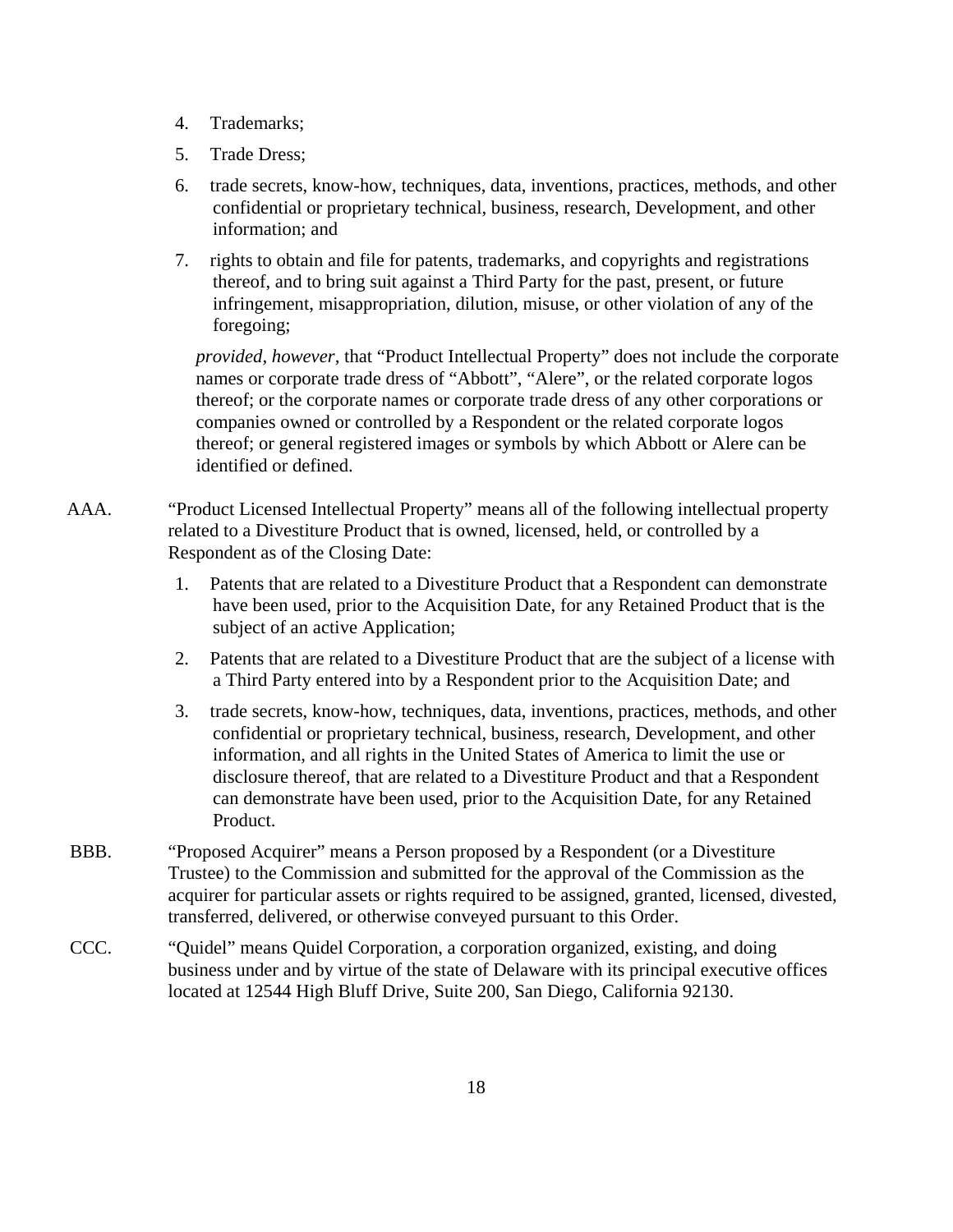#### DDD. "Remedial Agreement(s)" means the following:

- 1. any agreement between a Respondent and an Acquirer that is specifically referenced and attached to this Order, including all amendments, exhibits, attachments, agreements, and schedules thereto, related to the relevant assets or rights to be assigned, granted, licensed, divested, transferred, delivered, or otherwise conveyed, including, without limitation, any agreement to supply specified Products or components thereof, and that has been approved by the Commission to accomplish the requirements of the Order in connection with the Commission's determination to make this Order final and effective;
- 2. any agreement between a Respondent and a Third Party to effect the assignment of assets or rights of that Respondent related to a Divestiture Product to the benefit of an Acquirer that is specifically referenced and attached to this Order, including all amendments, exhibits, attachments, agreements, and schedules thereto, that has been approved by the Commission to accomplish the requirements of the Order in connection with the Commission's determination to make this Order final and effective;
- 3. any agreement between a Respondent and an Acquirer (or between a Divestiture Trustee and an Acquirer) that has been approved by the Commission to accomplish the requirements of this Order, including all amendments, exhibits, attachments, agreements, and schedules thereto, related to the relevant assets or rights to be assigned, granted, licensed, divested, transferred, delivered, or otherwise conveyed, including, without limitation, any agreement by that Respondent to supply specified Products or components thereof, and that has been approved by the Commission to accomplish the requirements of this Order; and/or
- 4. any agreement between a Respondent and a Third Party to effect the assignment of assets or rights of that Respondent related to a Divestiture Product to the benefit of an Acquirer that has been approved by the Commission to accomplish the requirements of this Order, including all amendments, exhibits, attachments, agreements, and schedules thereto.
- EEE. "Research and Development Employees" means all salaried employees of a Respondent who have directly participated in the research, Development, regulatory approval process, or Device Studies of the specified Divestiture Product (irrespective of the portion of working time involved, unless such participation consisted solely of oversight of legal, accounting, tax, or financial compliance) within the eighteen (18) month period immediately prior to the Closing Date;

*provided, however*, in each instance where: (i) an agreement to divest relevant assets is specifically referenced and attached to this Order, and (ii) such agreement becomes a Remedial Agreement for a Divestiture Product, "Research and Development Employees" means (i) the employee(s) as are identified in such Remedial Agreement for that Divestiture Product, and (ii) any other employee(s) meeting the criteria described above that are identified by the relevant Acquirer within thirty (30) days after the Closing Date.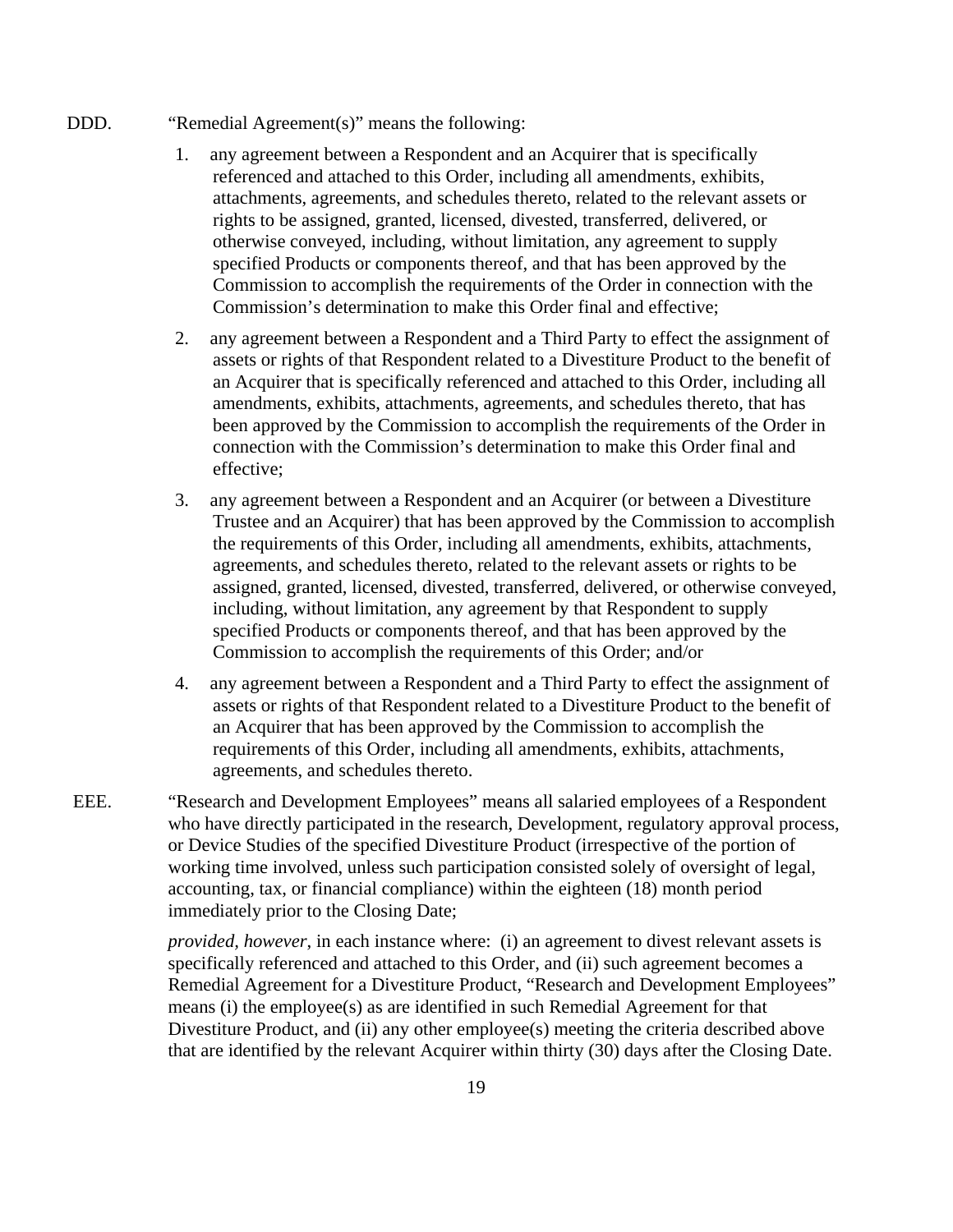- FFF. "Retained Product(s)" means any Product(s) other than a Divestiture Product.
- GGG. "Sales and Marketing Employees" means all employees of a Respondent whose primary work responsibilities were in the Business of the Divestiture Products within the eighteen (18) month period immediately prior to the Closing Date and who directly have participated in the sales, marketing, or technical support (including installation) of the specified Divestiture Product directly to distributors or end-use customers, including, without limitation, the regional sales managers;

*provided, however*, in each instance where: (i) an agreement to divest relevant assets is specifically referenced and attached to this Order, and (ii) such agreement becomes a Remedial Agreement for a Divestiture Product, "Sales and Marketing Employees" (i) the employee(s) as are identified in such Remedial Agreement for that Divestiture Product, and (ii) any other employee(s) meeting the criteria described above that are identified by the relevant Acquirer within thirty (30) days after the Closing Date.

- HHH. "Scientific and Regulatory Material" means all technological, scientific, chemical, biological, pharmacological, toxicological, regulatory, and clinical study materials and information.
	- III. "Siemens" means Siemens Aktiengesellschaft a corporation organized, existing, and doing business under and by virtue of laws of the Federal Republic of Germany with its corporate headquarters located at Werner-von-Siemens-Straße, 80333 Munich Germany and its affiliates.
	- JJJ. "Software" means computer programs related to the Business of the specified Divestiture Product, including all software implementations of algorithms, models, and methodologies whether in source code or object code form, databases and compilations, including any and all data and collections of data, all documentation, including user manuals and training materials, related to any of the foregoing, and the content and information contained on any Website; *provided, however*, that "Software" does not include software that is readily purchasable or licensable from sources other than the Respondents and which has not been modified in a manner material to the use or function thereof (other than user preference settings).
- KKK. "Technology Transfer Standards" means requirements and standards sufficient to ensure that the information and assets required to be delivered to an Acquirer pursuant to this Order are delivered in an organized, comprehensive, complete, useful, timely (*i.e.*, ensuring no unreasonable delays in transmission), and meaningful manner. Such standards and requirements shall include, *inter alia*:
	- 1. designating employees of a Respondent knowledgeable about the Manufacturing Technology (and all related intellectual property) related to each of the Divestiture Products who will be responsible for communicating directly with the Acquirer or its Manufacturing Designee, and the Monitor (if one has been appointed), for the purpose of effecting such delivery *unless* such Persons are hired by the Acquirer;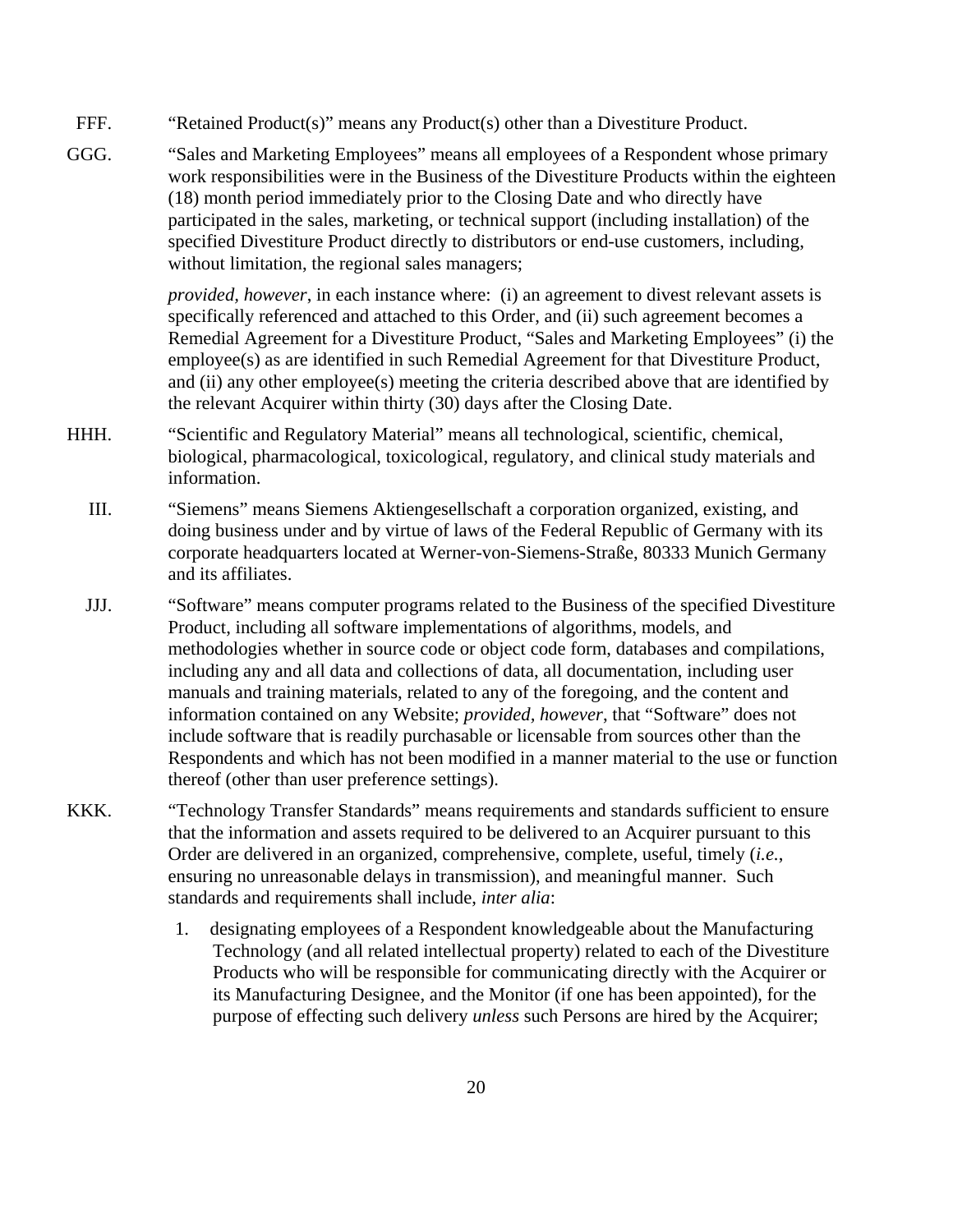- 2. preparing technology transfer protocols and transfer acceptance criteria for both the processes and analytical methods related to the specified Divestiture Product that are acceptable to the Acquirer to the extent that any such technology is either (i) not maintained and fully available at a facility that is being transferred to the Acquirer pursuant to this Order or (ii) not maintained and fully available at a facility operated by the Acquirer's Manufacturing Designee;
- 3. preparing and implementing a detailed technological transfer plan that contains, *inter alia*, the transfer of all relevant information, all appropriate documentation, all other materials, and projected time lines for the delivery of all such Manufacturing Technology (including all related intellectual property) to the Acquirer or its Manufacturing Designee to the extent that any such technology is either (i) not maintained and fully available at a facility that is being transferred to the Acquirer pursuant to this Order or (ii) not maintained and fully available at a facility operated by the Acquirer's Manufacturing Designee;
- 4. permitting employees of the relevant Acquirer to visit the Respondent's facility from which the Divestiture Product will be transferred for the purposes of evaluating and learning the manufacturing process of such Divestiture Product and/or discussing the process with employees of a Respondent involved in the manufacturing process (including, without limitation, use of equipment and components, manufacturing steps, time constraints for completion of steps, and validation of the manufacturing of the Divestiture Product at the Respondent's facility; and
- 5. to the extent that Persons with the relevant knowledge remain employees of a Respondent (*i.e.*, are not hired by the Acquirer), providing, in a timely manner, assistance and advice to enable the Acquirer or its Manufacturing Designee to:
	- a. manufacture the specified Divestiture Product in the quality and quantities achieved by a Respondent, or the manufacturer and/or developer of such Divestiture Product;
	- b. obtain any Product Approvals necessary for the Acquirer or its Manufacturing Designee to manufacture, distribute, market, and sell the specified Divestiture Product in commercial quantities and to meet all Agency-approved specifications for such Divestiture Product; and
	- c. receive, integrate, and use all such Manufacturing Technology and all such intellectual property related to the specified Divestiture Product.
- LLL. "Third Party(ies)" means any non-governmental Person other than the following: a Respondent; or an Acquirer of particular assets or rights pursuant to this Order.
- MMM. "Trade Dress" means the current trade dress of a Product, including but not limited to, Product packaging and the lettering of the Product trade name or brand name.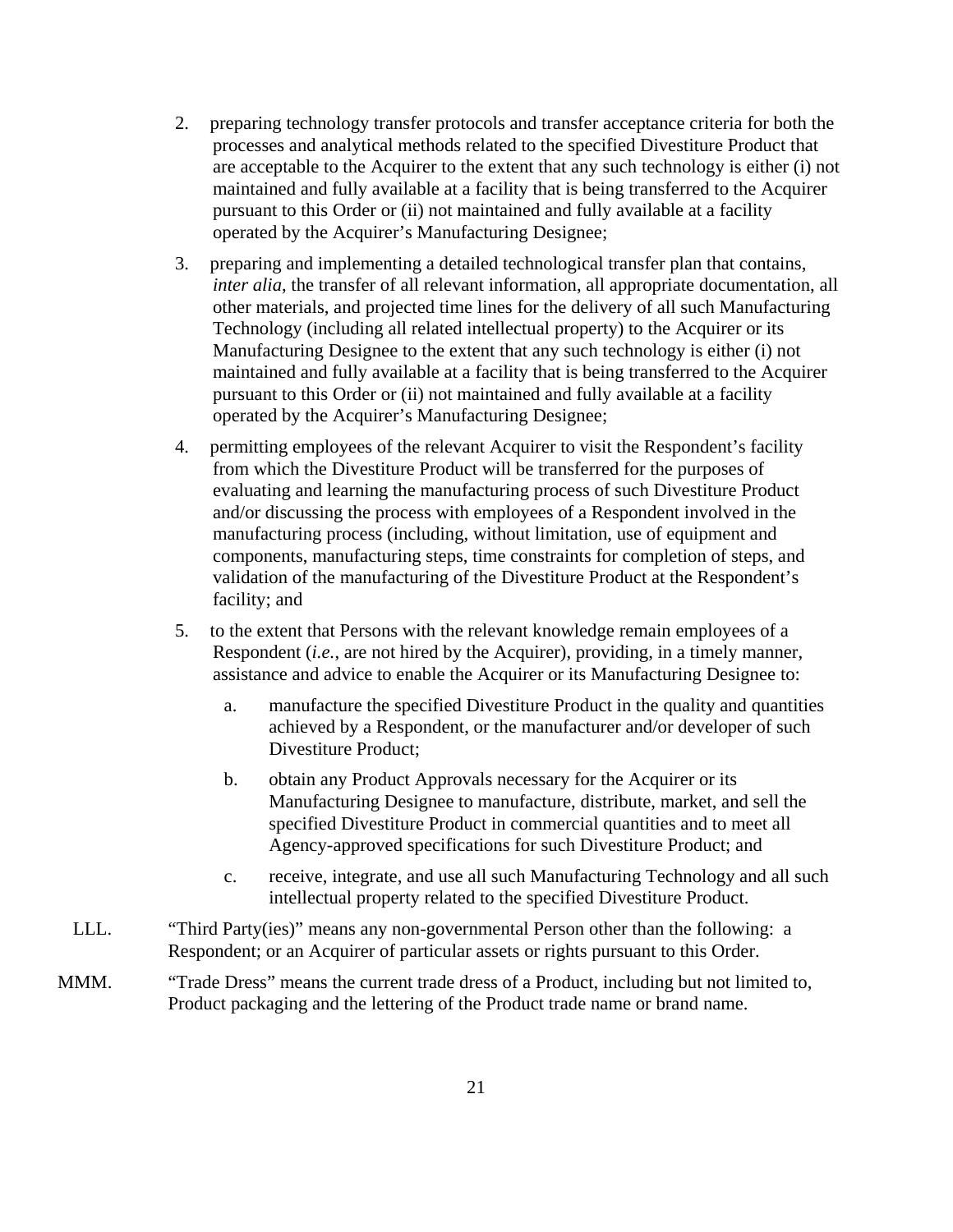- NNN. "Trademark(s)" means all proprietary names or designations, trademarks, service marks, trade names, and brand names, including registrations and applications for registration therefor (and all renewals, modifications, and extensions thereof), and all common law rights, and the goodwill symbolized thereby and associated therewith, for a Product.
- OOO. "Triage Product(s)" means all Products researched, Developed, in Development, marketed, sold, owned, or controlled by Alere that are a part of, used with, or intended to be used with, the Triage® diagnostic product line for the Triage Meter Pro system, including, without limitation, the following:
	- 1. Alere Triage BNP Calibration Verification (510(k) Number: K000231);
	- 2. Alere Triage BNP Control 1 (510(k) Number: K000230);
	- 3. Alere Triage BNP Control 2 (510(k) Number: K000230);
	- 4. Alere Triage BNP Test (US and OUS versions) (510(k) Numbers: K051787 and K021317);
	- 5. Alere Triage Cardiac Panel (US and OUS versions) (510(k) Number: K030286);
	- 6. Alere Triage Cardiac Panel, TnI (US only) (510(k) Number: K030286);
	- 7. Alere Triage Cardiac Panel, TnI and CK-MB (510(k) Number: K030286);
	- 8. Alere Triage Cardio3 Panel (OUS only);
	- 9. Alere Triage Cardio2 Panel (OUS only);
	- 10. Alere Triage Troponin I Test (OUS only);
	- 11. Alere Triage D-Dimer Test (US and OUS versions) (510(k) Number: K042890);
	- 12. Alere Triage MeterPro (US and OUS versions) and related QC Device (510(k) Number: K973547);
	- 13. Alere Triage NT-proBNP Control 1;
	- 14. Alere Triage NT-proBNP Control 2;
	- 15. Alere Triage NT-proBNP Test (OUS only);
	- 16. Alere Triage Profiler SOB Panel (OUS only);
	- 17. Alere Triage Total 3 Control 1 (510(k) Number: K093032);
	- 18. Alere Triage Total 3 Control 2 (510(k) Number: K093032);
	- 19. Alere Triage Total 5 Calibration Verification (510(k) Number: K072892);
	- 20. Alere Triage Total 5 Control 1 (510(k) Number: K072892);
	- 21. Alere Triage Total 5 Control 2 (510(k) Number: K072892);
	- 22. Alere Triage TOX Drug Screen (US and OUS versions) (510(k) Number: K060791);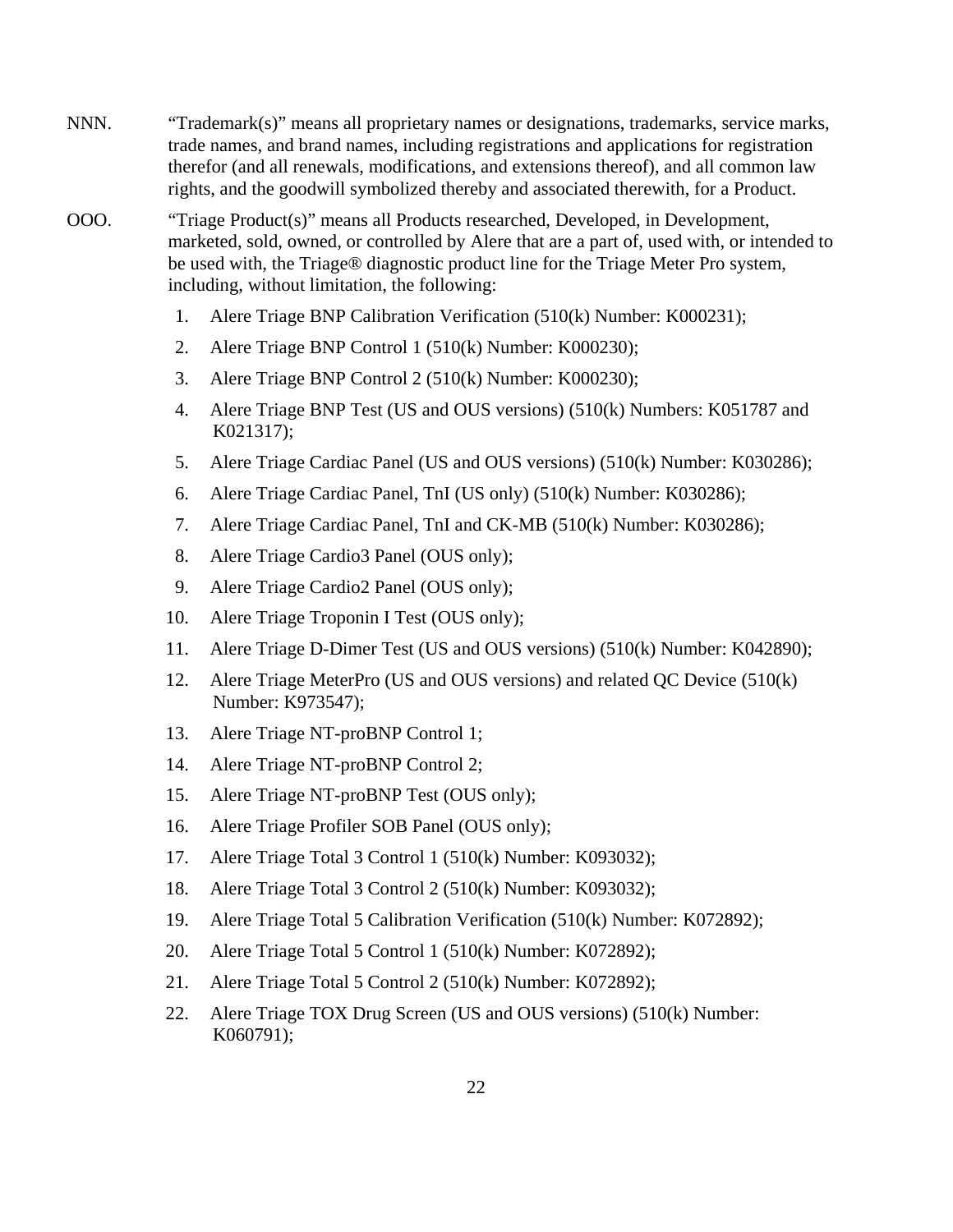- 23. Alere Triage TOX Drug Screen, 10 Test Panel (US only) (510(k) Number: K060791);
- 24. Alere Triage TOX Drug Screen, 9 Test Panel (US only) (510(k) Number: K060791);
- 25. Alere Triage TOX Drug Screen, 7 Test Panel (US only) (510(k) Number: K060791);
- 26. Alere Triage TOX Drug Screen Control 1 (510(k) Number: K060788);
- 27. Alere Triage TOX Drug Screen Control 2 (510(k) Number: K060788);
- 28. the following Products in Development: Kit, Triage Troponin T2; Kit, Control Level 1 Troponin T2; Kit, Calibration Verification Troponin T2; Kit, Triage Tox DS-X; Kit, Control Level 1 Tox DS-X; Kit, Control Level 2 Tox DS-X; Triage Tox DS-RX; Kit, Triage Procalcitonin (antibody generation); Triage Procalcitonin T2; Kit, Control Level 1 Procalcitonin; Kit, Control Level 2 Procalcitonin; and Kit, Calibration Verification Procalcitonin;
- 29. the following discontinued products: NGAL Test and PLGF Test; and
- 30. all improvements or modifications to the abovementioned devices that are in existence as of the date Alere signs the Consent Agreement in this matter.
- PPP. "Triage Product Assets" means all rights, title, and interest in and to all assets related to the Business of Alere related to each of the Triage Products, to the extent legally transferable, including, without limitation, the following:
	- 1. the Categorized Assets related to the Triage Products; and
	- 2. the Triage Product Facility, *provided however*, this Order does not restrict the Respondents from leasing any portion of this facility from the Acquirer of the Triage Assets, any assignee of such Acquirer, or any successor to such Acquirer's ownership interest in the Triage Product Facility.
	- QQQ. "Triage Product Divestiture Agreements" means the following:
		- 1. *Amended and Restated Triage Purchase Agreement* by and among Alere Inc., Quidel Cardiovascular Inc., for purposes of section 6.13 and 12.15 thereof, Quidel Corporation and for the limited purposes therein set forth, Abbott Laboratories, dated as of September 15, 2017;
		- 2. *Triage Transition Services Agreement* by and between Alere Inc. and QTB Acquisition Corp. to be executed on or before the Closing Date; and
		- 3. all amendments, exhibits, attachments, agreements, and schedules attached to and submitted to the Commission with the foregoing listed agreement.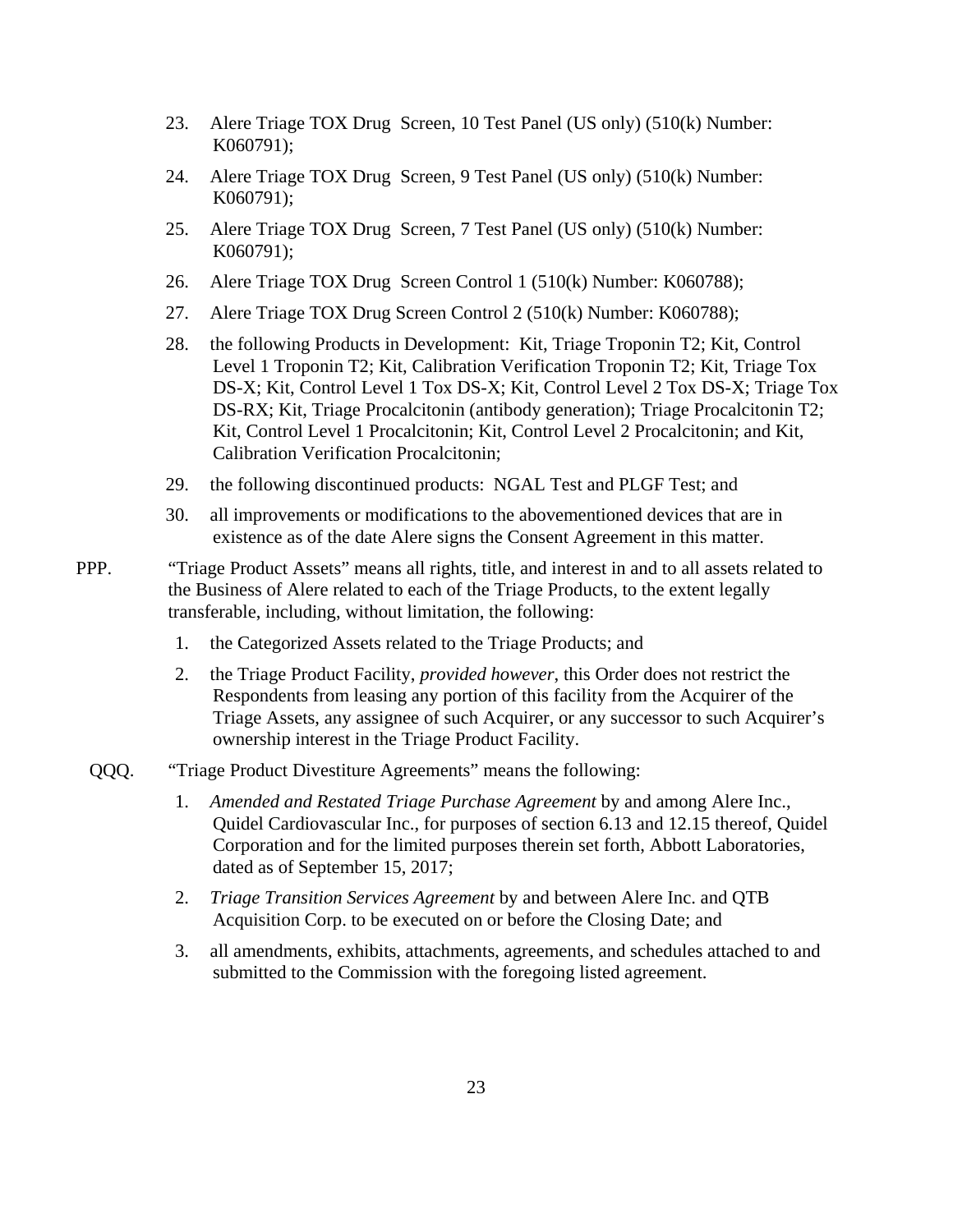The Triage Product Divestiture Agreements are contained in Non-Public Appendix II.A. The Triage Product Divestiture Agreements that have been approved by the Commission to accomplish the requirements of this Order in connection with the Commission's determination to make this Order final and effective are Remedial Agreements.

- RRR. "Triage Product Facility" means all the Facility Assets located at 9965, 9975, 9985 and 9995 Summers Ridge Road, San Diego, California, 92121.
- SSS. "United States of America" means the United States of America, and its territories, districts, commonwealths and possessions.
- TTT. "UPC" means the Universal Product Code (*i.e.*, the product identifier used to identify an item sold at retail in the United States of America).
- UUU. "Website" means the content of the Website(s) located at the Domain Names, the Domain Names, and all copyrights in such Website(s), to the extent owned by a Respondent; *provided, however,* "Website" shall not include the following: (1) content owned by Third Parties and other Product Intellectual Property not owned by a Respondent that are incorporated in such Website(s), such as stock photographs used in the Website(s), *except* to the extent that a Respondent can convey its rights, if any, therein; or (2) content unrelated to any of the Divestiture Products.

#### **II.**

### **IT IS FURTHER ORDERED** that:

A. Not later than thirty (30) days after the Acquisition Date, Respondents shall divest the Triage Product Assets and grant the Divestiture Product Licenses related to the Triage Products, absolutely and in good faith, to Quidel pursuant to, and in accordance with, the Triage Product Divestiture Agreements (which agreements shall not limit or contradict, or be construed to limit or contradict, the terms of this Order, it being understood that this Order shall not be construed to reduce any rights or benefits of Quidel or to reduce any obligations of Respondents under such agreements), and each such agreement, if it becomes a Remedial Agreement related to the Triage Product Assets is incorporated by reference into this Order and made a part hereof;

*provided, however*, that if Respondents have divested the Triage Product Assets to Quidel prior to the Order Date, and if, at the time the Commission determines to make this Order final and effective, the Commission notifies Respondents that Quidel is not an acceptable purchaser of any of the Triage Product Assets, then Respondents shall immediately rescind the transaction with Quidel, in whole or in part, as directed by the Commission, and shall divest the relevant Triage Product Assets within one hundred eighty (180) days after the Order Date, absolutely and in good faith, at no minimum price, to an Acquirer that receives the prior approval of the Commission, and only in a manner that receives the prior approval of the Commission;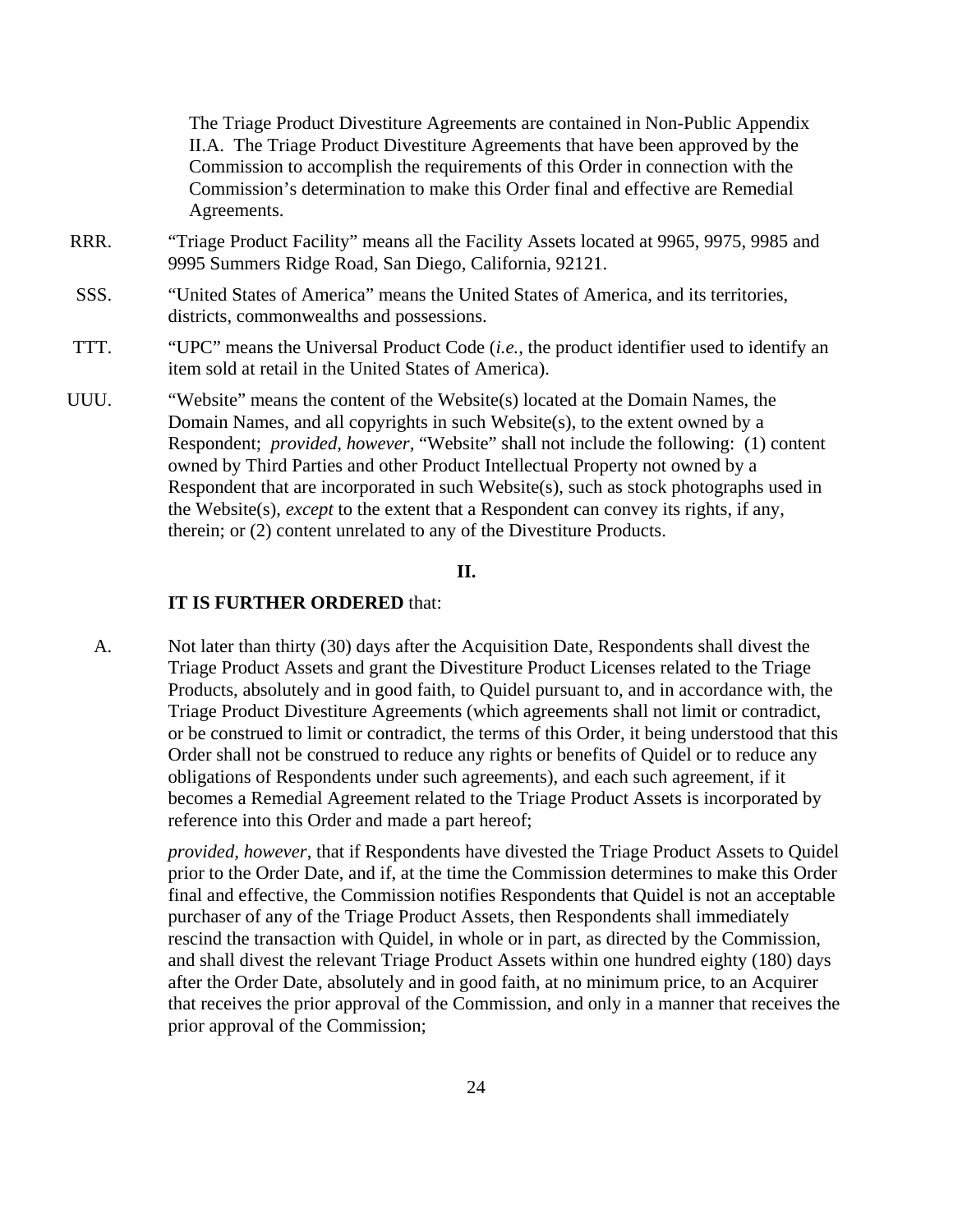*provided further,* that if Respondents have divested the Triage Product Assets to Quidel prior to the Order Date, and if, at the time the Commission determines to make this Order final and effective, the Commission notifies Respondents that the manner in which the divestiture was accomplished is not acceptable, the Commission may direct Respondents, or appoint a Divestiture Trustee, to effect such modifications to the manner of divestiture of the Triage Product Assets to Quidel (including, but not limited to, entering into additional agreements or arrangements) as the Commission may determine are necessary to satisfy the requirements of this Order.

B. Not later than thirty (30) days after the Acquisition Date, Respondents shall divest the Epoc Product Assets and grant the Divestiture Product Licenses related to the Epoc Products, absolutely and in good faith, to Siemens pursuant to, and in accordance with, the Epoc Product Divestiture Agreements (which agreements shall not limit or contradict, or be construed to limit or contradict, the terms of this Order, it being understood that this Order shall not be construed to reduce any rights or benefits of Siemens or to reduce any obligations of Respondents under such agreements), and each such agreement, if it becomes a Remedial Agreement related to the Epoc Product Assets is incorporated by reference into this Order and made a part hereof;

*provided, however*, that if Respondents have divested the Epoc Product Assets to Siemens prior to the Order Date, and if, at the time the Commission determines to make this Order final and effective, the Commission notifies Respondents that Siemens is not an acceptable purchaser of any of the Epoc Product Assets, then Respondents shall immediately rescind the transaction with Siemens, in whole or in part, as directed by the Commission, and shall divest the relevant Epoc Product Assets within one hundred eighty (180) days after the Order Date, absolutely and in good faith, at no minimum price, to an Acquirer that receives the prior approval of the Commission, and only in a manner that receives the prior approval of the Commission;

*provided further,* that if Respondents have divested the Epoc Product Assets to Siemens prior to the Order Date, and if, at the time the Commission determines to make this Order final and effective, the Commission notifies Respondents that the manner in which the divestiture was accomplished is not acceptable, the Commission may direct Respondents, or appoint a Divestiture Trustee, to effect such modifications to the manner of divestiture of the Epoc Product Assets to Siemens (including, but not limited to, entering into additional agreements or arrangements) as the Commission may determine are necessary to satisfy the requirements of this Order.

C. Prior to the Closing Date for each respective Divestiture Product, Respondents shall provide each Acquirer with the opportunity to review all contracts or agreements that are Product Contracts related to the Divestiture Products being acquired by that Acquirer for the purposes of the Acquirer's determination whether to assume such contracts or agreements.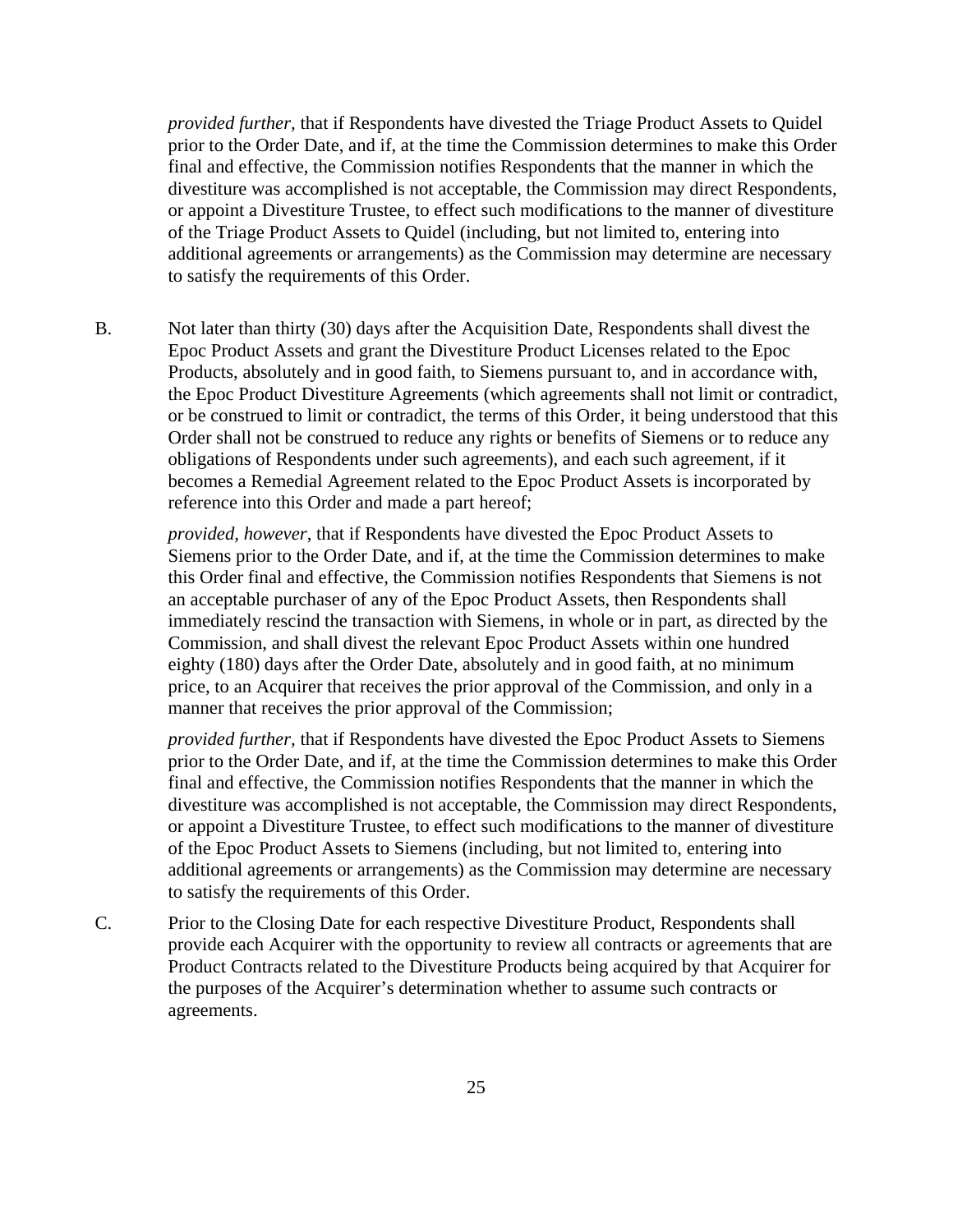D. Prior to the Closing Date, Respondents shall secure all consents and waivers from all Third Parties that are necessary to permit Respondents to divest the Divestiture Product Assets to an Acquirer, and to permit the relevant Acquirer to continue the Business of the Divestiture Product(s) being acquired by that Acquirer;

*provided, however*, Respondents may satisfy this requirement by certifying that the relevant Acquirer for the Divestiture Product Assets has executed all such agreements or entered into equivalent arrangements directly with each of the relevant Third Parties.

- E. Respondents shall:
	- 1. submit to each Acquirer, at Respondents' expense, all Confidential Business Information related to the Divestiture Products being acquired by that Acquirer;
	- 2. deliver or provide direct electronic access that is fully accessible by the Acquirer to all Confidential Business Information related to the Divestiture Products being acquired by that Acquirer to that Acquirer:
		- a. in good faith;
		- b. in a timely manner, *i.e.*, as soon as practicable, avoiding any delays in transmission of the respective information; and
		- c. in a manner that ensures its completeness and accuracy and that fully preserves its usefulness;
	- 3. pending complete delivery of all such Confidential Business Information to the relevant Acquirer, provide that Acquirer and the Monitor (if any has been appointed) with access to all such Confidential Business Information and employees who possess or are able to locate such information for the purposes of identifying the books, records, and files directly related to the Divestiture Products acquired by that Acquirer that contain such Confidential Business Information and facilitating the delivery in a manner consistent with this Order;
	- 4. not use, directly or indirectly, any such Confidential Business Information related to the Business of the Divestiture Products other than as necessary to comply with the following:
		- a. the requirements of this Order;
		- b. Respondents' obligations to each respective Acquirer under the terms of any related Remedial Agreement; or
		- c. applicable Law;
	- 5. not disclose or convey any Confidential Business Information, directly or indirectly, to any Person except (i) the Acquirer of the particular Divestiture Products, (ii) other Persons specifically authorized by that Acquirer to receive such information, (iii) the Commission, or (iv) the Monitor (if any has been appointed) and *except* to the extent necessary to comply with applicable law;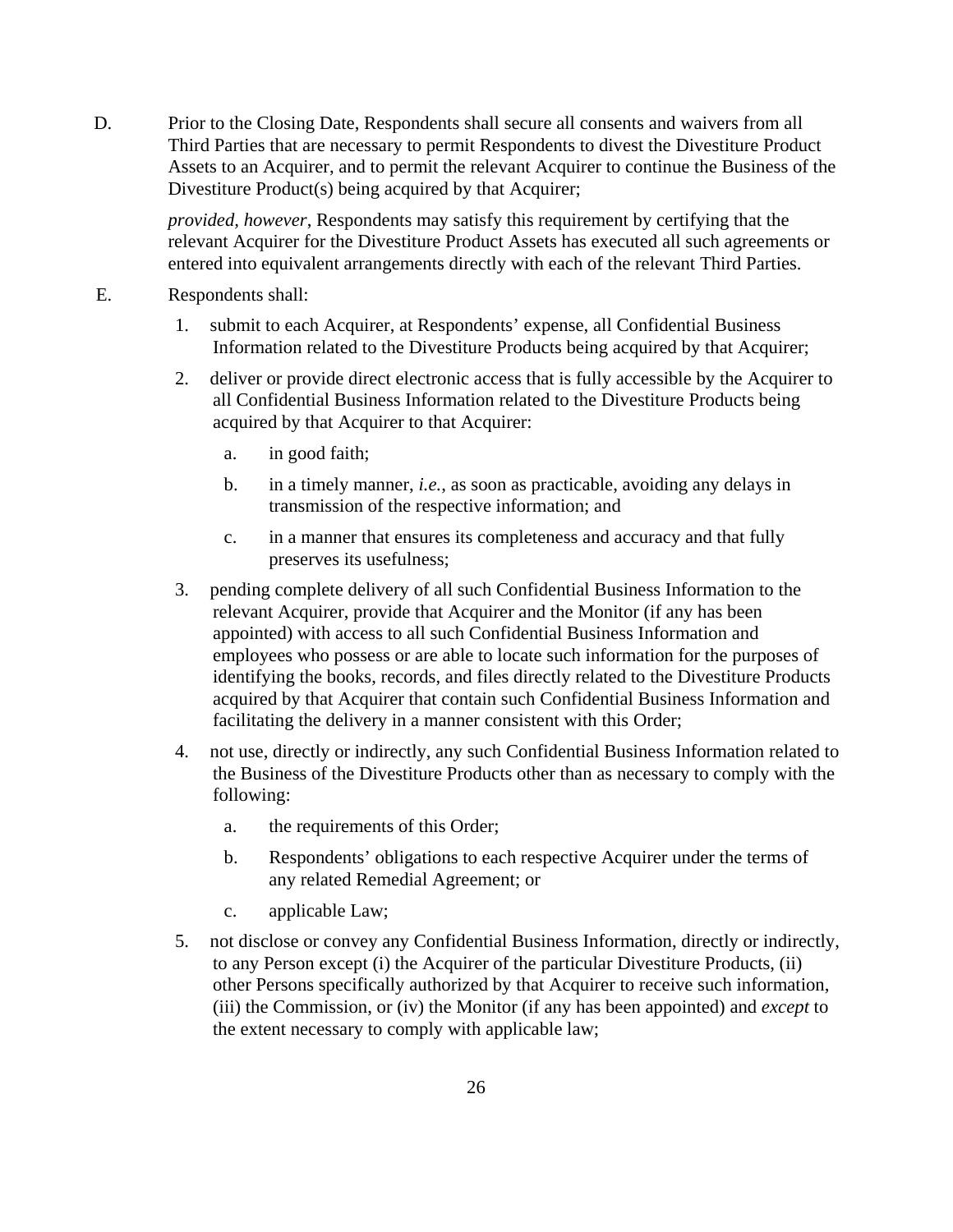- 6. ensure that Confidential Business Information related exclusively to the Divestiture Products is not disseminated among the employees of the Respondents; and
- 7. after the delivery of the Confidential Business Information to Acquirer of the particular Divestiture Products and upon request of that Acquirer, destroy any copies of Confidential Business Information exclusively related to the particular Divestiture Products acquired by that Acquirer (other than electric copies of Confidential Business Information created as a result of automatic back-up procedures) within thirty (30) days of such request except as otherwise agreed to between the Respondents and the Acquirer or to the extent necessary to comply with applicable law.
- F. Respondents shall provide, or cause to be provided, to each Acquirer in a manner consistent with the Technology Transfer Standards the following:
	- 1. all Manufacturing Technology (including all related intellectual property) related to the Divestiture Product(s) being acquired by that Acquirer; and
	- 2. all rights to all Manufacturing Technology (including all related intellectual property) that is owned by a Third Party and licensed to a Respondent related to the Divestiture Product(s) being acquired by that Acquirer.

Respondents shall obtain any consents from Third Parties required to comply with this provision. Respondents shall not enforce any agreement against a Third Party or an Acquirer to the extent that such agreement may limit or otherwise impair the ability of that Acquirer to use or to acquire from the Third Party the Manufacturing Technology (including all related intellectual property) related to the Divestiture Products acquired by that Acquirer. Such agreements include, but are not limited to, agreements with respect to the disclosure of Confidential Business Information related to such Manufacturing Technology. Not later than ten (10) days after the Closing Date, Respondents shall grant a release to each Third Party that is subject to such agreements that allows the Third Party to provide the relevant Manufacturing Technology to that Acquirer. Within five (5) days of the execution of each such release, Respondents shall provide a copy of the release to that Acquirer.

G. At the request of an Acquirer, Respondents shall designate employees of Respondents knowledgeable about the accounts receivable, accounts payable, payroll, employee benefits administration, information technology systems and support, human resources management, distribution, warehousing, and other logistical and administrative support of each of the Divestiture Product Businesses to provide services and assistance to the Acquirer of the particular Divestiture Product Businesses, in the transfer and integration of that Divestiture Product Business into that Acquirer's business and for a time sufficient to enable that Acquirer to integrate and perform these functions independently of Respondents. Such services and assistance shall be provided by Respondents to that Acquirer at no greater than Direct Cost.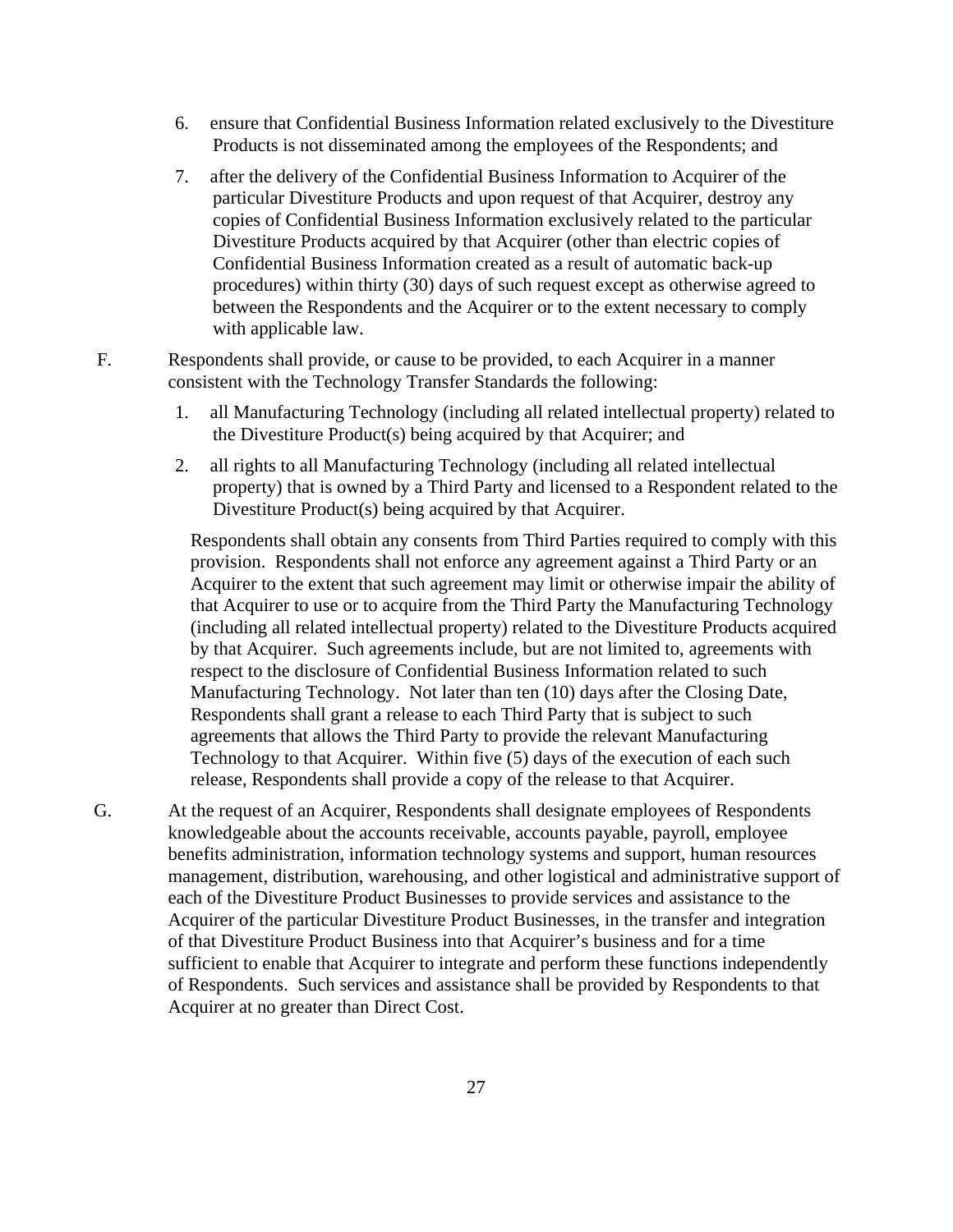- H. Respondents shall employ a staff of sufficient size, training, and expertise as is necessary to complete all of the transfers of the Manufacturing Technology to each of the Acquirers in a timely manner and to ensure that each Acquirer has sufficient assistance from Respondents to manufacture the Divestiture Products being acquired by that Acquirer in commercial quantities, and in a manner consistent with cGMP at a facility chosen by the Acquirer.
- I. For each Acquirer, Respondents shall designate employees of Respondents knowledgeable about the marketing, distribution, warehousing, and sale (including administrative logistics of sales to the respective High Volume Accounts) related to each of the Divestiture Products to assist the Acquirer, in the transfer and integration of the Business related to the Divestiture Products into that Acquirer's business *unless* such employees of the Respondents are hired by that Acquirer in connection with the Acquirer's acquisition of the Divestiture Product(s).
- J. Respondents shall require, as a condition of continued employment post-divestiture of the Divestiture Product Assets, that each employee that has had responsibilities related to the marketing or sales of the Divestiture Products in the United States of America within the one (1) year period prior to the Closing Date, and each employee that has responsibilities related to the marketing or sales of those Retained Products in the United States of America that perform the same or similar point-of-care diagnostic tests as the Divestiture Products, in each case who have or may have had access to Confidential Business Information, and the direct supervisor(s) of any such employee, sign a confidentiality agreement pursuant to which that employee shall be required to maintain all Confidential Business Information related to the Divestiture Products as strictly confidential, including the nondisclosure of that information to all other employees, executives, or other personnel of the Respondents (other than as necessary to comply with the requirements of this Order).
- K. Not later than thirty (30) days after the Closing Date, Respondents shall provide written notification of the restrictions on the use and disclosure of the Confidential Business Information related to the Divestiture Products by that Respondent's personnel to all of its employees who (i) may be in possession of such Confidential Business Information or (ii) may have access to such Confidential Business Information. Respondents shall give the above-described notification by e-mail with return receipt requested or similar transmission, and keep a file of those receipts for one (1) year after the Closing Date. Respondents shall provide a copy of the notification to the relevant Acquirer. Respondents shall maintain complete records of all such notifications at the Respondents' registered office within the United States of America and shall provide an officer's certification to the Commission affirming the implementation of, and compliance with, the acknowledgement program. Respondents shall provide the relevant Acquirer with copies of all certifications, notifications, and reminders sent to the Respondents' personnel.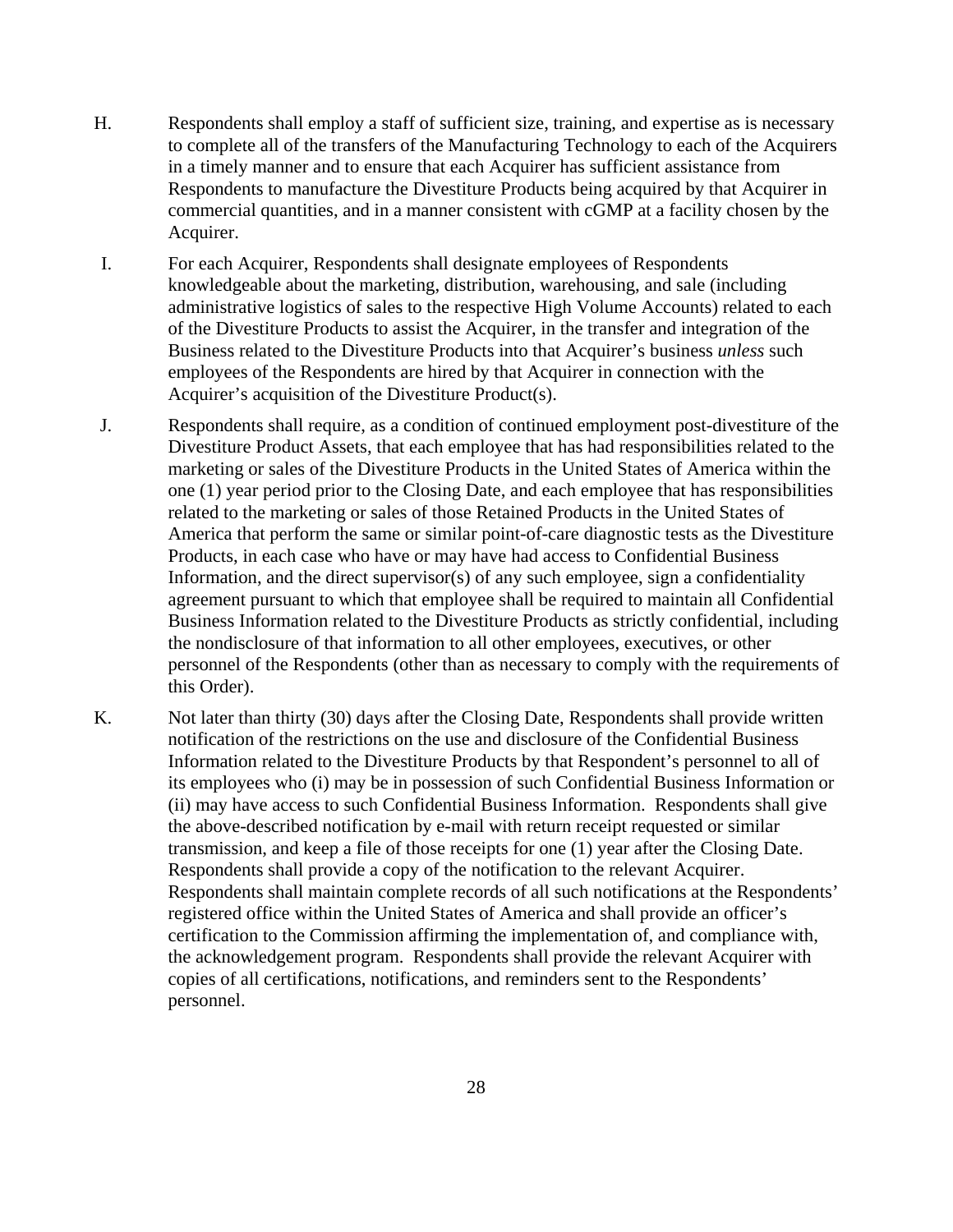- L. Respondents shall:
	- 1. for a period of six (6) months after the Closing Date, provide each Acquirer or its Manufacturing Designee with the opportunity to enter into employment contracts with the Divestiture Product Core Employees related to the Divestiture Products and Divestiture Product Assets acquired by that Acquirer. Each of these periods is hereinafter referred to as the "Divestiture Product Core Employee Access Period(s);"
	- 2. not later than the earlier of the following dates: (i) ten (10) days after notice by staff of the Commission to the relevant Respondent to provide the Product Employee Information; or (ii) ten (10) days after written request by an Acquirer, provide that Acquirer or Proposed Acquirer(s) with the Product Employee Information related to the Divestiture Product Core Employees. Failure by that Respondent to provide the Product Employee Information for any Divestiture Product Core Employee within the time provided herein shall extend the Divestiture Product Core Employee Access Period(s) with respect to that employee in an amount equal to the delay; *provided, however*, that the provision of such information may be conditioned upon the Acquirer's or Proposed Acquirer's written confirmation that it will (i) treat the information as confidential and, (ii) use the information solely in connection with considering whether to provide, or providing to Divestiture Product Core Employees the opportunity to enter into employment contracts during a Divestiture Product Core Employee Access Period, and (iii) restrict access to the information to such of the Acquirer's or Proposed Acquirer's employees who need such access in connection with the specified and permitted use;
	- 3. during the Divestiture Product Core Employee Access Period(s), not interfere with the hiring or employing by that Acquirer or its Manufacturing Designee of the Divestiture Product Core Employees related to the Divestiture Products and assets acquired by that Acquirer, and remove any impediments within the control of a Respondent that may deter these employees from accepting employment with that Acquirer or its Manufacturing Designee, including, but not limited to, any noncompete or nondisclosure provision of employment with respect to a Divestiture Product or other contracts with a Respondent that would affect the ability or incentive of those individuals to be employed by that Acquirer or its Manufacturing Designee. In addition, for a period of one (1) month following the receipt of a written offer of employment from an Acquirer or its Manufacturing Designee, a Respondent shall not make any counteroffer to any Divestiture Product Core Employee who has received a written offer of employment from that Acquirer or its Manufacturing Designee;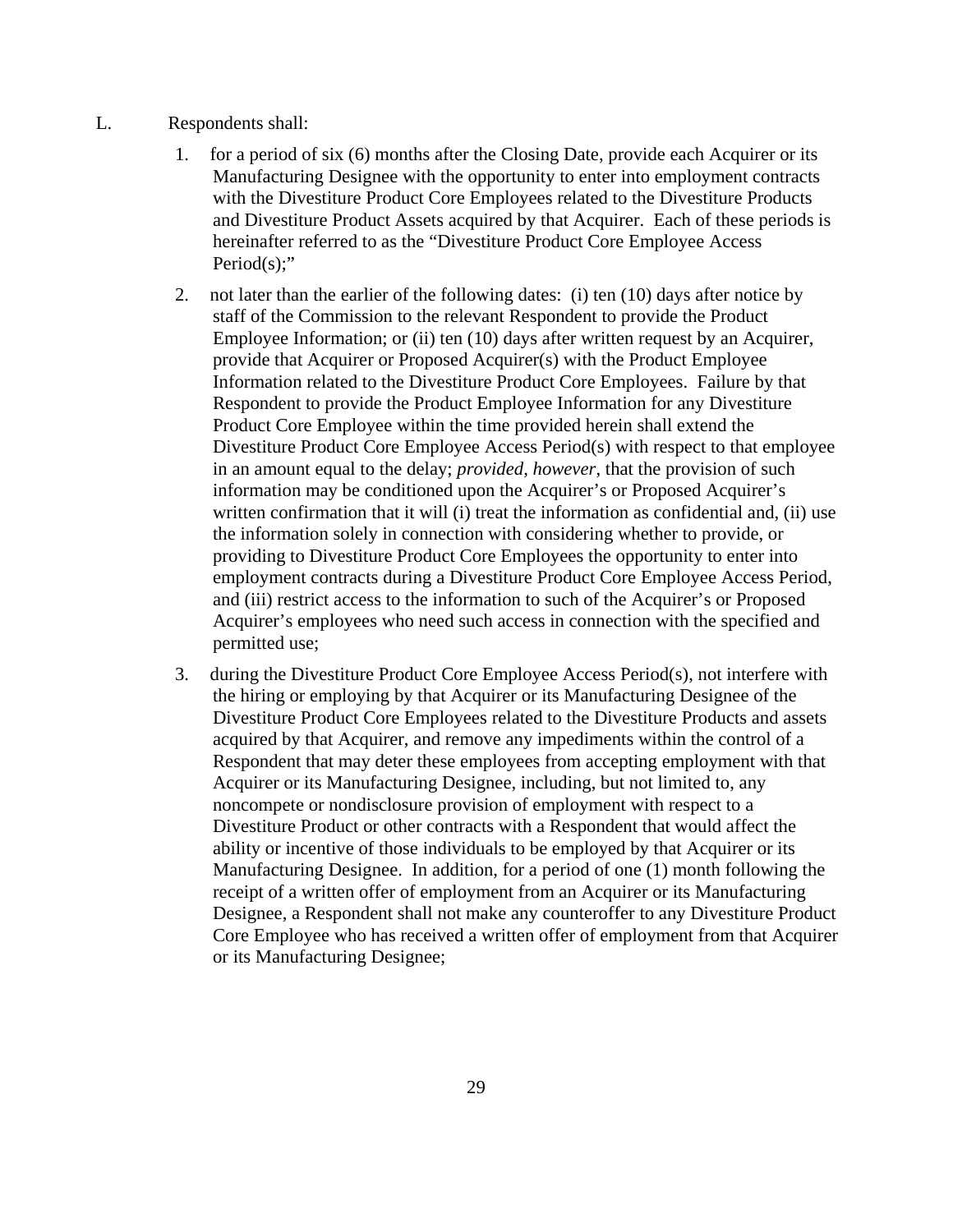*provided, however,* that, subject to the conditions of continued employment prescribed in this Order, this Paragraph shall not prohibit a Respondent from continuing to employ any Divestiture Product Core Employee under the terms of that employee's employment with a Respondent prior to the date of the written offer of employment from the Acquirer or its Manufacturing Designee to that employee;

4. until the Closing Date, provide all Divestiture Product Core Employees with reasonable financial incentives to continue in their positions and to research, Develop, manufacture, and/or market the Divestiture Product(s) consistent with past practices and/or as may be necessary to preserve the marketability, viability, and competitiveness of the Business related to the Divestiture Product(s) and to ensure successful execution of the pre-Acquisition plans for that Divestiture Product(s). Such incentives shall include a continuation of all employee compensation and benefits offered by a Respondent until the Closing Date(s) for the divestiture of the Divestiture Product Assets has occurred, including regularly scheduled raises, bonuses, and vesting of pension benefits (as permitted by Law);

*provided, however,* that this Paragraph does not require nor shall be construed to require a Respondent to terminate the employment of any employee or to prevent a Respondent from continuing to employ the Divestiture Product Core Employees in connection with the Acquisition; and

5. for a period of one (1) year after the Closing Date, not hire any individual that is employed by an Acquirer immediately following the Closing Date to whom an offer of employment was made pursuant to a Remedial Agreement ("Divestiture Product Employee");

*provided, however*, a Respondent may hire any Divestiture Product Employee whose employment has been terminated by the relevant Acquirer or with the agreement of the relevant Acquirer with respect to that Divestiture Product Employee.

- M. Until Respondents complete the divestitures required by this Order and fully provide, or cause to be provided, the Manufacturing Technology related to a particular Divestiture Product to the relevant Acquirer:
	- 1. Respondents shall take actions as are necessary to:
		- a. maintain the full economic viability and marketability of the Businesses associated with that Divestiture Product;
		- b. minimize any risk of loss of competitive potential for that Business;
		- c. prevent the destruction, removal, wasting, deterioration, or impairment of any of the assets related to that Divestiture Product;
		- d. ensure the assets related to each Divestiture Product are provided to the relevant Acquirer in a manner without disruption, delay, or impairment of the regulatory approval processes related to the Business associated with each Divestiture Product;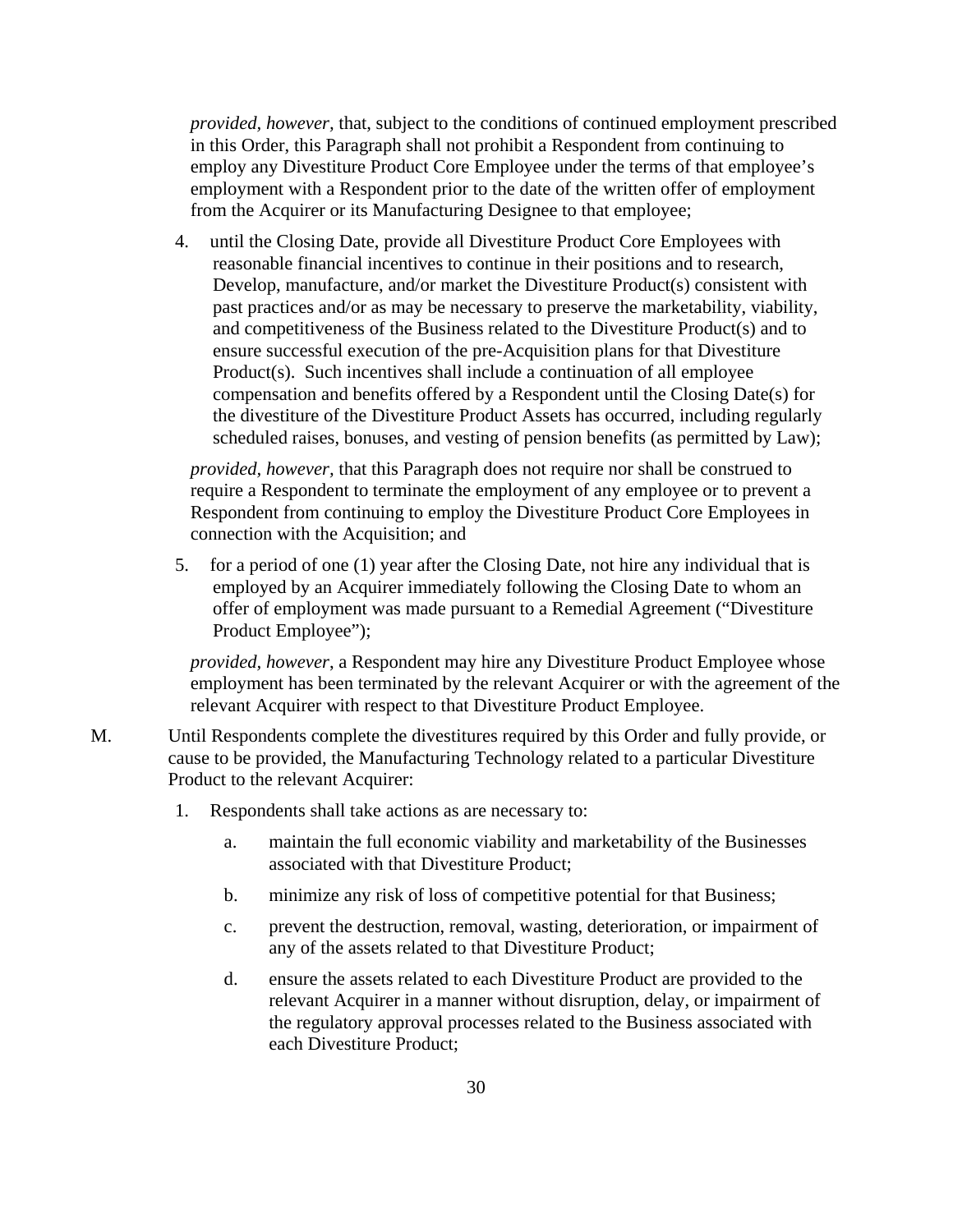- e. ensure the completeness of the transfer and delivery of the Manufacturing Technology; and
- 2. Respondents shall not sell, transfer, encumber, or otherwise impair the Divestiture Product Assets (other than in the manner prescribed in this Order), nor take any action that lessens the full economic viability, marketability, or competitiveness of the Businesses related to that Divestiture Product.
- N. Respondents shall not, in the United States of America:
	- 1. use any of the Trademarks related to Divestiture Products or any mark confusingly similar to the Trademarks as a trademark, tradename, or service mark *except* as may be necessary to sell inventory of Divestiture Products in existence as of the Acquisition Date or as otherwise specifically permitted by the Acquirer of the relevant Divestiture Product;
	- 2. attempt to register the Trademarks;
	- 3. attempt to register any mark confusingly similar to the Trademarks;
	- 4. challenge or interfere with an Acquirer's use and registration of the Trademarks acquired by that Acquirer; or
	- 5. challenge or interfere with an Acquirer's efforts to enforce its trademark registrations for and trademark rights in the relevant Trademarks against Third Parties.
- O. Upon reasonable written notice and request from an Acquirer to Respondents, Respondents shall provide, in a timely manner, at no greater than Direct Cost, assistance of knowledgeable employees of Respondents to assist that Acquirer to defend against, respond to, or otherwise participate in any litigation brought by a Third Party related to the Product Intellectual Property related to any of the Divestiture Product(s) acquired by that Acquirer, if such litigation would have the potential to interfere with that Acquirer's freedom to practice the following: (i) the research, Development, or manufacture anywhere in the world of the Divestiture Product(s) acquired by that Acquirer for the purposes of marketing, sale, or offer for sale within the United States of America of such Divestiture Product(s); or (ii) the import, export, use, supply, distribution, sale, or offer for sale of the Divestiture Product(s) acquired by that Acquirer, into, from, or within the United States of America.
- P. For any patent infringement suit filed prior to the Closing Date in which a Respondent is alleged to have infringed a Patent of a Third Party or any potential patent infringement suit from a Third Party that a Respondent has prepared or is preparing to defend against as of the Closing Date, and where such a suit would have the potential directly to limit or interfere with the relevant Acquirer's freedom to practice the following: (i) the research, Development, or manufacture anywhere in the world of the Divestiture Product(s) acquired by that Acquirer for the purposes of marketing, sale, or offer for sale within the United States of America of such Divestiture Product(s); or (ii) the import, export, use, supply, distribution, sale, or offer for sale of the Divestiture Product(s) acquired by that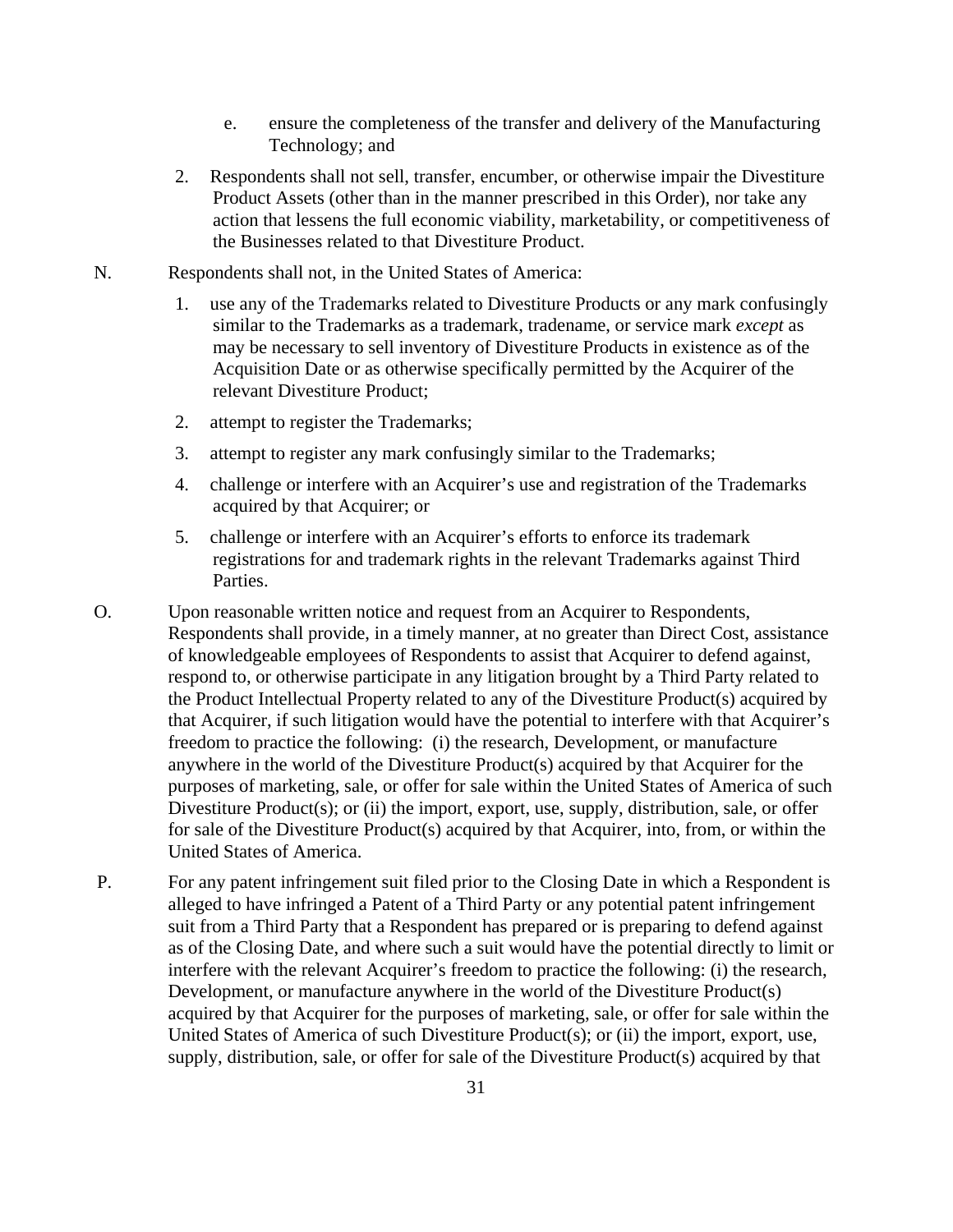Acquirer, into, from, or within the United States of America, that Respondent shall:

- 1. cooperate with that Acquirer and provide any and all necessary technical and legal assistance, documentation, and witnesses from that Respondent in connection with obtaining resolution of any pending patent litigation related to that Divestiture Product;
- 2. waive conflicts of interest, if any, to allow that Respondent's outside legal counsel to represent that Acquirer in any ongoing patent litigation related to that Divestiture Product; and
- 3. permit the transfer to that Acquirer of all of the litigation files and any related attorney work product in the possession of that Respondent's outside counsel related to that Divestiture Product.
- Q. The purpose of the divestiture of the Divestiture Product Assets and the provision of the related Manufacturing Technology and the related obligations imposed on the Respondents by this Order is:
	- 1. to ensure the continued use of such assets for the purposes of the Business associated with each Divestiture Product within the United States of America;
	- 2. to create a viable and effective competitor that is independent of Respondents in the Business of each Divestiture Product within the United States of America; and
	- 3. to remedy the lessening of competition resulting from the Acquisition as alleged in the Commission's Complaint in a timely and sufficient manner.

## **III.**

## **IT IS FURTHER ORDERED** that:

- A. At any time after the Respondents sign the Consent Agreement in this matter, the Commission may appoint a monitor ("Monitor") to assure that the Respondents expeditiously comply with all of their obligations and perform all of their responsibilities as required by this Order, the Order to Maintain Assets, and the Remedial Agreements.
- B. The Commission shall select the Monitor, subject to the consent of Respondents, which consent shall not be unreasonably withheld. If Respondents have not opposed, in writing, including the reasons for opposing, the selection of a proposed Monitor within ten (10) days after notice by the staff of the Commission to Respondents of the identity of any proposed Monitor, Respondents shall be deemed to have consented to the selection of the proposed Monitor.
- C. Not later than ten (10) days after the appointment of the Monitor, Respondents shall execute an agreement that, subject to the prior approval of the Commission, confers on the Monitor all the rights and powers necessary to permit the Monitor to monitor each Respondent's compliance with the relevant requirements of the Order in a manner consistent with the purposes of the Order.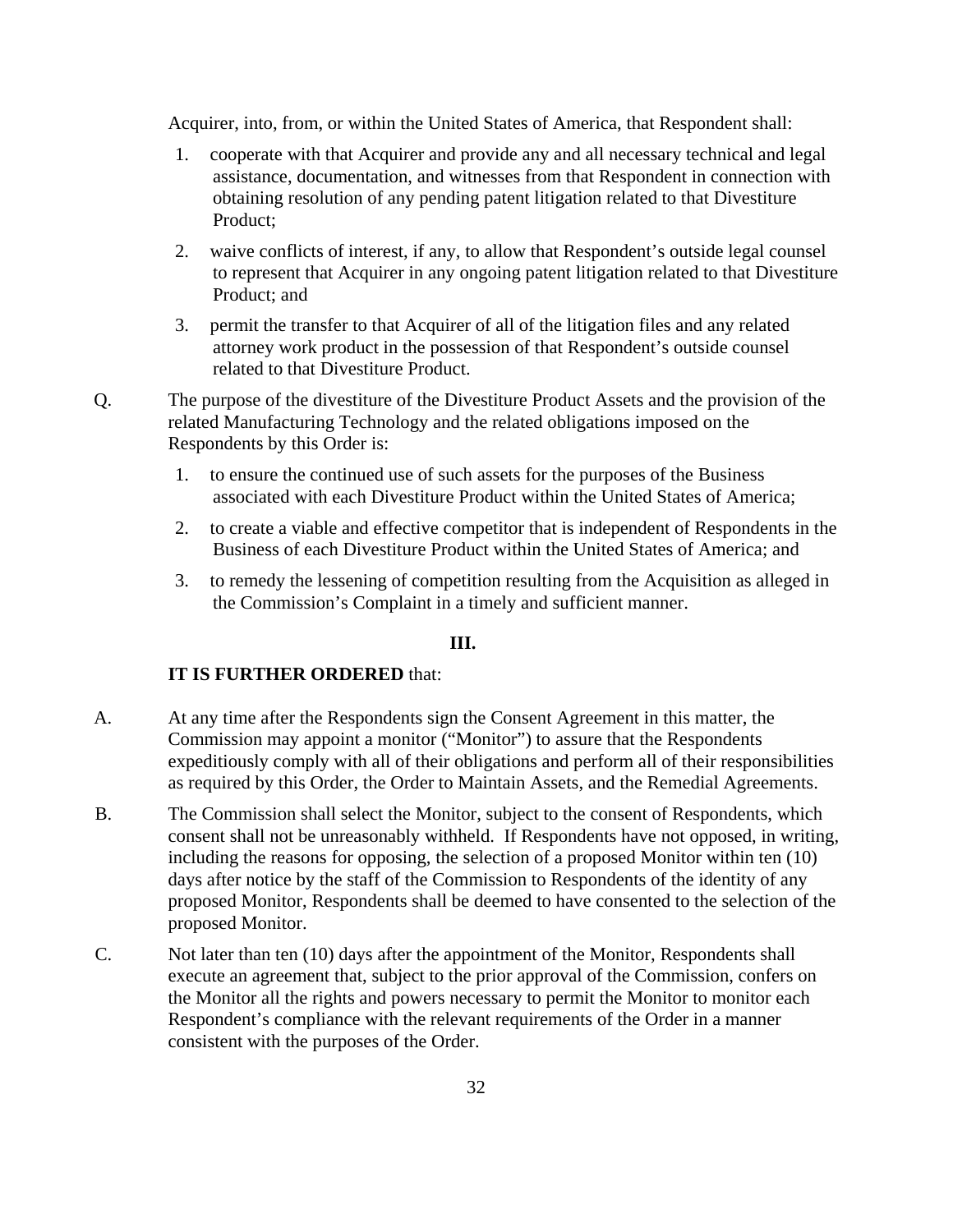- D. If a Monitor is appointed, each Respondent shall consent to the following terms and conditions regarding the powers, duties, authorities, and responsibilities of the Monitor:
	- 1. The Monitor shall have the power and authority to monitor each Respondent's compliance with the divestiture and asset maintenance obligations and related requirements of the Order, and shall exercise such power and authority and carry out the duties and responsibilities of the Monitor in a manner consistent with the purposes of the Order and in consultation with the Commission.
	- 2. The Monitor shall act in a fiduciary capacity for the benefit of the Commission.
	- 3. The Monitor shall serve until the later of:
		- a. the date the Respondents complete: (i) the transfer of all Divestiture Product Assets, and (ii) the transfer and delivery of the related Manufacturing Technology, Product Intellectual Property and Product Licensed Intellectual Property;
		- b. the date that each respective Acquirer has obtained all Product Approvals necessary to manufacture and market each Divestiture Product acquired by that Acquirer in the United States of America independently of the Respondents;
		- c. the date on which an agreement to provide transition services to the Acquirer terminates;
		- d. with respect to the Triage Product Facility, the date on which all relocation activities within the Triage Product Facility that are agreed upon between the Acquirer and the Respondent are completed; and
		- e. the date of written notification from Commission staff that the Monitor, in consultation with Commission staff, has determined that the Acquirer has abandoned its efforts to manufacture a Divestiture Product that is being monitored by the Monitor;

*provided, however,* that the Monitor's service shall not extend more than four (4) years after the Order Date *unless* the Commission decides to extend or modify this period as may be necessary or appropriate to accomplish the purposes of the Orders.

E. Subject to any demonstrated legally recognized privilege, the Monitor shall have full and complete access to Respondents' personnel, books, documents, records kept in the ordinary course of business, facilities, and technical information, and such other relevant information as the Monitor may reasonably request, related to that Respondent's compliance with its obligations under the Orders, including, but not limited to, its obligations related to the relevant assets. Respondents shall cooperate with any reasonable request of the Monitor and shall take no action to interfere with or impede the Monitor's ability to monitor that Respondent's compliance with the Orders.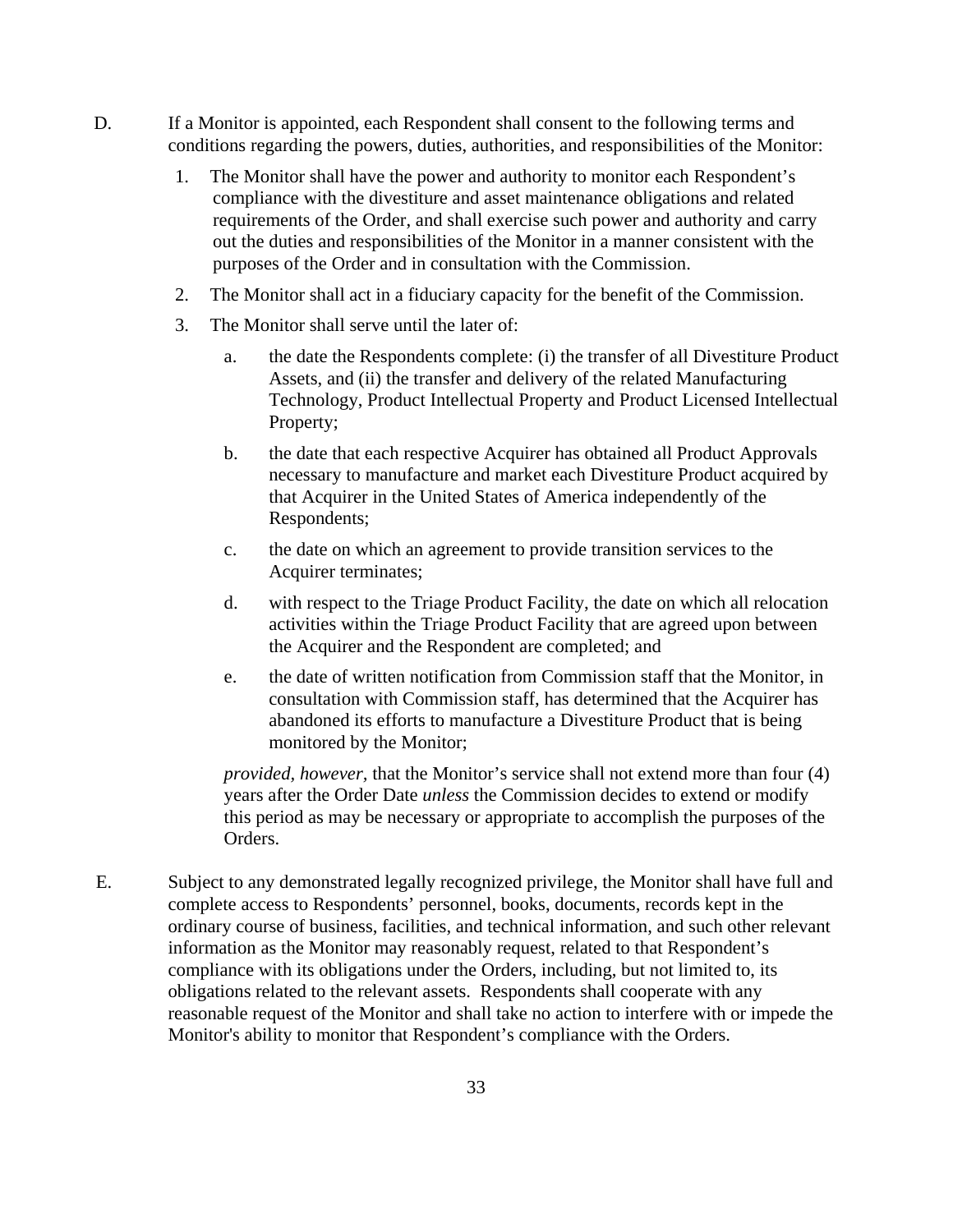- F. The Monitor shall serve, without bond or other security, at the expense of Respondents, on such reasonable and customary terms and conditions as the Commission may set. The Monitor shall have authority to employ, at the expense of Respondents, such consultants, accountants, attorneys, and other representatives and assistants as are reasonably necessary to carry out the Monitor's duties and responsibilities.
- G. Respondents shall indemnify the Monitor and hold the Monitor harmless against any losses, claims, damages, liabilities, or expenses arising out of, or in connection with, the performance of the Monitor's duties, including all reasonable fees of counsel and other reasonable expenses incurred in connection with the preparations for, or defense of, any claim, whether or not resulting in any liability, except to the extent that such losses, claims, damages, liabilities, or expenses result from gross negligence, willful or wanton acts, or bad faith by the Monitor.
- H. Respondents shall report to the Monitor in accordance with the requirements of this Order and as otherwise provided in any agreement approved by the Commission. The Monitor shall evaluate the reports submitted to the Monitor by a Respondent, and any reports submitted by each Acquirer with respect to the performance of a Respondent's obligations under the Order or the Remedial Agreement(s). Within thirty (30) days after the date the Monitor receives these reports, the Monitor shall report in writing to the Commission concerning performance by Respondents of their obligations under the Order; *provided, however*, beginning ninety (90) days after Respondents have filed its final report pursuant to Paragraph VII.C., and ninety (90) days thereafter, the Monitor shall report in writing to the Commission concerning progress by each Acquirer or the Acquirer's Manufacturing Designee toward obtaining FDA approval to manufacture each Divestiture Product and obtaining the ability to manufacture each Divestiture Product in commercial quantities, in a manner consistent with cGMP, independently of Respondents.
- I. Respondents may require the Monitor and each of the Monitor's consultants, accountants, attorneys, and other representatives and assistants to sign a customary confidentiality agreement; *provided, however,* that such agreement shall not restrict the Monitor from providing any information to the Commission.
- J. The Commission may, among other things, require the Monitor and each of the Monitor's consultants, accountants, attorneys, and other representatives and assistants to sign an appropriate confidentiality agreement related to Commission materials and information received in connection with the performance of the Monitor's duties.
- K. If the Commission determines that the Monitor has ceased to act or failed to act diligently, the Commission may appoint a substitute Monitor in the same manner as provided in this Paragraph.
- L. The Commission may on its own initiative, or at the request of the Monitor, issue such additional orders or directions as may be necessary or appropriate to assure compliance with the requirements of the Order.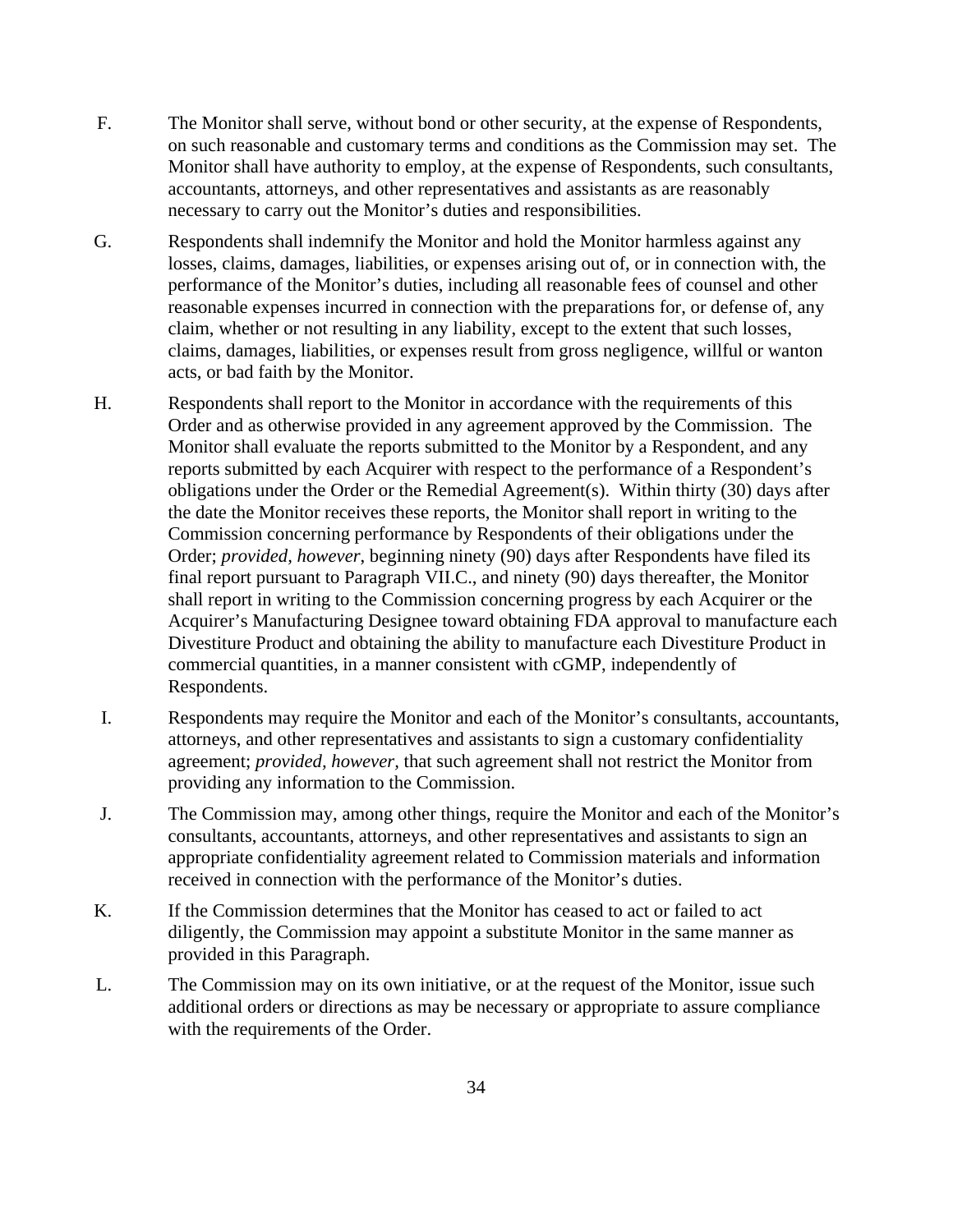M. The Monitor appointed pursuant to this Order may be the same Person appointed as a Divestiture Trustee pursuant to the relevant provisions of this Order.

#### **IV.**

#### **IT IS FURTHER ORDERED** that:

- A. If the Respondents have not fully complied with the obligations to assign, grant, license, divest, transfer, deliver, or otherwise convey the Divestiture Product Assets as required by this Order, the Commission may appoint a trustee ("Divestiture Trustee") to assign, grant, license, divest, transfer, deliver, or otherwise convey these assets in a manner that satisfies the requirements of this Order. In the event that the Commission or the Attorney General brings an action pursuant to § 5(*l*) of the Federal Trade Commission Act, 15 U.S.C. § 45(*l*), or any other statute enforced by the Commission, Respondents shall consent to the appointment of a Divestiture Trustee in such action to assign, grant, license, divest, transfer, deliver, or otherwise convey these assets. Neither the appointment of a Divestiture Trustee nor a decision not to appoint a Divestiture Trustee under this Paragraph shall preclude the Commission or the Attorney General from seeking civil penalties or any other relief available to it, including a court-appointed Divestiture Trustee, pursuant to § 5(*l*) of the Federal Trade Commission Act, or any other statute enforced by the Commission, for any failure by Respondents to comply with this Order.
- B. The Commission shall select the Divestiture Trustee, subject to the consent of Respondents, which consent shall not be unreasonably withheld. The Divestiture Trustee shall be a Person with experience and expertise in acquisitions and divestitures. If Respondents have not opposed, in writing, including the reasons for opposing, the selection of any proposed Divestiture Trustee within ten (10) days after notice by the staff of the Commission to Respondents of the identity of any proposed Divestiture Trustee, Respondents shall be deemed to have consented to the selection of the proposed Divestiture Trustee.
- C. Not later than ten (10) days after the appointment of a Divestiture Trustee, Respondents shall execute a trust agreement that, subject to the prior approval of the Commission, transfers to the Divestiture Trustee all rights and powers necessary to permit the Divestiture Trustee to effect the divestiture required by this Order.
- D. If a Divestiture Trustee is appointed by the Commission or a court pursuant to this Paragraph, Respondents shall consent to the following terms and conditions regarding the Divestiture Trustee's powers, duties, authority, and responsibilities:
	- 1. Subject to the prior approval of the Commission, the Divestiture Trustee shall have the exclusive power and authority to assign, grant, license, divest, transfer, deliver, or otherwise convey the assets that are required by this Order to be assigned, granted, licensed, divested, transferred, delivered, or otherwise conveyed.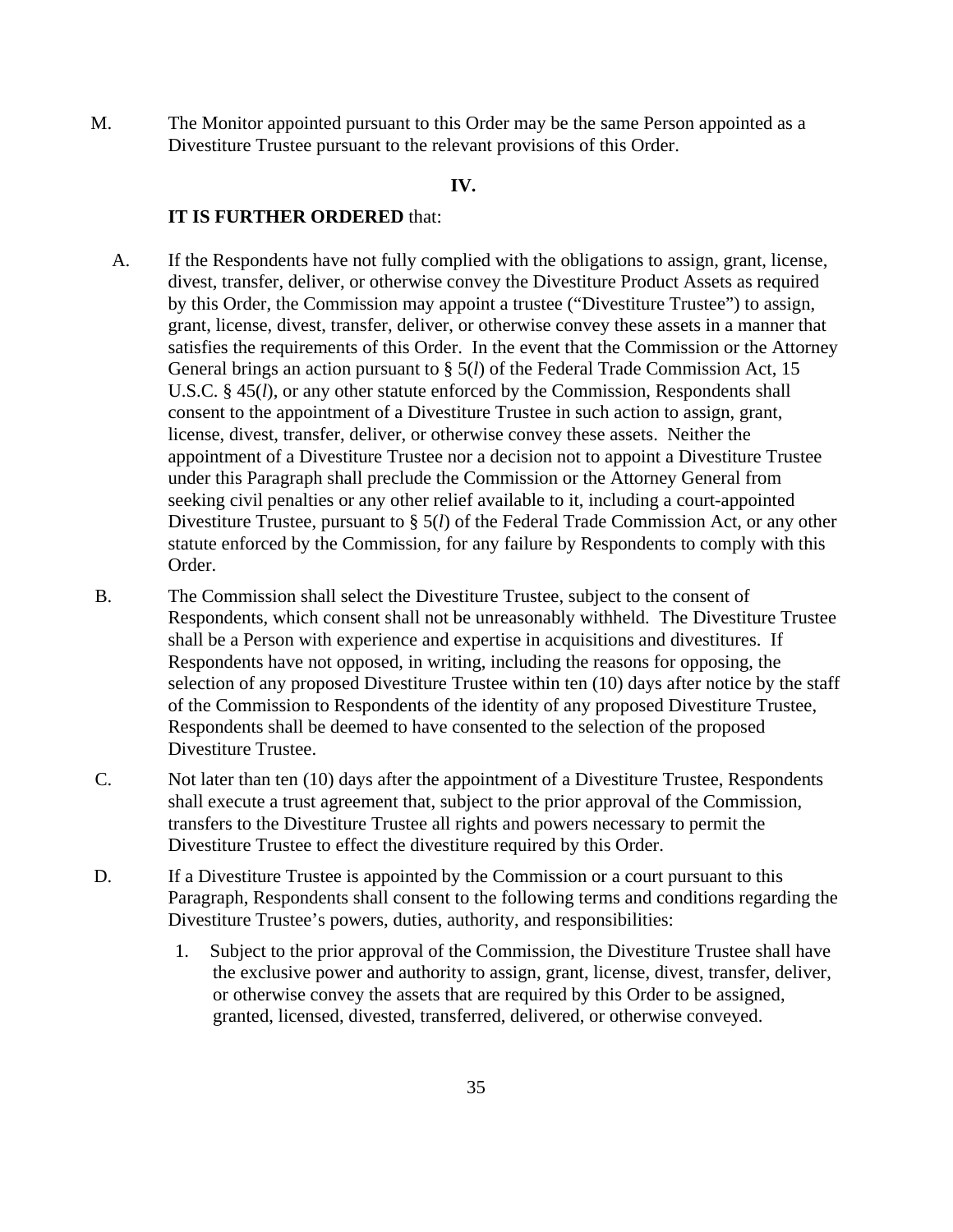- 2. The Divestiture Trustee shall have one (1) year after the date the Commission approves the trust agreement described herein to accomplish the divestiture, which shall be subject to the prior approval of the Commission. If, however, at the end of the one (1) year period, the Divestiture Trustee has submitted a plan of divestiture or the Commission believes that the divestiture(s) can be achieved within a reasonable time, the divestiture period may be extended by the Commission; *provided, however*, the Commission may extend the divestiture period only two (2) times.
- 3. Subject to any demonstrated legally recognized privilege, the Divestiture Trustee shall have full and complete access to the personnel, books, records, and facilities related to the relevant assets that are required to be assigned, granted, licensed, divested, delivered, or otherwise conveyed by this Order and to any other relevant information as the Divestiture Trustee may request. Respondents shall develop such financial or other information as the Divestiture Trustee may request and shall cooperate with the Divestiture Trustee. Respondents shall take no action to interfere with or impede the Divestiture Trustee's accomplishment of the divestiture(s). Any delays in divestiture caused by Respondents shall extend the time for divestiture under this Paragraph in an amount equal to the delay, as determined by the Commission or, for a court-appointed Divestiture Trustee, by the court.
- 4. The Divestiture Trustee shall use commercially reasonable efforts to negotiate the most favorable price and terms available in each contract that is submitted to the Commission, subject to Respondents' absolute and unconditional obligation to divest expeditiously and at no minimum price. The divestiture(s) shall be made in the manner and to an Acquirer as required by this Order; *provided, however*, if the Divestiture Trustee receives bona fide offers from more than one acquiring Person, and if the Commission determines to approve more than one such acquiring Person, the Divestiture Trustee shall divest to the acquiring Person selected by Respondents from among those approved by the Commission; *provided further, however*, that Respondents shall select such Person within five (5) days after receiving notification of the Commission's approval.
- 5. The Divestiture Trustee shall serve, without bond or other security, at the cost and expense of Respondents, on such reasonable and customary terms and conditions as the Commission or a court may set. The Divestiture Trustee shall have the authority to employ, at the cost and expense of Respondents, such consultants, accountants, attorneys, investment bankers, business brokers, appraisers, and other representatives and assistants as are necessary to carry out the Divestiture Trustee's duties and responsibilities. The Divestiture Trustee shall account for all monies derived from the divestiture and all expenses incurred. After approval by the Commission of the account of the Divestiture Trustee, including fees for the Divestiture Trustee's services, all remaining monies shall be paid at the direction of Respondents, and the Divestiture Trustee's power shall be terminated. The compensation of the Divestiture Trustee shall be based at least in significant part on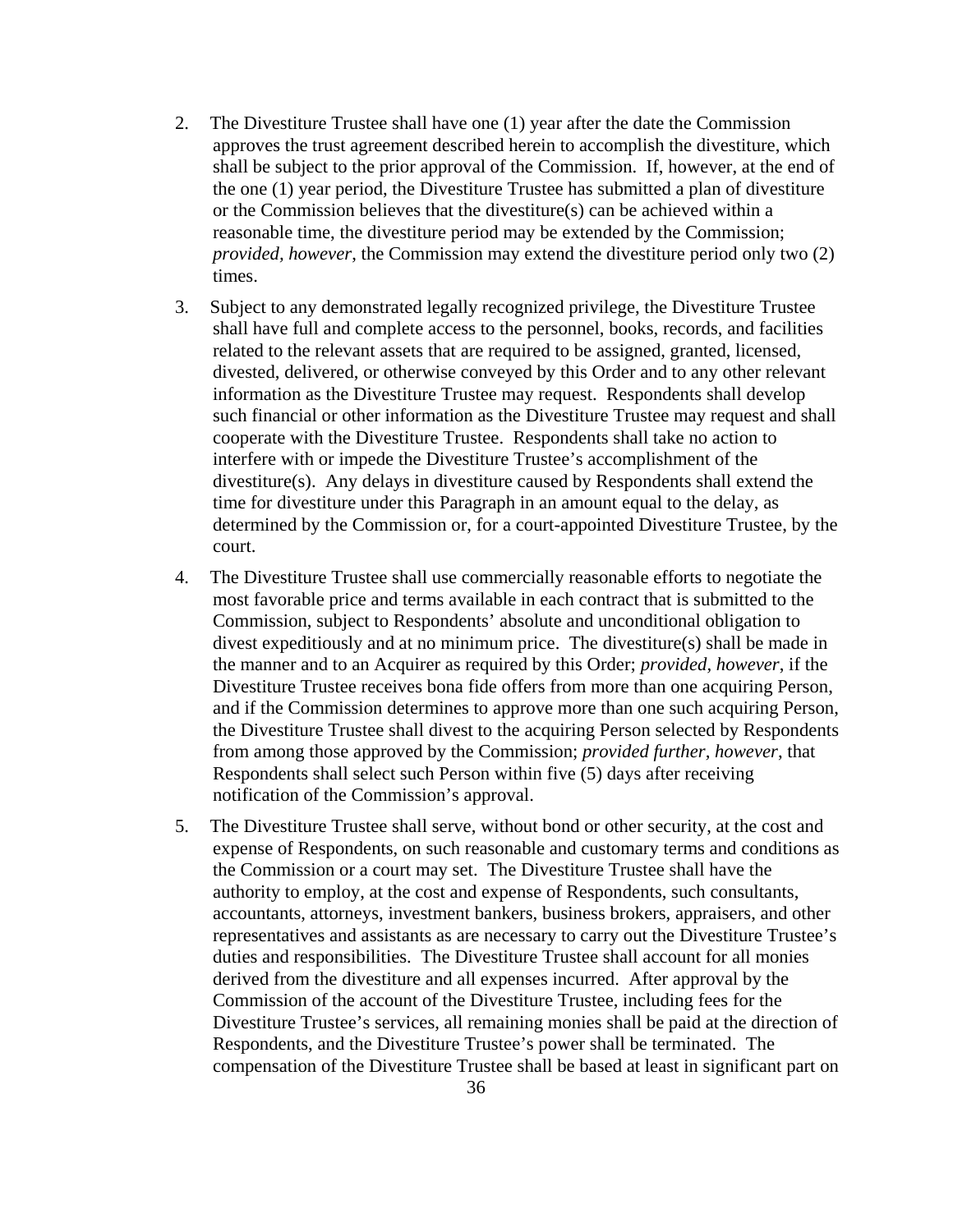a commission arrangement contingent on the divestiture of all of the relevant assets that are required to be divested by this Order.

- 6. Respondents shall indemnify the Divestiture Trustee and hold the Divestiture Trustee harmless against any losses, claims, damages, liabilities, or expenses arising out of, or in connection with, the performance of the Divestiture Trustee's duties, including all reasonable fees of counsel and other expenses incurred in connection with the preparation for, or defense of, any claim, whether or not resulting in any liability, except to the extent that such losses, claims, damages, liabilities, or expenses result from gross negligence, willful or wanton acts, or bad faith by the Divestiture Trustee.
- 7. The Divestiture Trustee shall have no obligation or authority to operate or maintain the relevant assets required to be divested by this Order; *provided, however,* that the Divestiture Trustee appointed pursuant to this Paragraph may be the same Person appointed as Monitor pursuant to the relevant provisions of this Order or the Order to Maintain Assets in this matter.
- 8. The Divestiture Trustee shall report in writing to Respondents and to the Commission every sixty (60) days concerning the Divestiture Trustee's efforts to accomplish the divestiture.
- 9. Respondents may require the Divestiture Trustee and each of the Divestiture Trustee's consultants, accountants, attorneys, and other representatives and assistants to sign a customary confidentiality agreement; *provided, however,* that such agreement shall not restrict the Divestiture Trustee from providing any information to the Commission.
- E. The Commission may, among other things, require the Divestiture Trustee and each of the Divestiture Trustee's consultants, accountants, attorneys, and other representatives and assistants to sign an appropriate confidentiality agreement related to Commission materials and information received in connection with the performance of the Divestiture Trustee's duties.
- F. If the Commission determines that a Divestiture Trustee has ceased to act or failed to act diligently, the Commission may appoint a substitute Divestiture Trustee in the same manner as provided in this Paragraph.
- G. The Commission or, in the case of a court-appointed Divestiture Trustee, the court, may on its own initiative or at the request of the Divestiture Trustee issue such additional orders or directions as may be necessary or appropriate to accomplish the divestiture(s) required by this Order.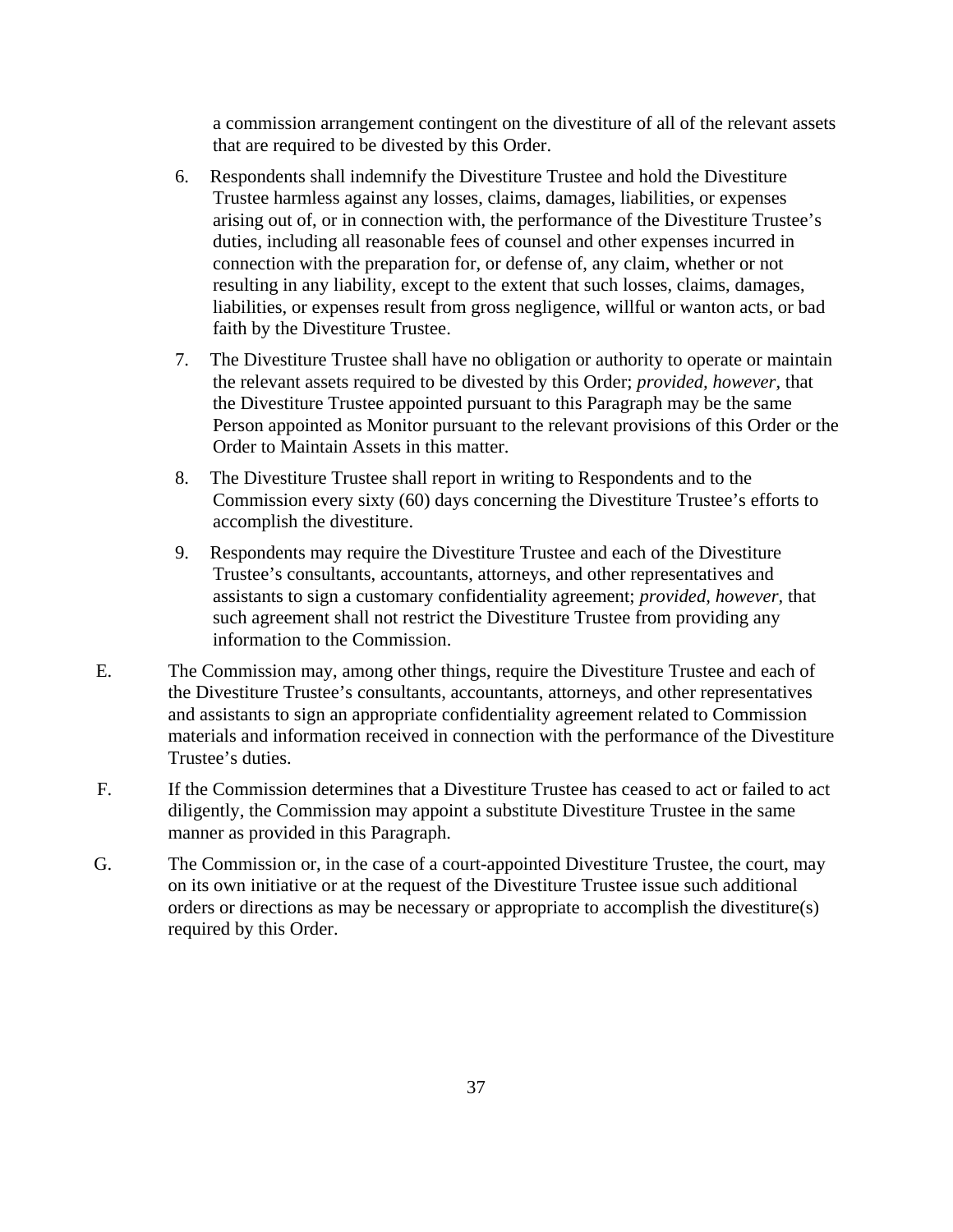**IT IS FURTHER ORDERED** that, in addition to any other requirements and prohibitions relating to Confidential Business Information in this Order, each Respondent shall assure that its own counsel (including its own in-house counsel under appropriate confidentiality arrangements) shall not retain unredacted copies of documents or other materials provided to an Acquirer or access original documents provided to an Acquirer, except under circumstances where copies of documents are insufficient or otherwise unavailable, and for the following purposes:

- A. to assure such Respondent's compliance with any Remedial Agreement, this Order, any Law (including, without limitation, any requirement to obtain regulatory licenses or approvals, and rules promulgated by the Commission), any data retention requirement of any applicable Government Entity, or any taxation requirements; or
- B. to defend against, respond to, or otherwise participate in any litigation, investigation, audit, process, subpoena, or other proceeding relating to the divestiture or any other aspect of the Divestiture Products or the assets and Businesses associated with those Divestiture Products;

*provided*, *however*, that Respondents may disclose such information as necessary for the purposes set forth in this Paragraph pursuant to an appropriate confidentiality order, agreement, or arrangement;

*provided further*, *however,* that pursuant to this Paragraph, Respondents needing such access to original documents shall: (i) require those who view such unredacted documents or other materials to enter into confidentiality agreements with the relevant Acquirer (but shall not be deemed to have violated this requirement if that Acquirer withholds such agreement unreasonably); and (ii) use best efforts to obtain a protective order to protect the confidentiality of such information during any adjudication.

## **VI.**

#### **IT IS FURTHER ORDERED** that:

- A. Any Remedial Agreement shall be deemed incorporated into this Order.
- B. Any failure by Respondents to comply with any term of such Remedial Agreement shall constitute a failure to comply with this Order.
- C. Respondents shall include in each Remedial Agreement related to each of the Divestiture Products a specific reference to this Order, the remedial purposes thereof, and provisions to reflect the full scope and breadth of each Respondent's obligation to the Acquirer pursuant to this Order.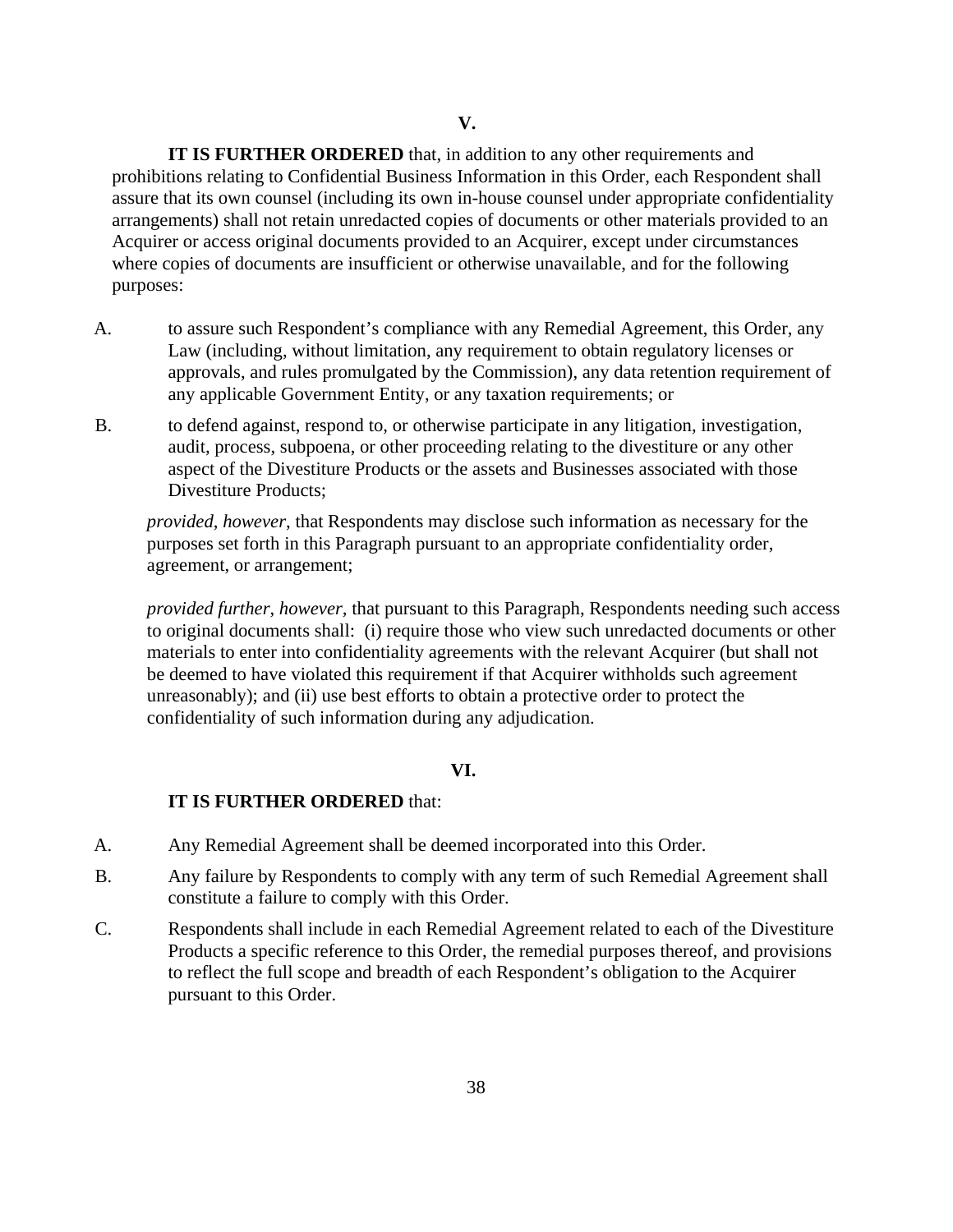- D. Respondents shall include in the Remedial Agreement(s) related to that Divestiture Product a representation from the Acquirer that the Acquirer shall use commercially reasonable efforts to secure the FDA approval(s) necessary to manufacture, or to have manufactured by a Third Party, in commercial quantities, each such Divestiture Product, as applicable, and to have any such manufacture to be independent of Respondents, all as soon as reasonably practicable.
- E. Respondents shall not seek, directly or indirectly, pursuant to any dispute resolution mechanism incorporated in any Remedial Agreement, or in any agreement related to any of the Divestiture Products, a decision the result of which would be inconsistent with the terms of this Order or the remedial purposes thereof.
- F. Respondents shall not modify or amend any of the terms of any Remedial Agreement without the prior approval of the Commission, except as otherwise provided in Rule  $2.41(f)(5)$  of the Commission's Rules of Practice and Procedure, 16 C.F.R. § 2.41(f)(5). Notwithstanding any term of the Remedial Agreement(s), any modification or amendment of any Remedial Agreement made without the prior approval of the Commission, or as otherwise provided in Rule 2.41(f)(5), shall constitute a failure to comply with this Order.

#### **VII.**

### **IT IS FURTHER ORDERED** that:

- A. Within five (5) days of the Acquisition Date, Respondents shall submit to the Commission a letter certifying the date on which the Acquisition Date occurred.
- B. Within five (5) days of each Closing Date, Respondents shall submit to the Commission a letter certifying the date on which that particular divestiture occurred.
- C. Within thirty (30) days after the Order Date, and every ninety (90) days thereafter until Respondents have (i) transferred all of the Divestiture Assets to the relevant Acquirers; (ii) fully provided the Manufacturing Technology, Product Intellectual Property and Product Licensed Intellectual Property to the relevant Acquirers, (iii) completed all transitional services as provided for in any transitional services agreement between the Acquirer and the Respondents, and (iv) with respect to the Triage Product Facility, completed any relocation activities within the Triage Product Facility agreed upon between the Acquirer and the Respondents, Respondents shall submit to the Commission a verified written report setting forth in detail the manner and form in which they intend to comply, are complying, and have complied with these requirements of the Orders. Respondents shall submit at the same time a copy of their report concerning compliance with this Order to the Monitor, if any Monitor has been appointed. Respondents shall include in their reports, among other things that are required from time to time, a full description of the efforts being made to comply with the relevant paragraphs of the Orders, including: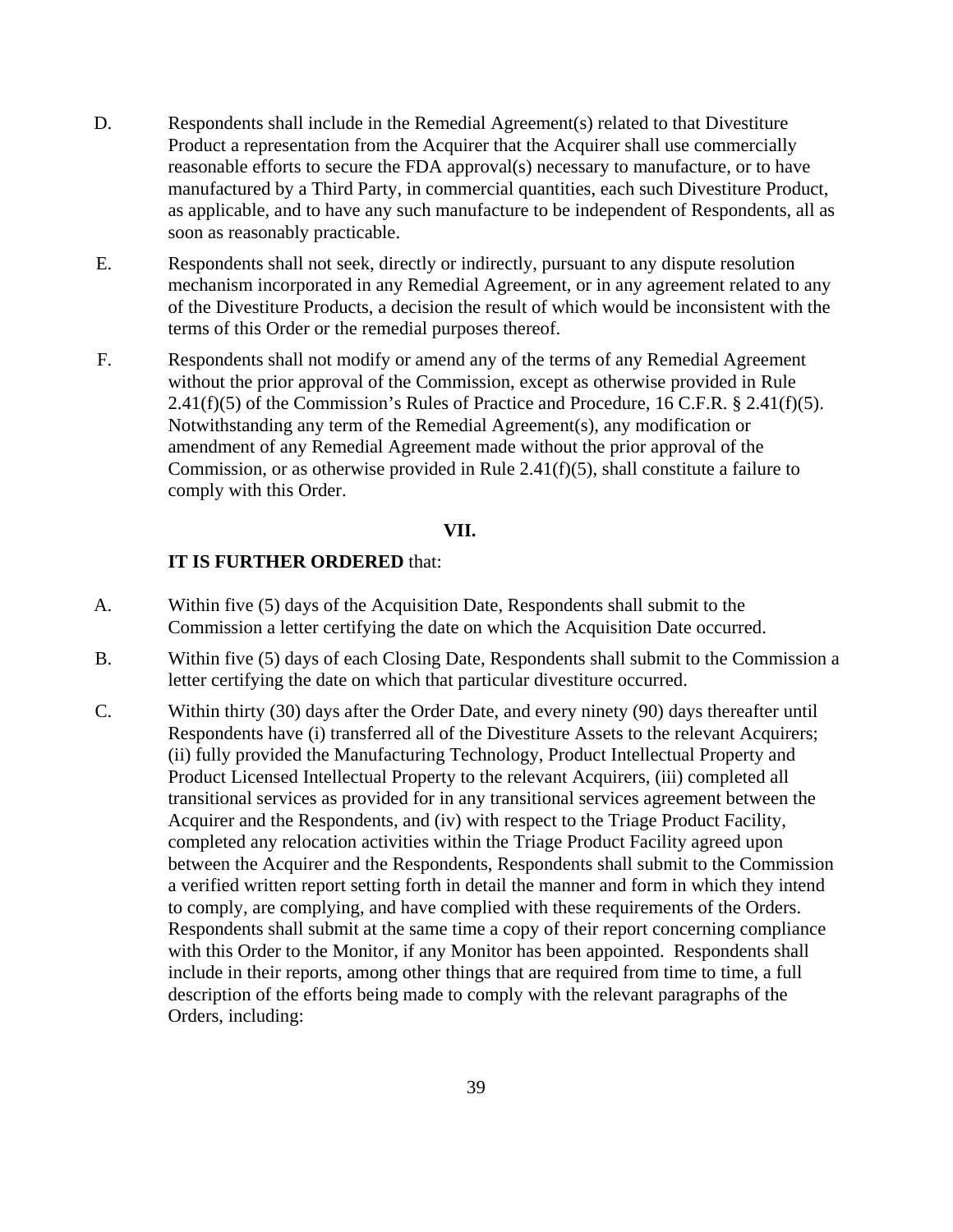- 1. a detailed description of all substantive contacts, negotiations, or recommendations related to (i) the divestiture and transfer of all relevant assets and rights, and (ii) any transitional services being provided by Respondents to the relevant Acquirer; and
- 2. a detailed description of the timing for the completion of such obligations.
- D. One (1) year after the Order Date, annually for the next four (4) years on the anniversary of the Order Date, and at other times as the Commission may require, Respondents shall file a verified written report with the Commission setting forth in detail the manner and form in which they have complied and are complying with the Order.

### **VIII.**

**IT IS FURTHER ORDERED** that Respondents shall notify the Commission at least thirty (30) days prior to:

- A. any proposed dissolution of a Respondent;
- B. any proposed acquisition, merger, or consolidation of a Respondent; or
- C. any other change in a Respondent including, but not limited to, assignment and the creation or dissolution of subsidiaries, if such change might affect compliance obligations arising out of this Order.

### **IX.**

**IT IS FURTHER ORDERED** that, for purposes of determining or securing compliance with this Order, and subject to any legally recognized privilege, and upon written request and upon five (5) days' notice to a Respondent made to its principal United States offices, registered office of its United States subsidiary, or its headquarters address, that Respondent shall, without restraint or interference, permit any duly authorized representative of the Commission:

A. access, during business office hours of that Respondent and in the presence of counsel, to all facilities and access to inspect and copy all books, ledgers, accounts, correspondence, memoranda, and all other records and documents in the possession or under the control of that Respondent related to compliance with this Order, which copying services shall be provided by that Respondent at the request of the authorized representative(s) of the Commission and at the expense of that Respondent; and

to interview officers, directors, or employees of that Respondent, who may have counsel present, regarding such matters.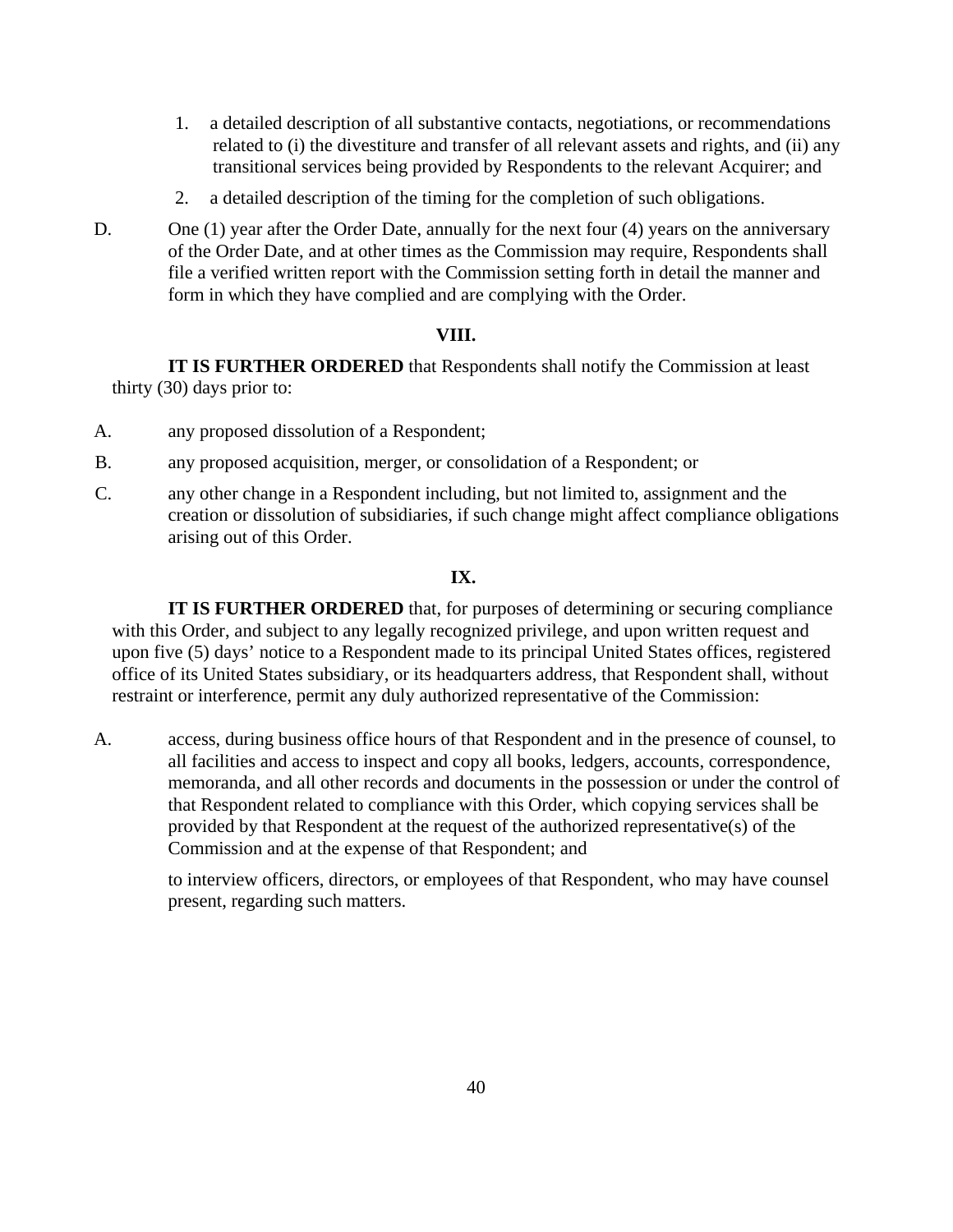**X.**

 **IT IS FURTHER ORDERED** that this Order shall terminate on the date ten (10) years after the Order Date.

By the Commission.

Donald S. Clark Secretary

SEAL ISSUED: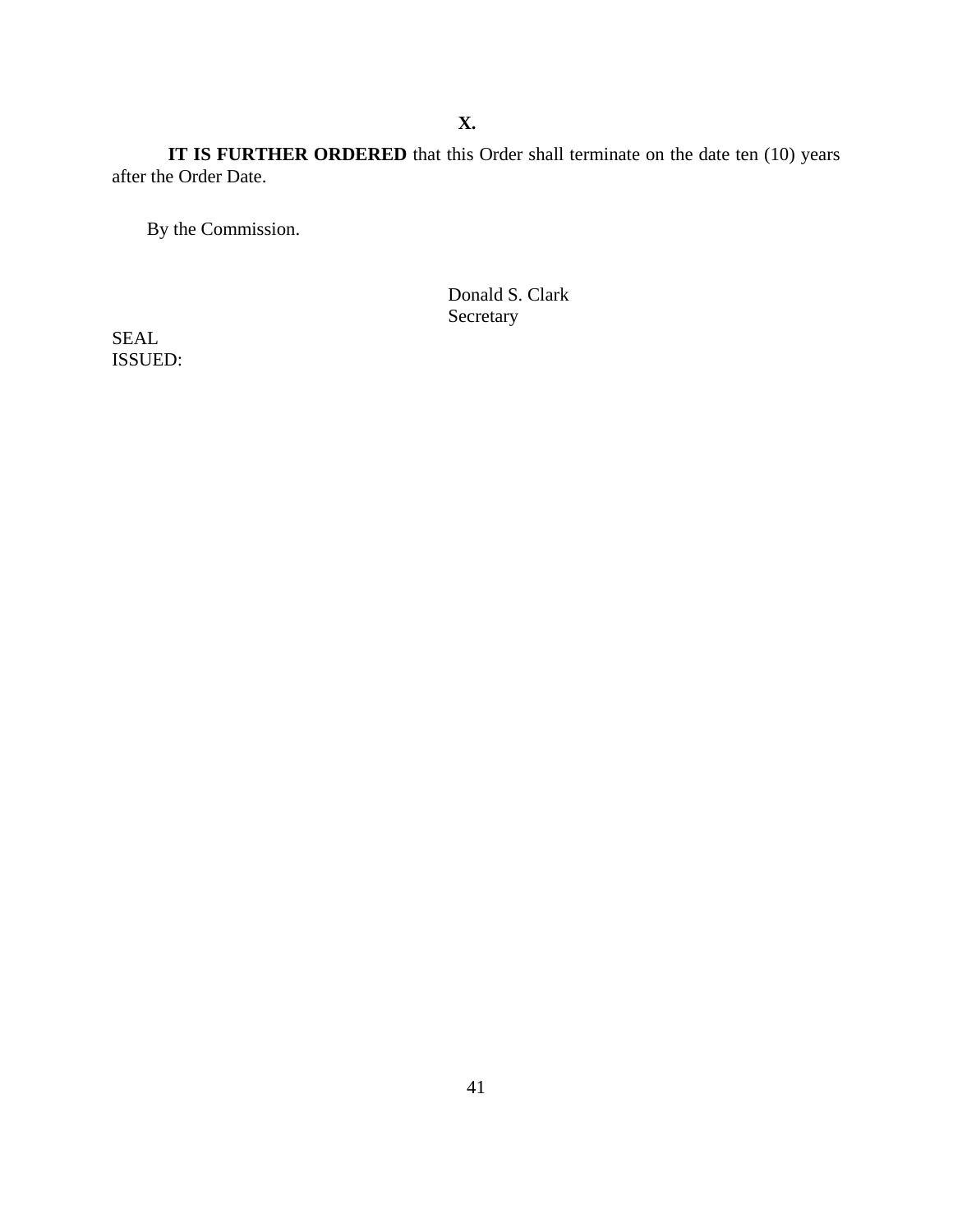# **NON-PUBLIC APPENDIX I ACQUISITION AGREEMENTS**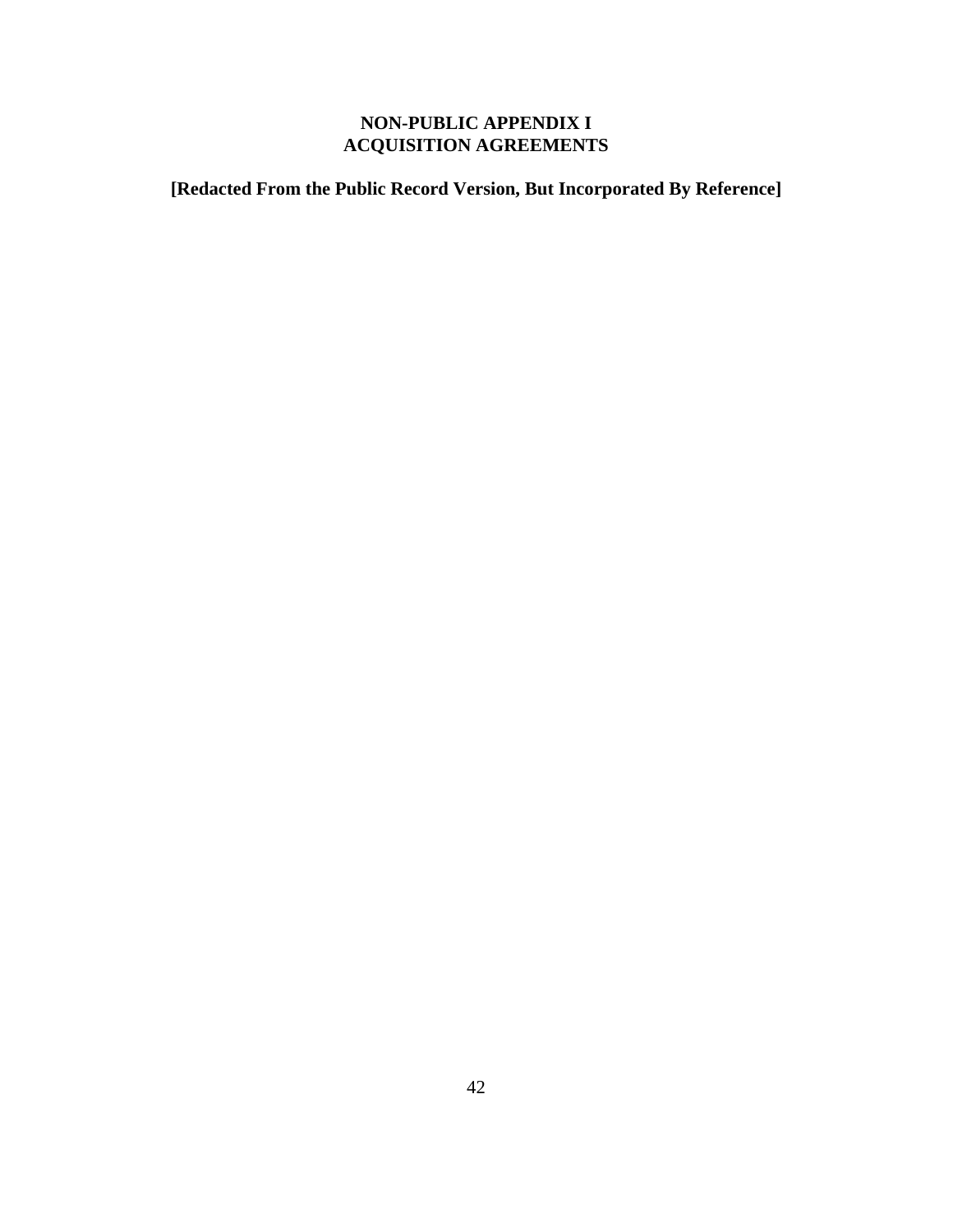## **NON-PUBLIC APPENDIX II.A AGREEMENTS RELATED TO THE DIVESTITURES OF THE TRIAGE DIVESTITURE PRODUCTS**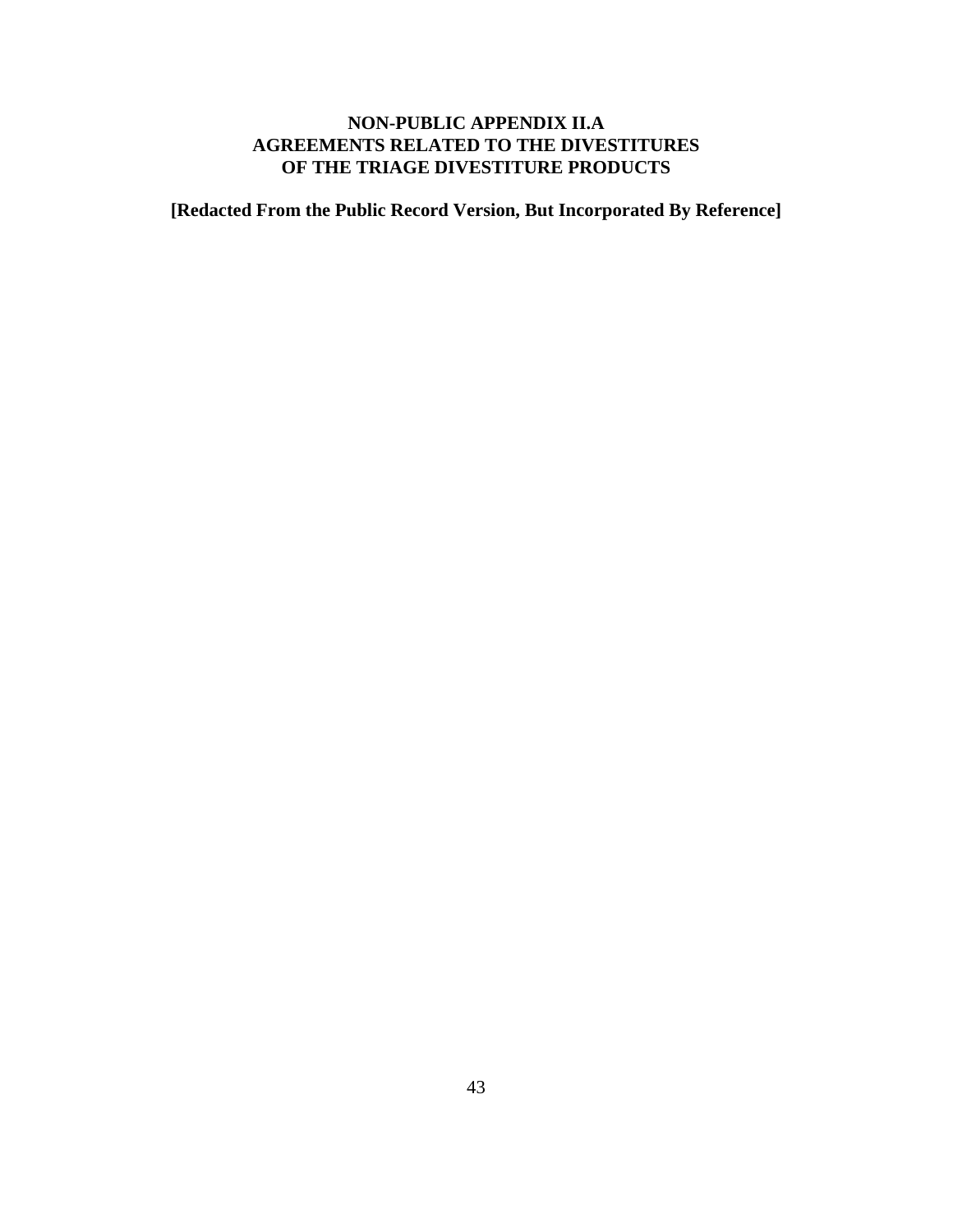## **NON-PUBLIC APPENDIX II.B AGREEMENTS RELATED TO THE DIVESTITURES OF THE EPOC DIVESTITURE PRODUCTS**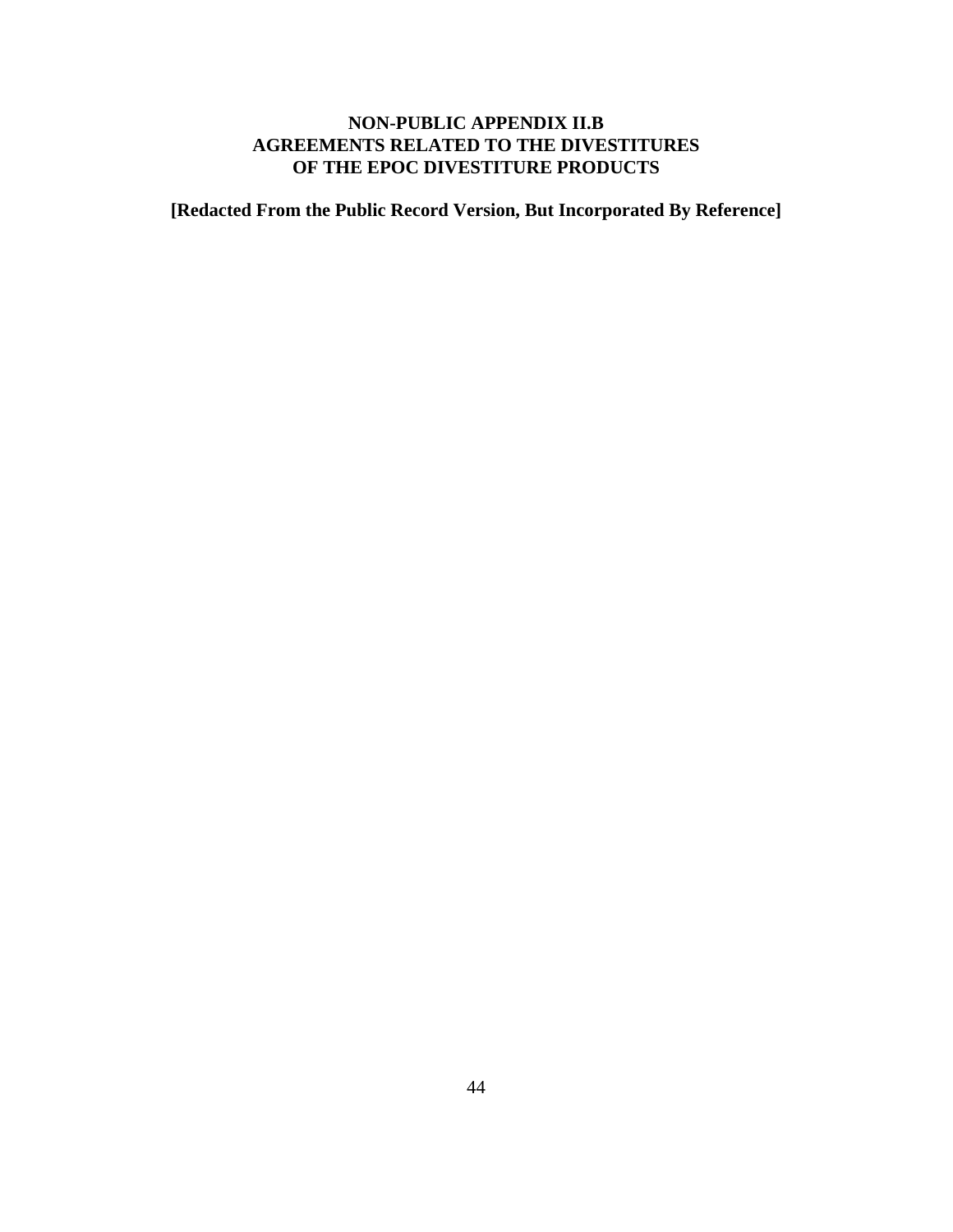# **NON-PUBLIC APPENDIX III MONITOR AGREEMENT (Non-Public Version)**